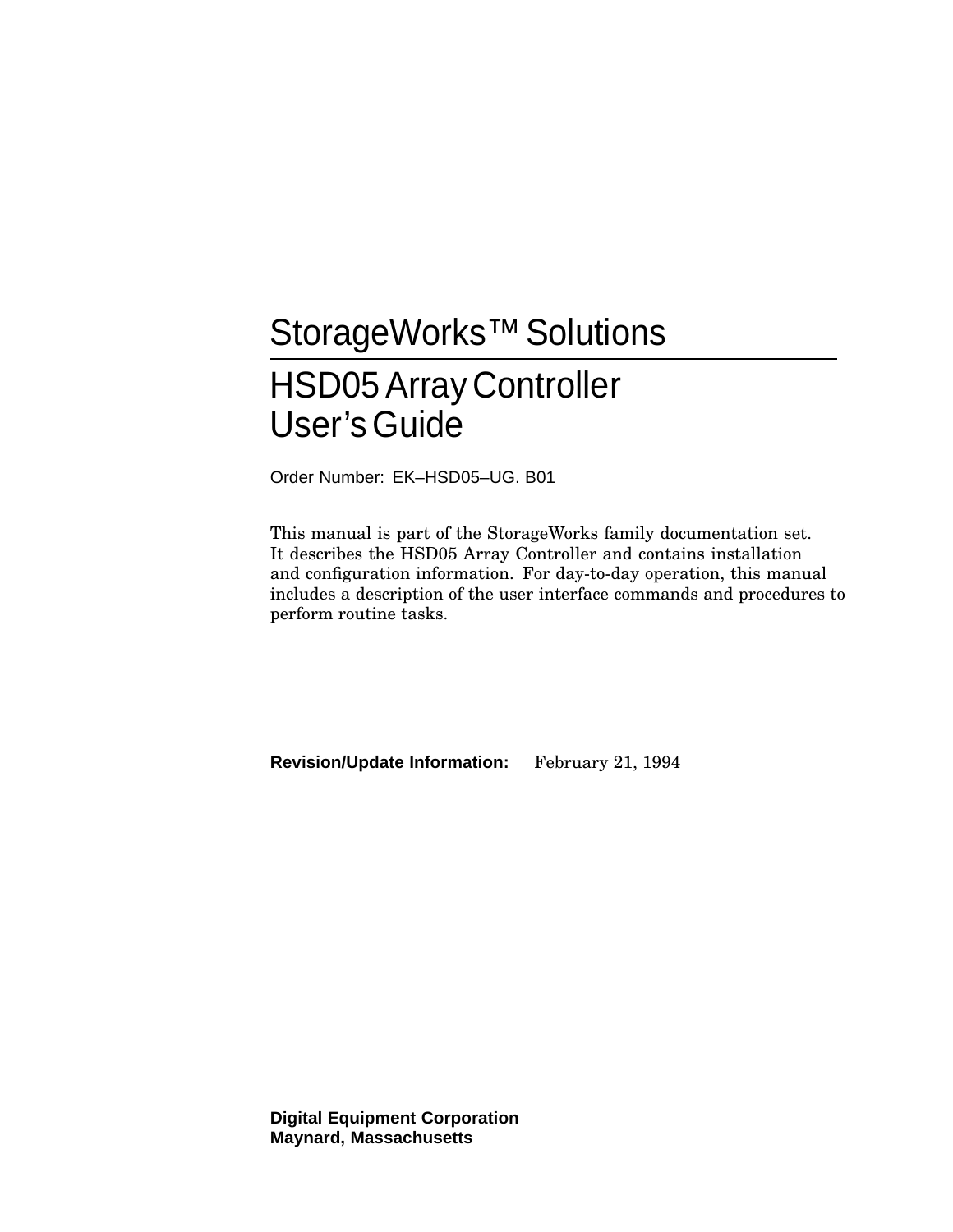#### **January, 1994**

While Digital believes the information included in this publication is correct as of the date of publication, it is subject to change without notice.

Digital Equipment Corporation makes no representations that the interconnection of its products in the manner described in this document will not infringe existing or future patent rights, nor do the descriptions contained in this document imply the granting of licenses to make, use, or sell equipment or software in accordance with the description.

Any changes or modifications made to this equipment may void the user's authority to operate the equipment.

**NOTE:** This equipment generates, uses, and may emit radio frequency energy. The equipment has been type tested and found to comply with the limits for a Class A digital device pursuant to Part 15 of the FCC rules. These limits are designed to provide reasonable protection against harmful interference in a residential installation.

Operation of this equipment in a residential area may cause interference in which case the user, at his own expense, will be required to take whatever measures may be required to correct the interference.

#### **WARNING**

This is a Class A product. In a domestic environment, this product may cause radio interference in which case the user may be required to take adequate measures.

© Digital Equipment Corporation 1992, 1993, 1994. Printed in the United States of America. All rights reserved.

AXP, CI, DECchip, DEC 7000, DEC 10000, Digital, DSA, DSDF, HSD05, MSCP, OpenVMS, RF, RA82, RF72, StorageWorks, TF, TMSCP, VAX, VAXcluster, VAX 4000, VAX 6000, and the DIGITAL logo are trademarks of Digital Equipment Corporation.

Exabyte is a registered trademark of Exabyte Corporation.

All other trademarks and registered trademarks are the property of their respective holders.

The postpaid Reader's Comments forms at the end of this document request your critical evaluation to help prepare future documentation.

This document was prepared using VAX DOCUMENT Version 2.1.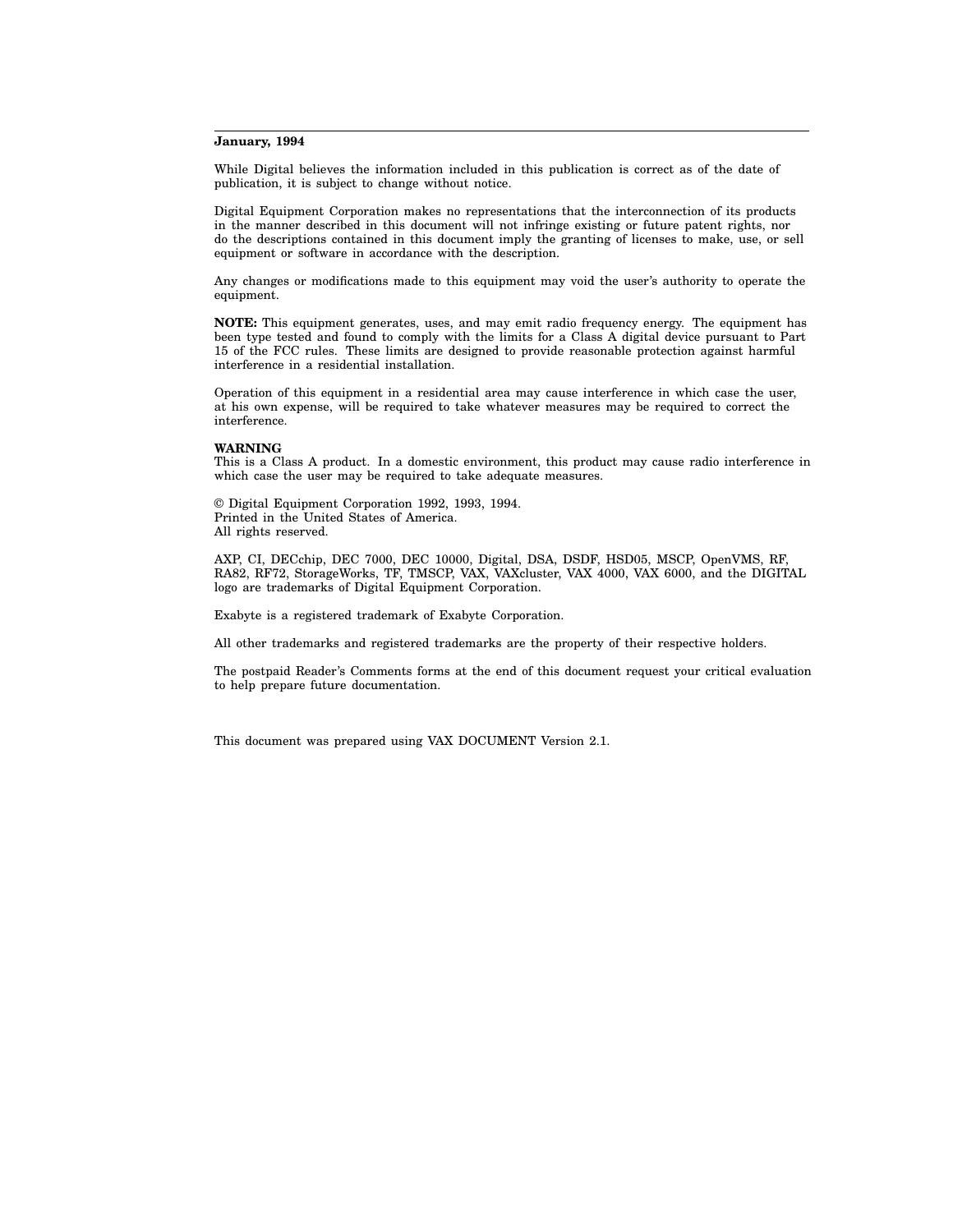## **Contents**

|              |                     |                                                                | vii      |
|--------------|---------------------|----------------------------------------------------------------|----------|
| 1            | <b>Introduction</b> |                                                                |          |
|              | 1.1                 | HSD05 Array Controller Description                             | $1 - 1$  |
|              | 1.1.1               | HSD05 Array Controller Features and Capabilities               | $1 - 1$  |
|              | 1.1.2               | Overview of HSD05 Operating Requirements/Limitations           | $1 - 3$  |
|              | 1.1.3               | Connections to DSSI and SCSI Buses                             | $1 - 4$  |
|              | 1.1.4               | Compatibility with StorageWorks Components                     | $1 - 4$  |
|              | 1.2                 |                                                                | $1 - 4$  |
|              | 1.2.1               |                                                                | $1 - 4$  |
|              | 1.2.2               | SBB Shelf SCSI Bus Connections                                 | $1 - 4$  |
|              | 1.2.3               | SBB Shelf SCSI Bus Addresses                                   | $1 - 5$  |
|              | 1.2.4               |                                                                | $1 - 5$  |
|              | 1.3                 | HSD05 Array Controller Specifications                          | $1 - 5$  |
| $\mathbf{2}$ |                     | <b>Preparing to Use the HSD05 Array Controller</b>             |          |
|              | 2.1                 |                                                                | $2 - 1$  |
|              | 2.2                 | Unpacking the HSD05 Array Controller                           | $2 - 2$  |
|              | 2.3                 | HSD05 Array Controller Switches and Jumpers                    | $2 - 2$  |
|              | 2.4                 | Setting the Device Configuration on the HSD05 Array Controller | $2 - 4$  |
|              | 2.4.1               |                                                                | $2 - 4$  |
|              | 2.4.2               |                                                                | $2 - 6$  |
|              | 2.4.3               |                                                                | $2 - 7$  |
|              | 2.5                 | Installing the HSD05 Array Controller in an SBB Shelf          | $2 - 8$  |
|              | 2.6                 |                                                                | $2 - 9$  |
|              | 2.7                 | Setting Parameters for the HSD05 Array Controller              | $2 - 10$ |
|              | 2.7.1               | Starting PARAMS from the Console Prompt on OpenVMS VAX         |          |
|              |                     |                                                                | $2 - 10$ |
|              | 2.7.2               | Starting PARAMS from the Console Prompt on OpenVMS AXP         |          |
|              |                     |                                                                | $2 - 11$ |
|              | 2.7.3               | PARAMS Configuration Utility                                   | $2 - 12$ |
|              | 2.7.4               | Display Device Parameters Using the PARAMS Config Utility      | $2 - 16$ |
|              | 2.7.5               | Set Device Parameters Using the PARAMS Configuration Utility   | $2 - 17$ |
| 3            |                     | <b>Operating the HSD05 Array Controller</b>                    |          |
|              | 3.1                 |                                                                | $3 - 1$  |
|              | 3.1.1               | Starting UTILIT from the Console Prompt on OpenVMS VAX         |          |
|              |                     |                                                                | $3 - 2$  |

3.1.2 Starting UTILIT from the Console Prompt on OpenVMS AXP

Systems . . . . . . . . . . . . . . . . . . . . . . . . . . . . . . . . . . . . . . . . . . . . . . . . 3–3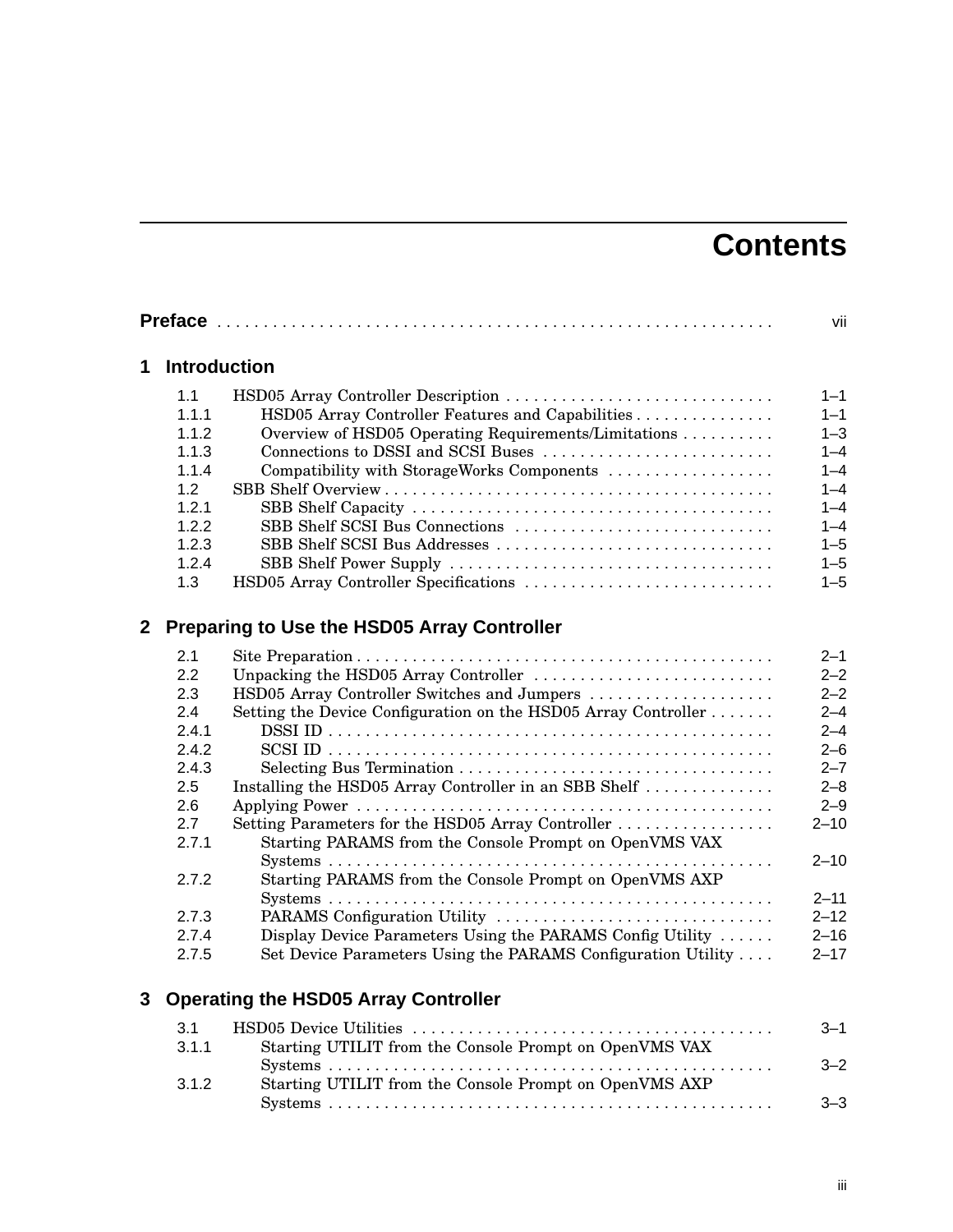| 3.1.3   | Starting the UTILIT Configuration Utility from the OpenVMS |          |  |
|---------|------------------------------------------------------------|----------|--|
|         |                                                            | $3 - 4$  |  |
| 3.1.4   | UTILIT Device Utility Commands                             | $3 - 4$  |  |
| 3.1.4.1 |                                                            | $3 - 4$  |  |
| 3.1.4.2 | The SHOW Command                                           | $3 - 5$  |  |
| 3.1.4.3 |                                                            | $3 - 6$  |  |
| 3.1.4.4 | The DESELECT Command                                       | $3 - 6$  |  |
| 3.1.4.5 |                                                            | $3 - 7$  |  |
| 3.1.4.6 |                                                            | $3 - 7$  |  |
| 3.1.4.7 | The QUALIFY Command                                        | $3 - 8$  |  |
| 3.1.4.8 |                                                            | $3 - 10$ |  |
| 3.1.4.9 | The TAPETEST Command                                       | $3 - 11$ |  |
| 3.2     |                                                            | $3 - 12$ |  |
| 3.2.1   | Formatting and Qualifying a SCSI Drive                     | $3 - 12$ |  |
| 3.2.2   |                                                            | $3 - 13$ |  |
| 3.2.3   |                                                            | $3 - 15$ |  |
| 3.3     |                                                            | $3 - 16$ |  |
| 3.4     |                                                            | $3 - 18$ |  |
| 3.4.1   | Type 1 Error Logs for a Disk Drive                         | $3 - 19$ |  |
| 3.4.2   | Type 1 Error Logs for a Tape Drive                         | $3 - 20$ |  |
| 3.4.3   | Type 2 Error Logs for a Disk Drive                         | $3 - 21$ |  |
| 3.4.4   | Type 2 Error Logs for a Tape Drive                         | $3 - 22$ |  |
| 3.5     | Removing and Replacing the HSD05 Array Controller          | $3 - 23$ |  |

## **A HSD05 Configuration Information**

|  | $A-1$ |
|--|-------|
|  | $A-3$ |

## **Index**

## **Examples**

| $3 - 1$  | HELP Commands and Syntax                                | $3 - 5$  |
|----------|---------------------------------------------------------|----------|
| $3 - 2$  |                                                         | $3 - 5$  |
| $3 - 3$  |                                                         | $3 - 6$  |
| $-3-4$   |                                                         | $3 - 7$  |
| $3 - 5$  |                                                         | $3 - 7$  |
| $-6$     |                                                         | $3 - 8$  |
| $3 - 7$  | Write-Read Qualification Run Using the QUALIFY Command  | $3 - 9$  |
| $3 - 8$  | Write-Read Qualification Run Using the DISKTEST Command | $3 - 10$ |
| $3 - 9$  |                                                         | $3 - 11$ |
| $3 - 10$ | Format/Qualify Task Procedure                           | $3 - 13$ |
| $3 - 11$ | DISKTEST Task Procedure                                 | $3 - 15$ |
| $3 - 12$ | TAPETEST Task Procedure                                 | $3 - 16$ |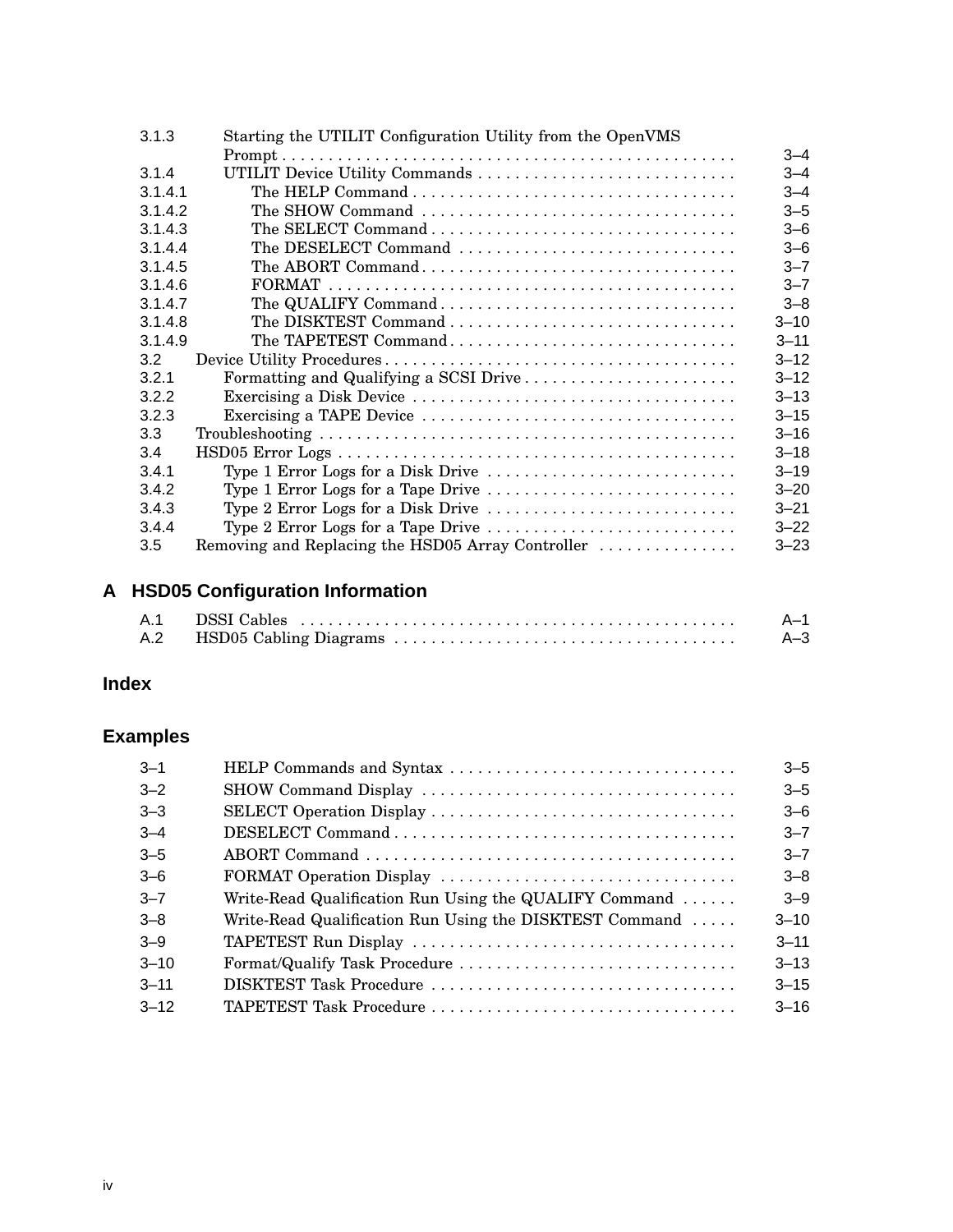## **Figures**

| $1 - 1$ |                                                   | $1 - 2$  |
|---------|---------------------------------------------------|----------|
| $1 - 2$ |                                                   | $1 - 3$  |
| $1 - 3$ |                                                   | $1 - 5$  |
| $2 - 1$ | HSD05 Array Controller Module Board Layout        | $2 - 3$  |
| $2 - 2$ |                                                   | $2 - 5$  |
| $2 - 3$ |                                                   | $2 - 8$  |
| $3 - 1$ | HSD05 Array Controller Module Board Layout        | $3 - 17$ |
| $3 - 2$ |                                                   | $3 - 24$ |
| $A-1$   | HSD05 DSSI Trilink Connector                      | $A-3$    |
| $A-2$   | Interconnected SBB Shelves                        | $A - 4$  |
| $A-3$   | DSSI Bus Terminated At The HSD05 Array Controller | $A - 4$  |
| $A-4$   | HSD05 At Mid-Point of DSSI Bus                    | $A-5$    |

## **Tables**

| 1       |                                                                                           | vii      |
|---------|-------------------------------------------------------------------------------------------|----------|
| $1 - 1$ | HSD05 Array Controller and SBB Shelf Dimensions                                           | $1 - 5$  |
| $1 - 2$ |                                                                                           | $1 - 6$  |
| $2 - 1$ |                                                                                           | $2 - 2$  |
| $2 - 2$ | HSD05 Array Controller Module Board Jumpers                                               | $2 - 4$  |
| $2 - 3$ | Device Configuration Switchpack (SW2) Sections                                            | $2 - 4$  |
| $2 - 4$ |                                                                                           | $2 - 6$  |
| $2 - 5$ |                                                                                           | $2 - 7$  |
| $2 - 6$ | PARAMS Configuration Utility HSD05 Array Controller                                       |          |
|         |                                                                                           | $2 - 12$ |
| $3 - 1$ | HSD05 LED Indicator Codes                                                                 | $3 - 18$ |
| $3 - 2$ |                                                                                           | $3 - 18$ |
| $3 - 3$ |                                                                                           | $3 - 19$ |
| $-4$    | Type 1 Disk Drive Error Log Bytes $\dots \dots \dots \dots \dots \dots \dots \dots \dots$ | $3 - 20$ |
| $3 - 5$ | Type 2 Disk Drive Error Log Bytes                                                         | $3 - 21$ |
| $A-1$   | Host System to StorageWorks DSSI Cables                                                   | $A-1$    |
| $A-2$   |                                                                                           | $A-2$    |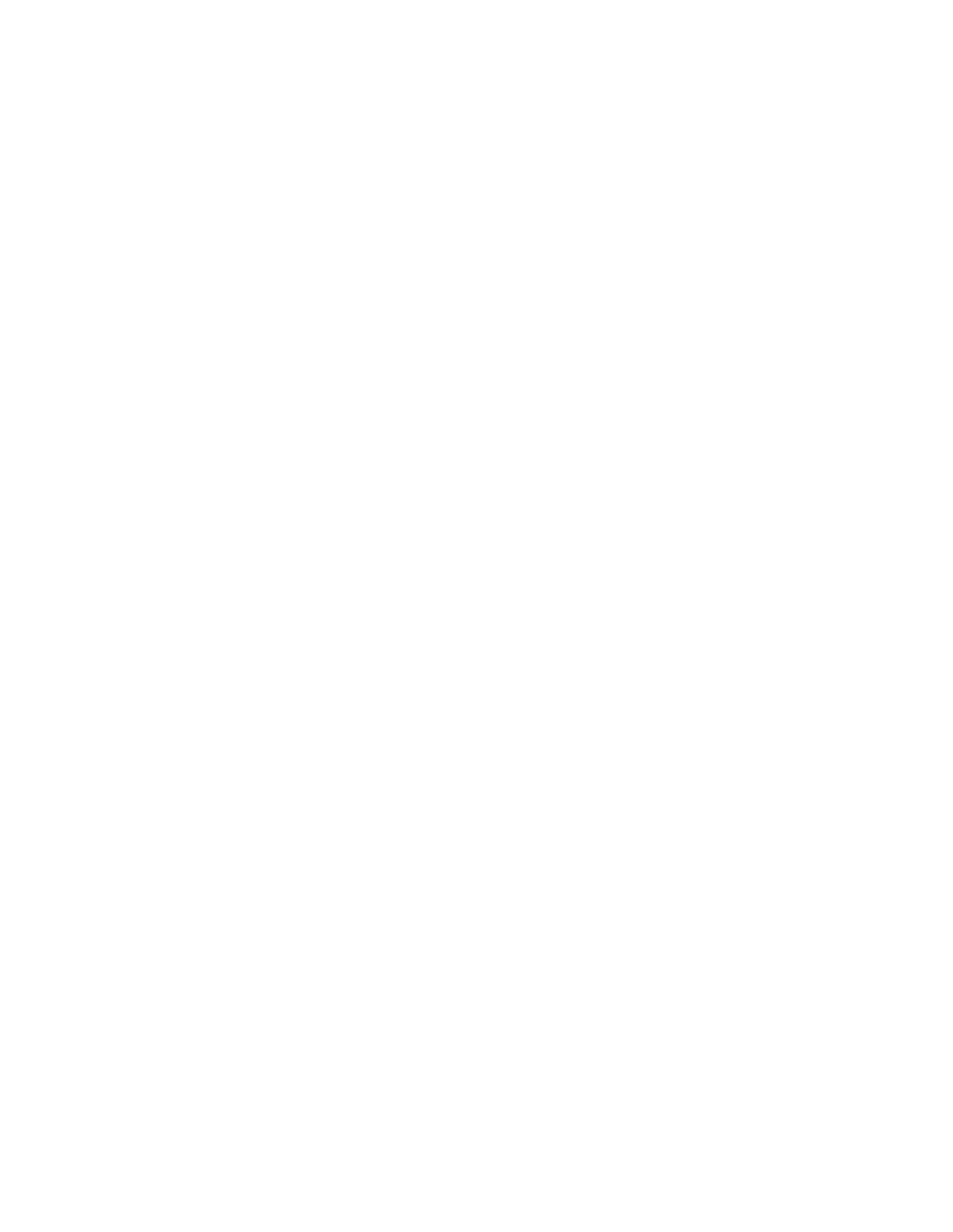## **Preface**

This manual describes the procedures for configuring, installing, operating, and replacing the StorageWorks™ HSD05™ array controller.

## **Intended Audience**

This manual is intended for use by customers and Digital™ employees responsible for systems using the HSD05 array controller.

## **Structure**

This manual is organized as follows:

| Chapter 1  | Describes the HSD05 array controller and related StorageWorks<br>components.                                                                                                                                                                                                                                               |
|------------|----------------------------------------------------------------------------------------------------------------------------------------------------------------------------------------------------------------------------------------------------------------------------------------------------------------------------|
| Chapter 2  | Contains procedures to install and configure the HSD05 array<br>controller.                                                                                                                                                                                                                                                |
| Chapter 3  | Contains procedures for using the HSD05 onboard utilities, along with<br>representative tasks that can be performed by the onboard utilities.<br>This chapter also contains information on using the OpenVMS <sup>TM</sup> error<br>log to troubleshoot the HSD05 array controller, and a remove and<br>replace procedure. |
| Appendix A | Contains configuration information for the HSD05 and associated SBB<br>shelves, including a listing of cables. This information supplements the<br>SBB shelf information contained in the StorageWorks documents listed<br>in Related Documents.                                                                           |

## **Related Documents**

Table 1 lists the StorageWorks-related user documents. These documents are the primary reference between the HSD05 array controller and the documentation for related components in the StorageWorks building block (SBB) family. The documents listed in Table 1 are provided with every StorageWorks system.

|  |  |  | Table 1 StorageWorks Related Documentation |
|--|--|--|--------------------------------------------|
|--|--|--|--------------------------------------------|

| <b>Document Title</b>                                        | <b>Order Number</b> |
|--------------------------------------------------------------|---------------------|
| <b>StorageWorks Solutions Configuration Guide</b>            | $EK$ -BA350-CG      |
| StorageWorks Family User's Guide <sup>1</sup>                | $EK-BA350-UG$       |
| StorageWorks Family StorageWorks Building Block User's Guide | EK-SBB35-UG         |
|                                                              |                     |

1 Includes BA350–SA SBB shelf user's guide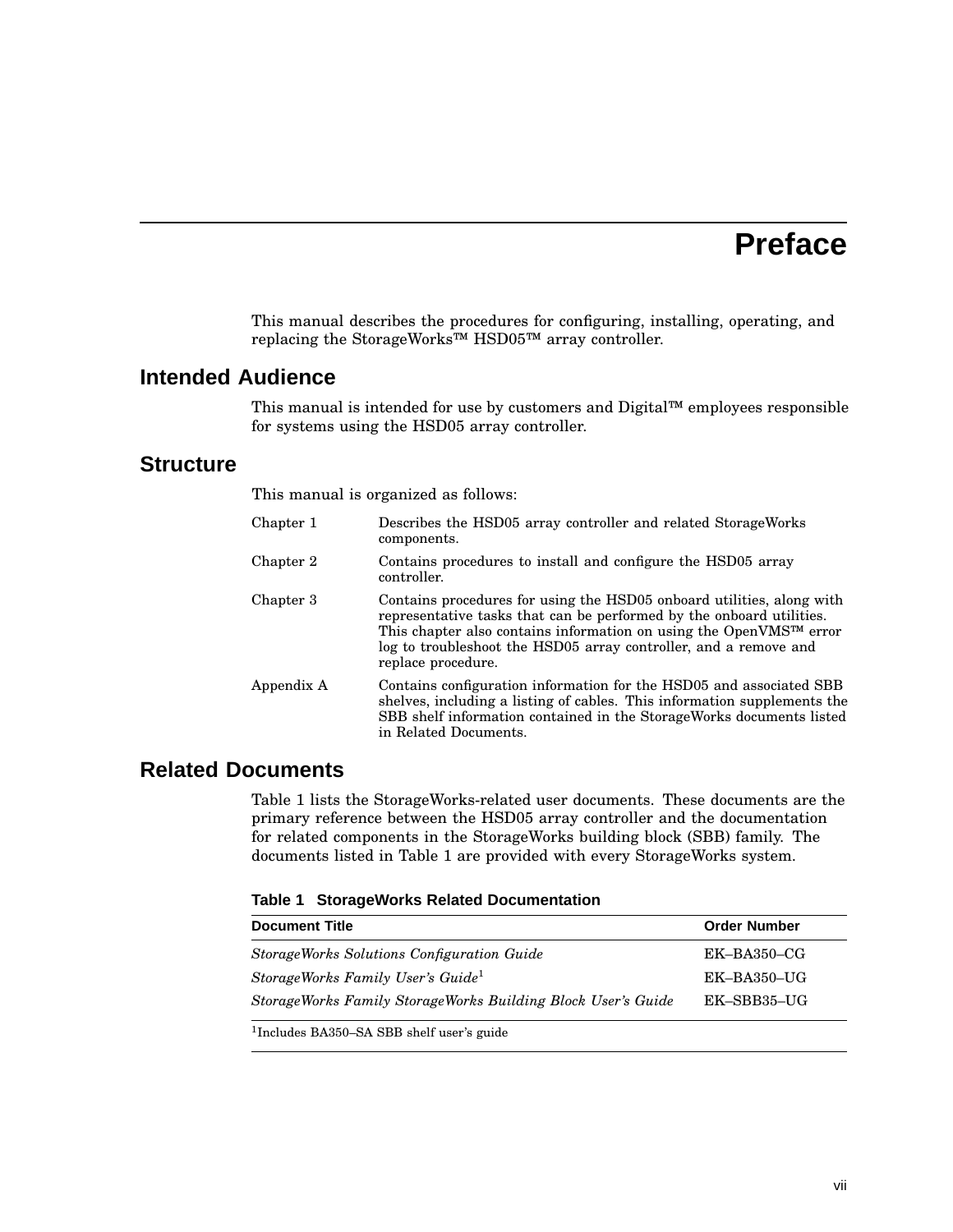## **Documentation Conventions**

The following conventions are used in this manual:

| boldface type      | Boldface type indicates the first instance of terms being defined in text.<br>In code examples, user input is shown in boldface type. |
|--------------------|---------------------------------------------------------------------------------------------------------------------------------------|
| <i>italic</i> type | Italic type indicates emphasis and complete manual titles.                                                                            |
| OpenVMS VAX        | A shortened term indicating the OpenVMS operating system for VAX <sup>TM</sup><br>hardware.                                           |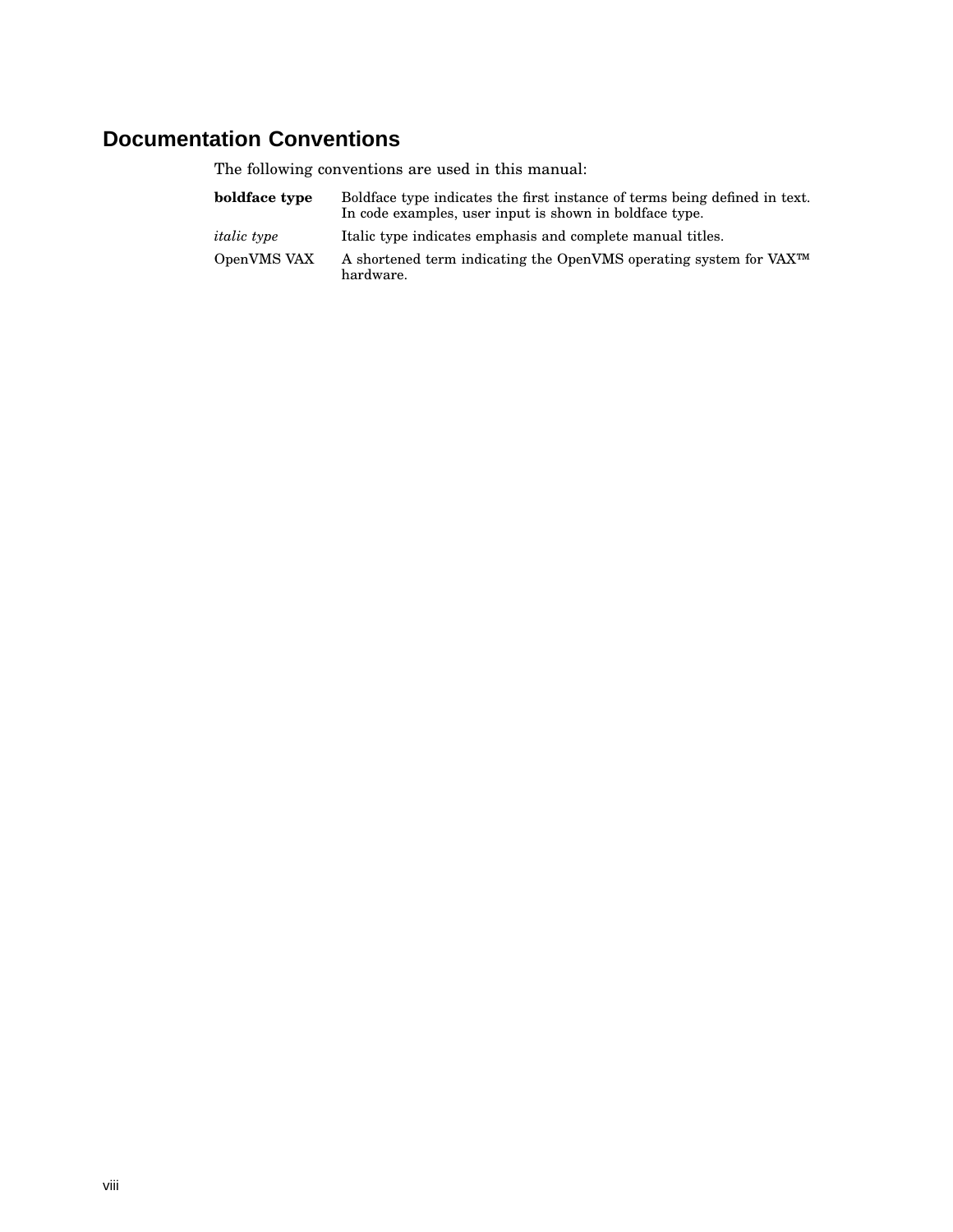# **1 Introduction**

The HSD05 array controller is the entry-level product of the StorageWorks HSD family of bus controllers. Installed in a 3½-inch StorageWorks building block (SBB), the HSD05 array controller is used to connect a Digital host DIGITAL storage subsystem interconnect (DSSI) bus to up to seven Small Computer System Interconnect (SCSI) drives.

This chapter presents a basic description of the HSD05 array controller's features, performance, and operating environment. The HSD05 array controller is shown in Figure 1–1; Figure 1–2 presents a typical HSD05 installation, showing the relationship among basic system components.

## **1.1 HSD05 Array Controller Description**

Connecting to a single port on a host DSSI bus, the HSD05 array controller provides connectivity for up to seven SCSI or SCSI–2 disk, tape, and solid-state disk devices. Enclosed in a 3½-inch SBB, it is mounted in a BA350-type shelf containing up to six drives. Two shelves may be connected together to support the maximum seven SCSI devices.

A DSSI bus connects to the HSD05 through a connector on the front panel; SCSI bus connection is made through the shelf backplane connector. The HSD05 is a TMSCP™/MSCP™-compliant device that performs the translations required to support devices conforming to SCSI or SCSI–2 protocols.

The HSD05 array controller is shipped with a DSSI trilink connector and a DSSI terminator that fits on the trilink connector. The trilink connector allows the HSD05 array controller to be connected as either an endpoint or a middle (daisy-chain) node on the DSSI bus. Configured as a bus endpoint, the DSSI terminator is used to properly terminate bus signals.

One or more HSD05 array controllers may be connected on the DSSI bus containing RF™xx/TF™xx drives, host nodes, or other DSSI-compliant nodes (up to eight nodes maximum).

### **1.1.1 HSD05 Array Controller Features and Capabilities**

The HSD05 array controller provides the following features:

- Warm-swapping of attached drives (with a quiesced SCSI bus)
- Support for both OpenVMS VAX and OpenVMS AXP™ systems
- Multihost support for up to three host DSSI nodes in a cluster environment
- User-selectable SCSI and DSSI node IDs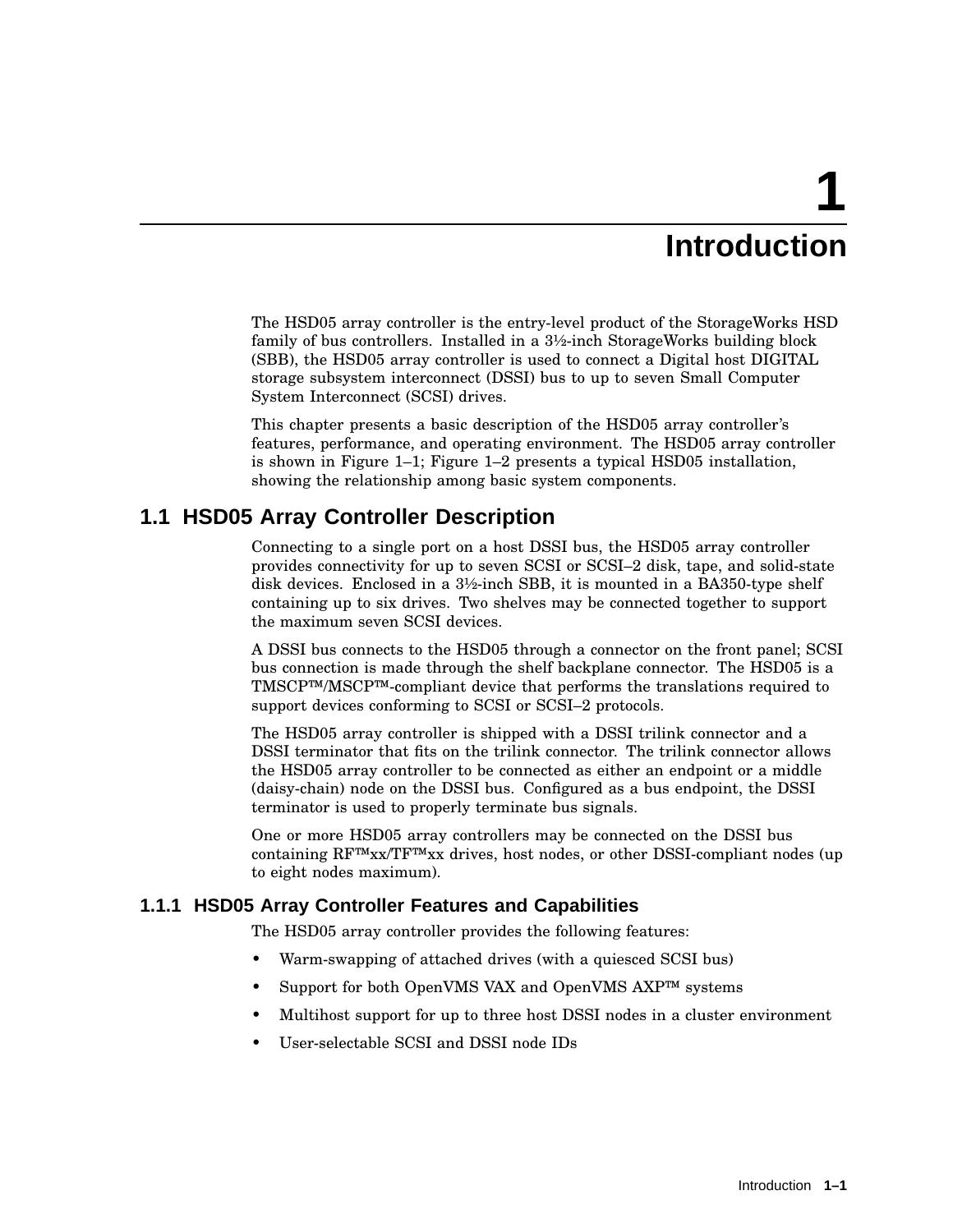#### **Figure 1–1 HSD05 Array Controller**



CXO-4052A-PH

- DUP support for modifying operating parameters, such as DSSI nodename and device allocation classes
- Host-based striping
- Host-based volume shadowing (with some restrictions)

The HSD05 array controller also exhibits the following performance metrics:

- 500+ requests/second (aggregate)
- 1.7 MB/second sustained throughput (aggregate)

Each device served by the HSD05 array controller is independently addressable. Attached disk, tape, and solid-state drives appear to the host as standard DIGITAL storage architecture (DSA™) devices. Disk allocation class is userdefinable, with all attached disks sharing the class value. Tape allocation class is independently user-definable in the same manner.

The HSD05 array controller identifies itself on the CI™ bus as a device of type RF72; its software revision is RFX B1. This identification is in device name only, and does not reflect actual device geometries.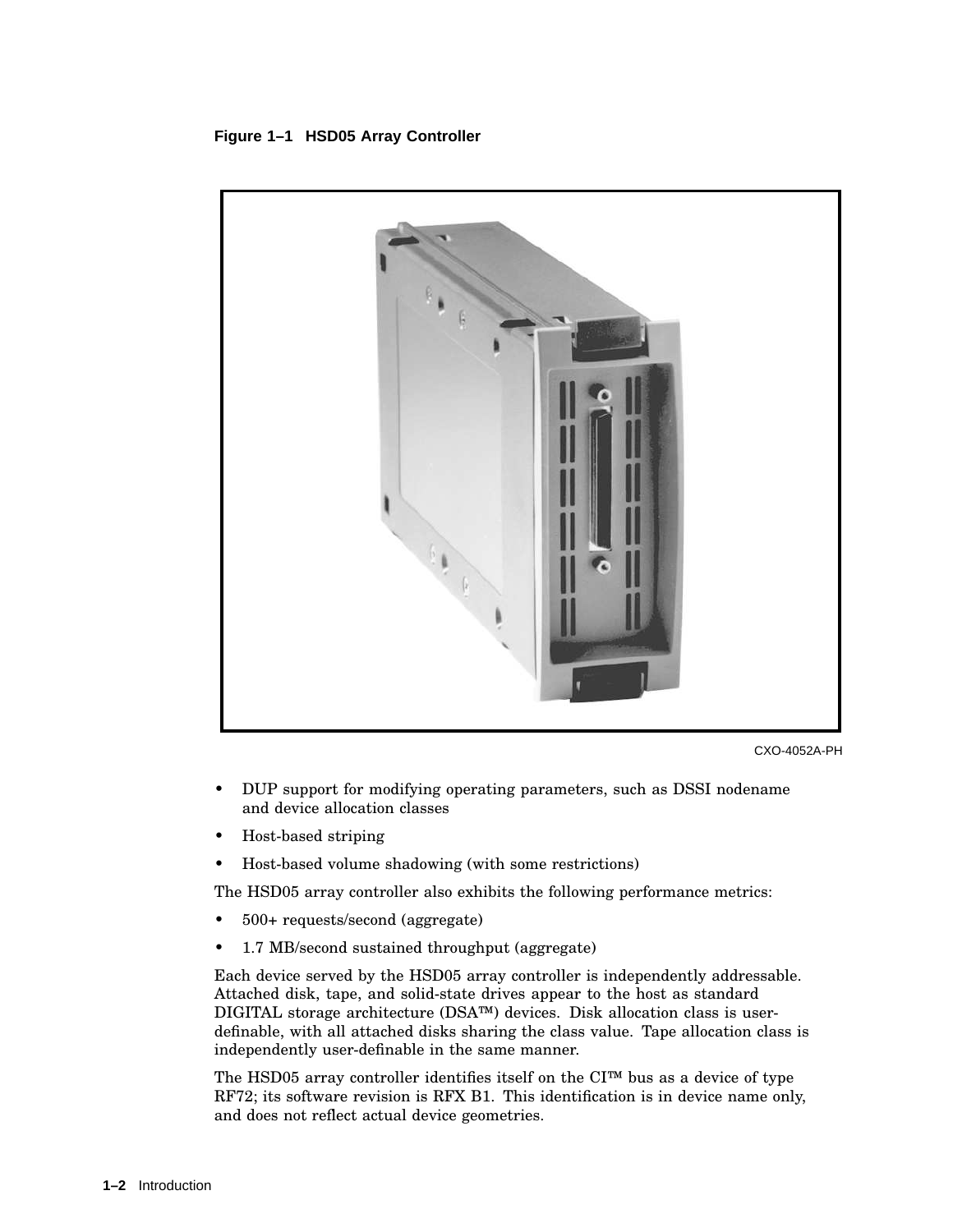

**Figure 1–2 HSD05 Array Controller Typical Installation**

CXO-4005B-MC

#### **1.1.2 Overview of HSD05 Operating Requirements/Limitations**

The HSD05 array controller is designed for installation in shelf slot 0. This preserves the integrity of the backplane SCSI bus, as the HSD05 array controller normally serves as a terminating end of the SCSI bus. Its factory-default SCSI node address, or SCSI ID, is 7.

While attached drives may be removed when the SCSI bus is quiesced (warmswapped), they should not be removed with the SCSI bus active (hot-swapped) to avoid the possibility of data corruption errors. The HSD05 array controller itself should only be removed when the power is off to all nodes on the DSSI bus that is attached to the HSD05 array controller, and shelf power is disconnected (cold-swap).

Depending upon the complexity of the configuration, total DSSI bus length should be limited to between 30 to 60 feet with an HSD05 array controller attached to guarantee DSSI bus integrity.

Though it comprises the low end of the HSD family of array controllers, the HSD05 array controller does not support DIGITAL Standard Disk Format (DSDF™) protocol. Drives written by the HSD05 array controller can only be read by other StorageWorks array controllers using Transportable mode format; refer to the documentation supplied by other units on the use of this mode.

The HSD05 array controller supports host-based volume shadowing, but does not support controller-based shadowing assists. No HSD05 array controller-based Redundant Array of Independent Disks (RAID) functionality is supported.

The HSD05 array controller identifies attached disk devices as RF72 or RA82 disk drives, and attached tape devices as TU81 tape drives. This does not affect the actual accessible device storage space. However, the following restrictions apply to creating shadow sets: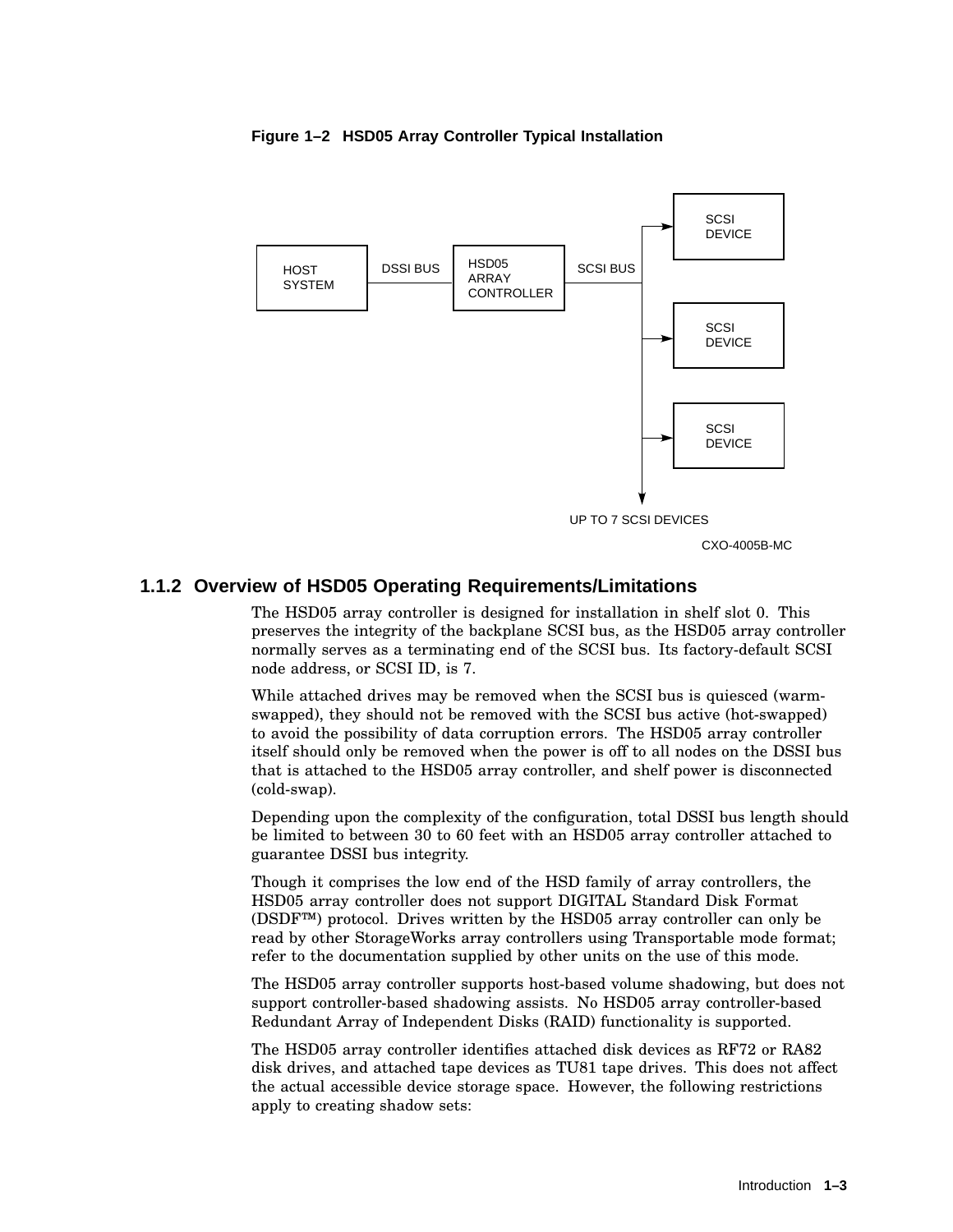- Due to device geometry differences, a disk drive served by the HSD05 array controller cannot be part of a shadow set with true RF72 (or any other DSSI device) disk drives.
- Shadow sets using HSD05 array controller-served disk drives must be of the same SCSI device type, for example RZ26, RZ26L, or RZ28 disk drives.

Supported tape drives such as the TLZ06 and TLZ6L offer multiple tape density settings, supported by the HSD05. Tape drives not offering his capability, such as the TZ86, operate in single-density/noncompacted mode only.

The HSD05 array controller does not support dual pathing or failover operation for attached devices.

The HSD05 array controller does not sequence disk drives when spinning up. To minimize surge current to the disk drives, spin up one or two drives at a time.

#### **1.1.3 Connections to DSSI and SCSI Buses**

The DSSI bus 68-pin connector (J1) is located on the front panel of the SBB. Connections to the backplane SCSI bus in the SBB shelf are made through a connector (J2) at the rear of the SBB. The module board contains the switches to select the DSSI ID, the SCSI ID, and bus termination. Indicators on the module board are visible through the louvers in the front panel of the unit.

#### **1.1.4 Compatibility with StorageWorks Components**

The HSD05 array controller is fully compatible with the power and environmental requirements of StorageWorks family devices. In a typical application, the HSD05 array controller can be installed in an SBB shelf without modification to the shelf, the shelf backplane, or other SBB devices. See Section 1.3 for listings of the physical and environmental specifications for the HSD05 array controller and the SBB shelf unit.

## **1.2 SBB Shelf Overview**

This section provides a brief overview of the SBB shelf and its components.

Refer to the StorageWorks documentation listed in Table 1 for further information on SBB shelves and the StorageWorks family of products.

#### **1.2.1 SBB Shelf Capacity**

A typical SBB shelf can contain up to eight 3½-inch SBBs, as shown in Figure 1–3. The SBB slots are numbered 0 through 7 from right to left, starting with the slot adjacent to the SCSI connectors. Slot 7 is reserved for the power supply SBB. Slot 6 can be used for either a storage SBB, a redundant power supply, or a battery backup unit (BBU).

Cooling for the SBB shelf is supplied by two redundant blowers mounted on the rear of the shelf.

#### **1.2.2 SBB Shelf SCSI Bus Connections**

There are two 50-pin, high-density, female SCSI connectors on the backplane adjacent to slot 0. These connectors are accessible through the front of the SBB shelf. These connectors are not normally used in an HSD05 array controller installation, except when two SBB shelves are used (see Appendix A).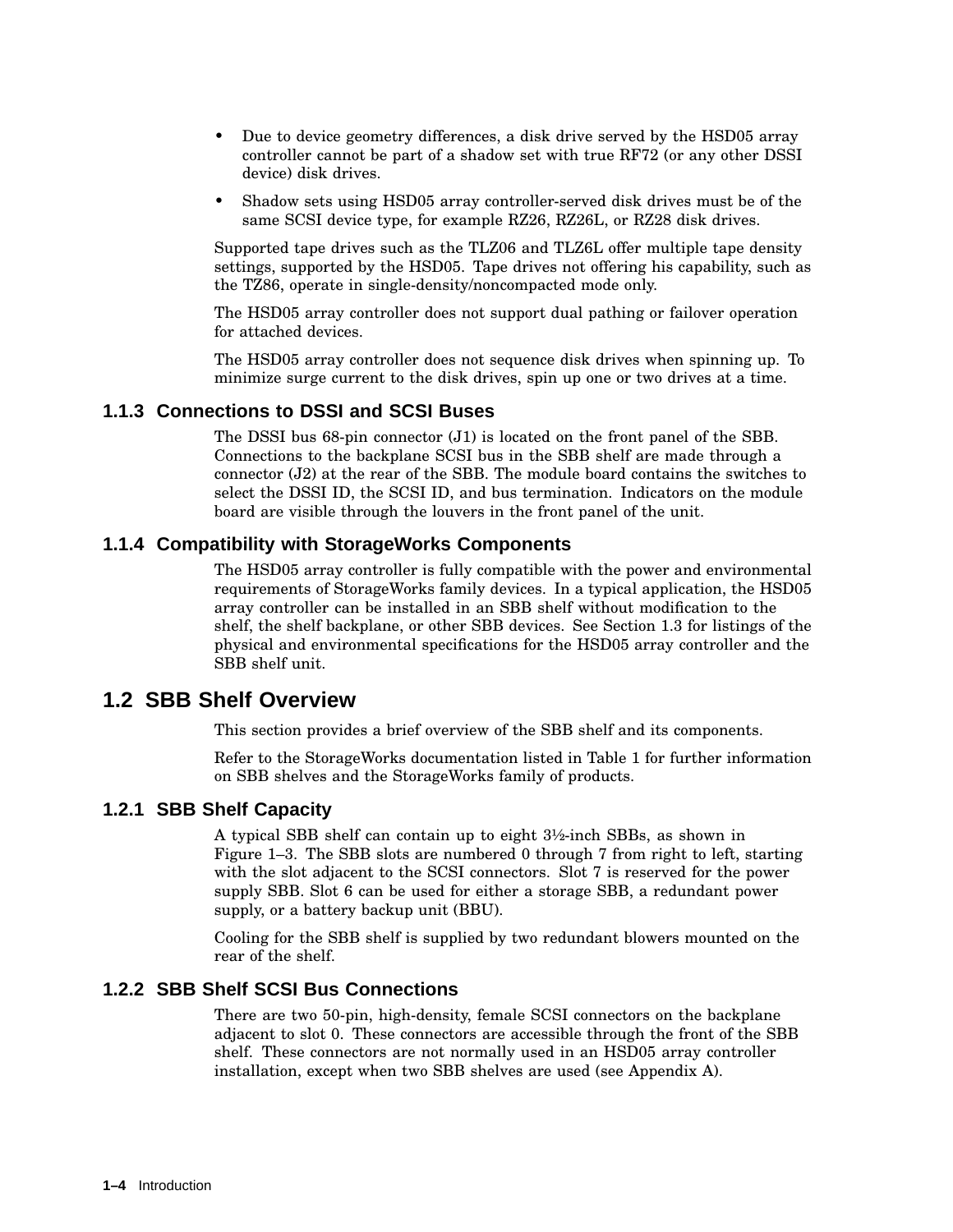**Figure 1–3 Typical SBB Shelf**



CXO-3617B-PH

#### **1.2.3 SBB Shelf SCSI Bus Addresses**

There are seven SCSI bus device addresses (SCSI IDs) that are numbered 0 through 6. These addresses can be assigned to either 3½-inch or 5¼-inch SBBs. The slot numbers and the SCSI device addresses are the same for slots 0 through 6. Slot 7 is reserved for the shelf power supply SBB and does not have a device address.

#### **1.2.4 SBB Shelf Power Supply**

The StorageWorks cabinet ac or dc cable distribution unit (CDU) determines the type of power supply to be installed in the shelf.

### **1.3 HSD05 Array Controller Specifications**

This section contains listings of the physical and environmental specifications for the HSD05 array controller and the SBB shelf unit.

Table 1–1 lists the dimensions of the HSD05 array controller and the SBB shelf.

| <b>Description</b> | Height<br>$mm$ (in) | Width<br>$mm$ (in) | Depth<br>$mm$ (in) |
|--------------------|---------------------|--------------------|--------------------|
| HSD05 SBB          | 121(4.8)            | 51(2.0)            | 216(8.5)           |
| BA350 SBB shelf    | 150(5.9)            | 445 (17.5)         | 350 (13.8)         |

**Table 1–1 HSD05 Array Controller and SBB Shelf Dimensions**

The HSD05 array controller is fully compatible with the environmental specifications for the StorageWorks family of products. These specifications are given in Table 1–2.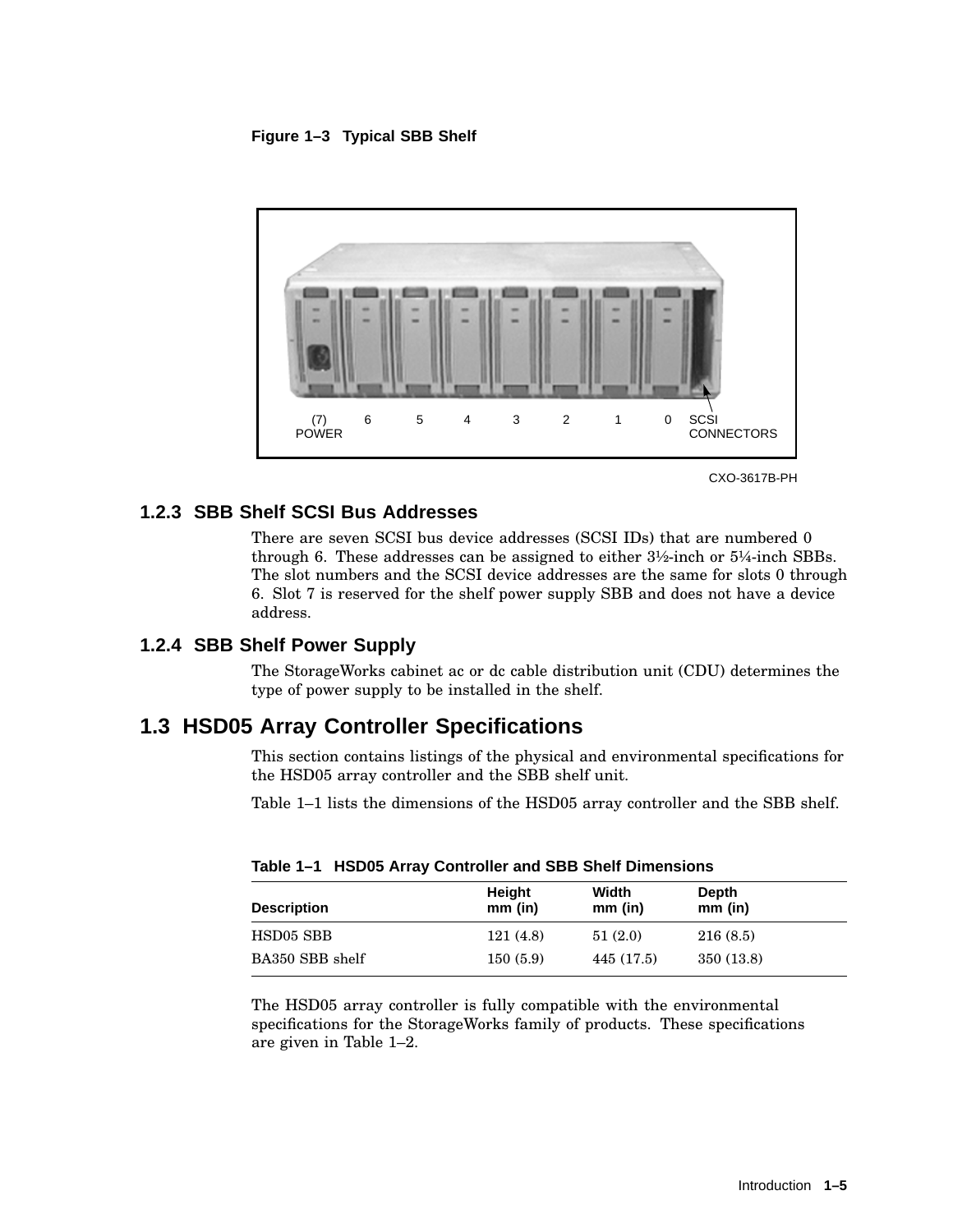| <b>Condition</b>                                    | <b>Specification</b>                                                                                                                                                                                                    |  |  |
|-----------------------------------------------------|-------------------------------------------------------------------------------------------------------------------------------------------------------------------------------------------------------------------------|--|--|
|                                                     | <b>Optimum Operating Environment</b>                                                                                                                                                                                    |  |  |
| Temperature<br>Rate of change<br>Step change        | $+18^{\circ}$ to $+24^{\circ}$ C (+65° to $+75^{\circ}$ F)<br>$3^{\circ}$ C (5.4°F)<br>$3^{\circ}$ C $(5.4^{\circ}F)$                                                                                                   |  |  |
| Relative humidity                                   | $40\%$ to 60% (noncondensing) with a step change of 10% or less<br>(noncondensing)                                                                                                                                      |  |  |
| Altitude                                            | From sea level to 2400 meters (8000 feet)                                                                                                                                                                               |  |  |
| Air quality                                         | Maximum particle count .5 micron or larger, not to exceed 500,000<br>particles per cubic feet of air                                                                                                                    |  |  |
| Inlet air volume                                    | .026 cubic meters per second (50 cubic feet per minute)                                                                                                                                                                 |  |  |
|                                                     | <b>Maximum Operating Environment (Range)</b>                                                                                                                                                                            |  |  |
| Temperature                                         | +10 $\degree$ to +40 $\degree$ C (+50 $\degree$ to +104 $\degree$ F)<br>Derate 1.8°C for each 1000 merters (1.0°F for each 1000 feet) of<br>altitude<br>Maximum temperature gradient 11°C/hr (20°F/hr) ±2°C/hr (4°F/hr) |  |  |
| Relative humidity                                   | 10% to 90% (noncondensing)<br>Maximum wet bulb temperature: 28°C (82°F)<br>Minimum dew point: 2°C (36°F)                                                                                                                |  |  |
|                                                     | Maximum Nonoperating or Storage Environment (Range)                                                                                                                                                                     |  |  |
| Temperature<br>Nonoperating<br><b>Storage</b>       | +18° to +29°C (+65° to +85°F)<br>$-40^{\circ}$ to +66°C (-40° to +151°F)                                                                                                                                                |  |  |
| Relative humidity<br>Nonoperating<br><b>Storage</b> | 10% to 90% (noncondensing)<br>8% to 95% in original shipping container (noncondensing);<br>otherwise, $50\%$ (noncondensing)                                                                                            |  |  |
| Altitude                                            | From $-300$ meters $(-1000$ feet) to $+3600$ meters $(+12,000$ feet)<br>MSL                                                                                                                                             |  |  |

**Table 1–2 Environmental Specifications**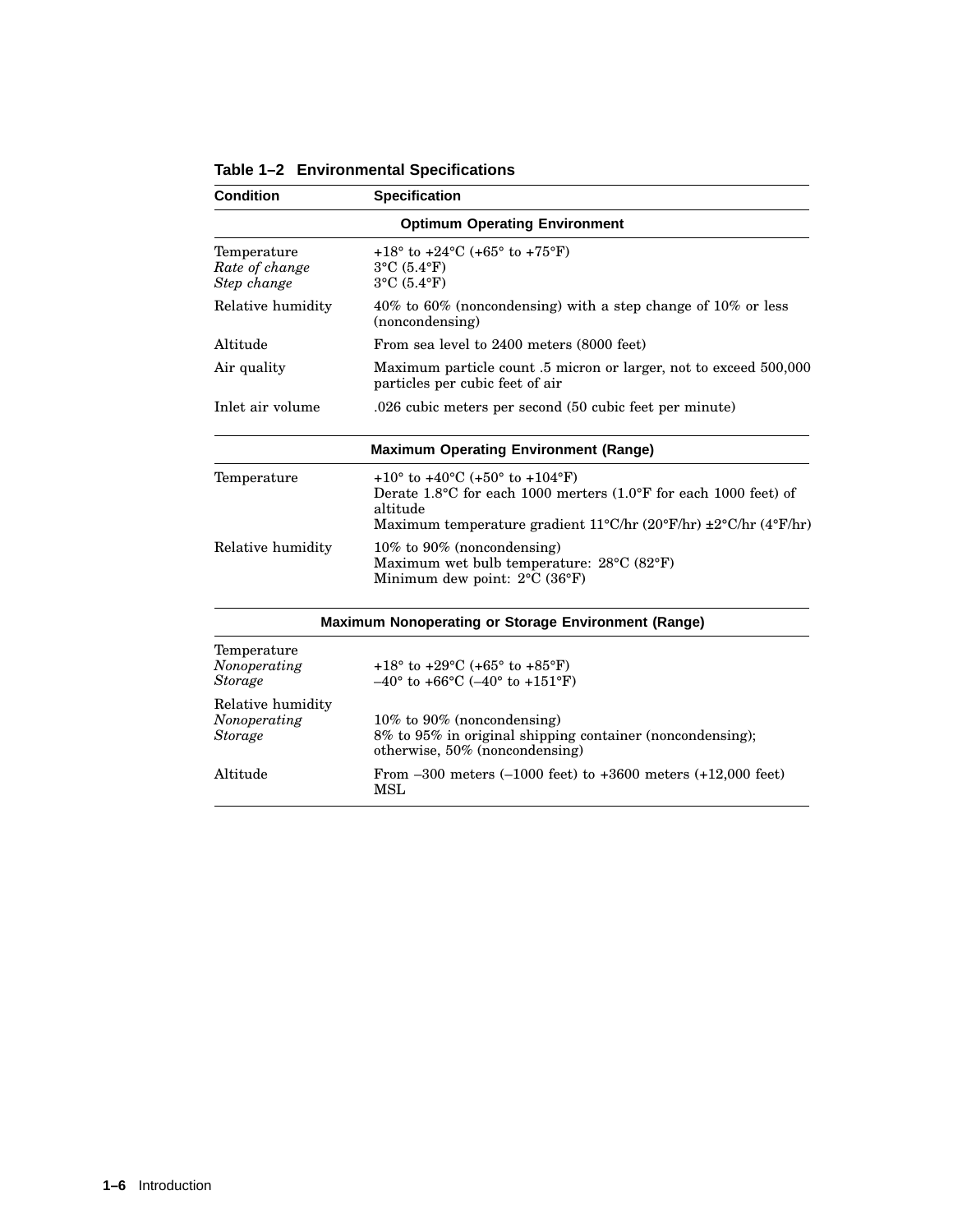## **Preparing to Use the HSD05 Array Controller**

This chapter contains information and procedures for unpacking, configuring, and installing the HSD05 array controller.

## **2.1 Site Preparation**

The HSD05 array controller is fully compatible with all physical, electrical, and environmental specifications for SBB shelves and components. Refer to Section 1.3 for a listing of applicable factors to be considered when installing or storing the HSD05 array controller.

#### **Environmental Stabilization**

To ensure proper operation of Digital storage devices, the SBB shelf temperature must be within 18–29°C (65–85°F). Table 2–1 specifies the time required to thermally stabilize the HSD05 array controller and other SBBs based on the ambient shipping temperature.

#### $\_$  CAUTION  $\_$

Be sure to thermally stabilize the HSD05 array controller in the operating environment prior to installation or operation. Otherwise, the associated electronics may be damaged when power is applied to the unit.

#### **If condensation is visible on the outside of the HSD05 array controller:**

Stabilize the HSD05 array controller in the operating environment for 6 hours or until the condensation is no longer visible, whichever is longer. Do not insert the HSD05 array controller into the shelf until it is fully stabilized.

#### **If condensation is not visible on the outside of the HSD05 array controller:**

Thermally stabilize the HSD05 array controller for the amount of time specified in Table 2–1.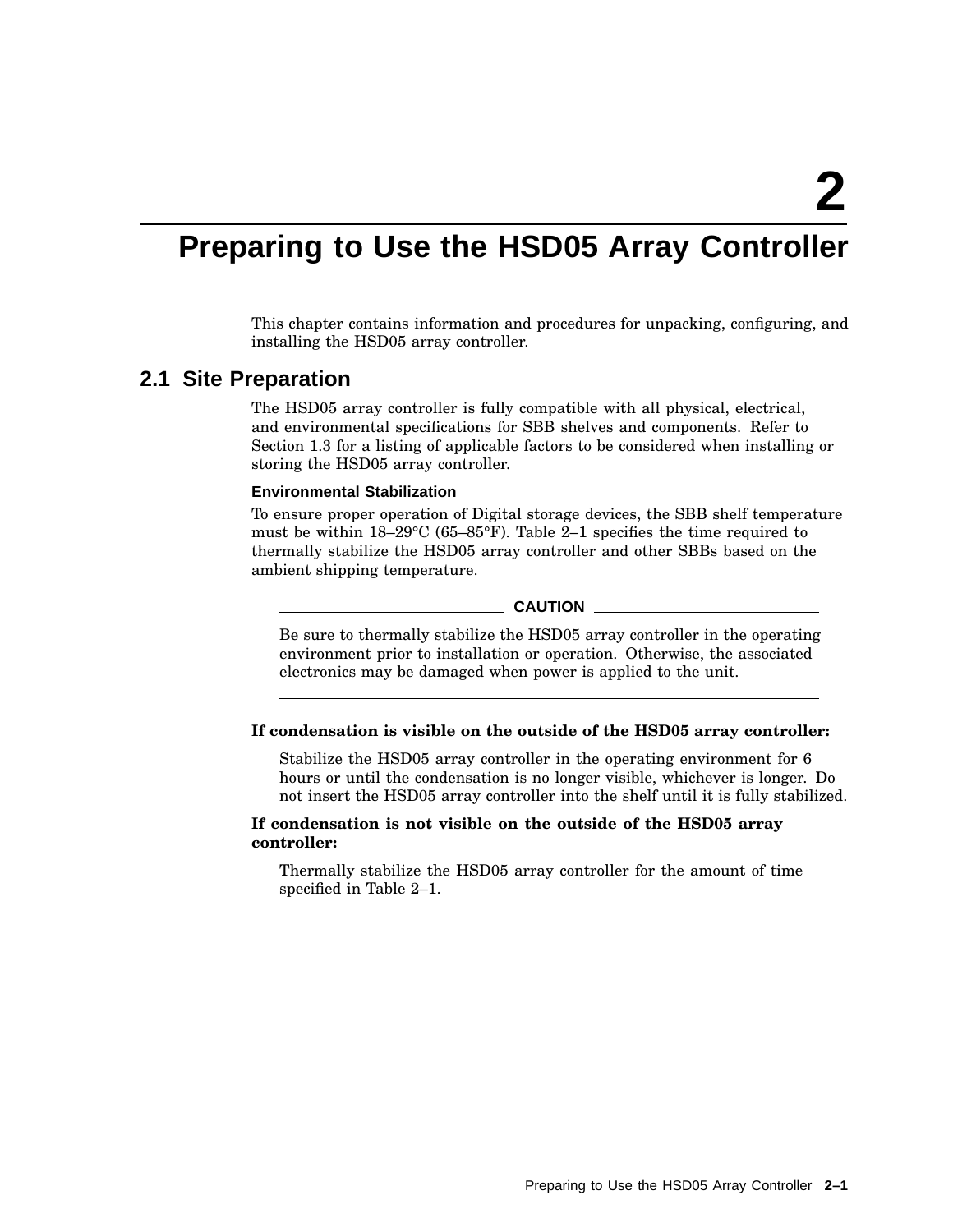| <b>Ambient</b><br>Temperature<br>Range °C | <b>Ambient</b><br><b>Temperature</b><br>Range °F | <b>Minimum</b><br><b>Stabilization</b><br>Time |  |
|-------------------------------------------|--------------------------------------------------|------------------------------------------------|--|
| 66<br>$60$ to                             | 140 to 151                                       | 3 hours                                        |  |
| 50 to 59                                  | 122 to 139                                       | 2 hours                                        |  |
| 40t<br>49                                 | 104 to 121                                       | 1 hour                                         |  |
| 30 to 39                                  | 86 to 103                                        | 30 minutes                                     |  |
| 18 to 29                                  | 65 to 85                                         | None                                           |  |
| 10 to 17                                  | $50 \text{ to } 64$                              | 30 minutes                                     |  |
| 9<br>0 <sub>to</sub>                      | $32 \text{ to } 49$                              | 1 hour                                         |  |
| $-10$ to $-1$                             | 14 to 31                                         | 2 hours                                        |  |
| $-20$ to $-11$                            | $-4$ to $13$                                     | 3 hours                                        |  |
| $-30$ to $-21$                            | $-22$ to $-5$                                    | 4 hours                                        |  |
| $-40$ to $-31$                            | $-40$ to $-21$                                   | 5 hours                                        |  |
|                                           |                                                  |                                                |  |

**Table 2–1 Thermal Stabilization Specifications**

## **2.2 Unpacking the HSD05 Array Controller**

Use the following procedure to remove the HSD05 array controller from its shipping carton :

- 1. Before unpacking the HSD05 array controller, inspect the shipping carton for signs of external damage. Report any damage to the local carrier, and to Digital Multivendor Services or your local Digital sales office.
- 2. Be sure to thermally stabilize the HSD05 array controller as given in Environmental Stabilization and Table 2–1.
- 3. After removing the HSD05 array controller from its shipping container, inspect the array controller for signs of external damage. Report any damage to the local carrier, and to Digital Multivendor Services or your local Digital sales office.
- 4. To prevent damage from electrostatic discharge (ESD), do not touch the HSD05 DSSI or SCSI connectors.

## **2.3 HSD05 Array Controller Switches and Jumpers**

The HSD05 array controller module board contains switches and jumpers, as shown in Figure 2–1. All jumpers are installed at the factory and do not need to be set during normal installation of the HSD05 array controller. The switch sections on the device configuration switchpack need to be set to configure the DSSI ID and the SCSI ID.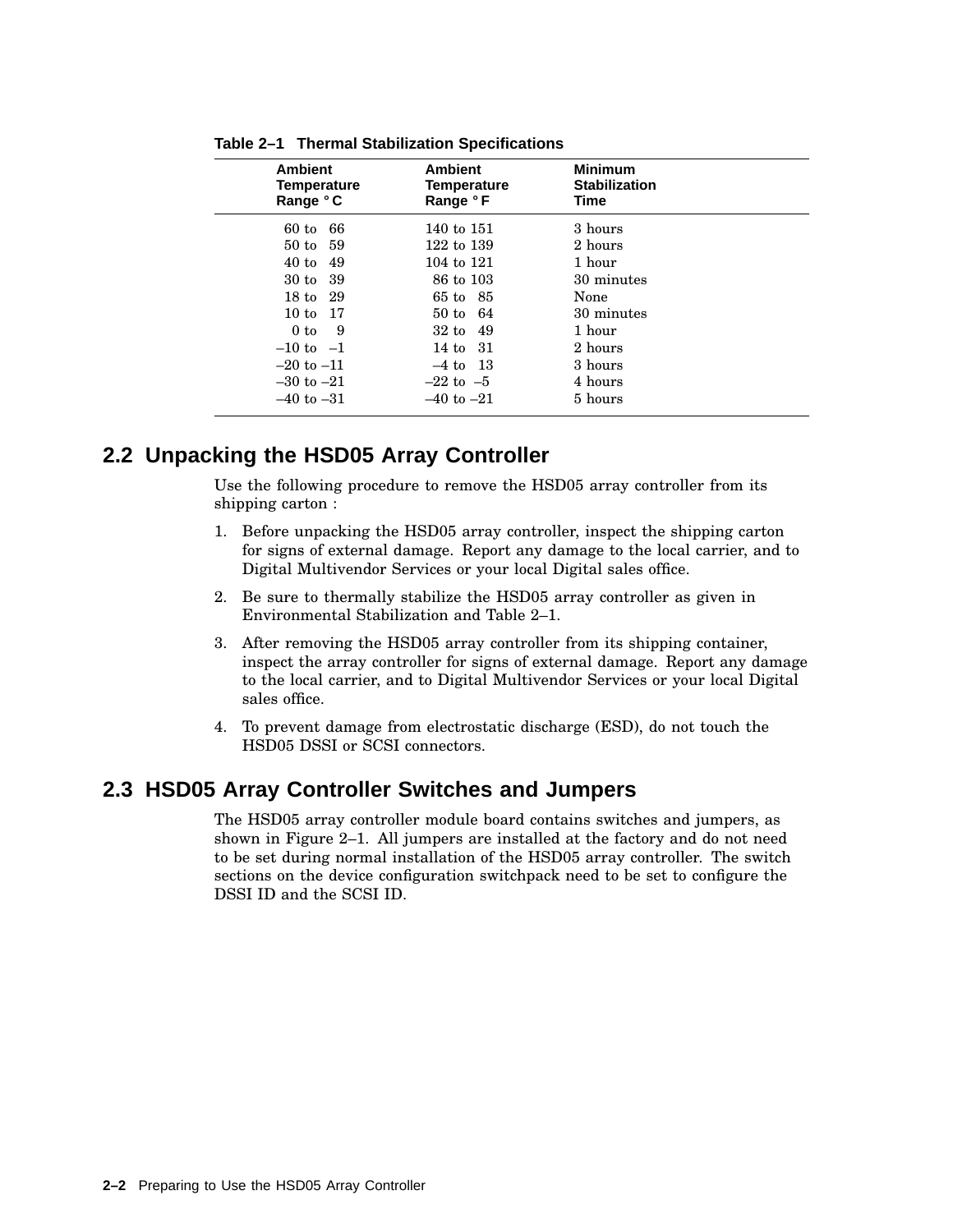

**Figure 2–1 HSD05 Array Controller Module Board Layout**

CXO-4053A-PH

The functions of the switches and jumpers on the module board are given in the following tables:

- **Table 2–2** lists the jumper settings for the HSD05 array controller. These settings need not be changed during a normal installation.
- **Table 2–3** lists the switch sections in the device configuration switchpack (SW2). You will need to set these switches according to the procedures given in Section 2.4.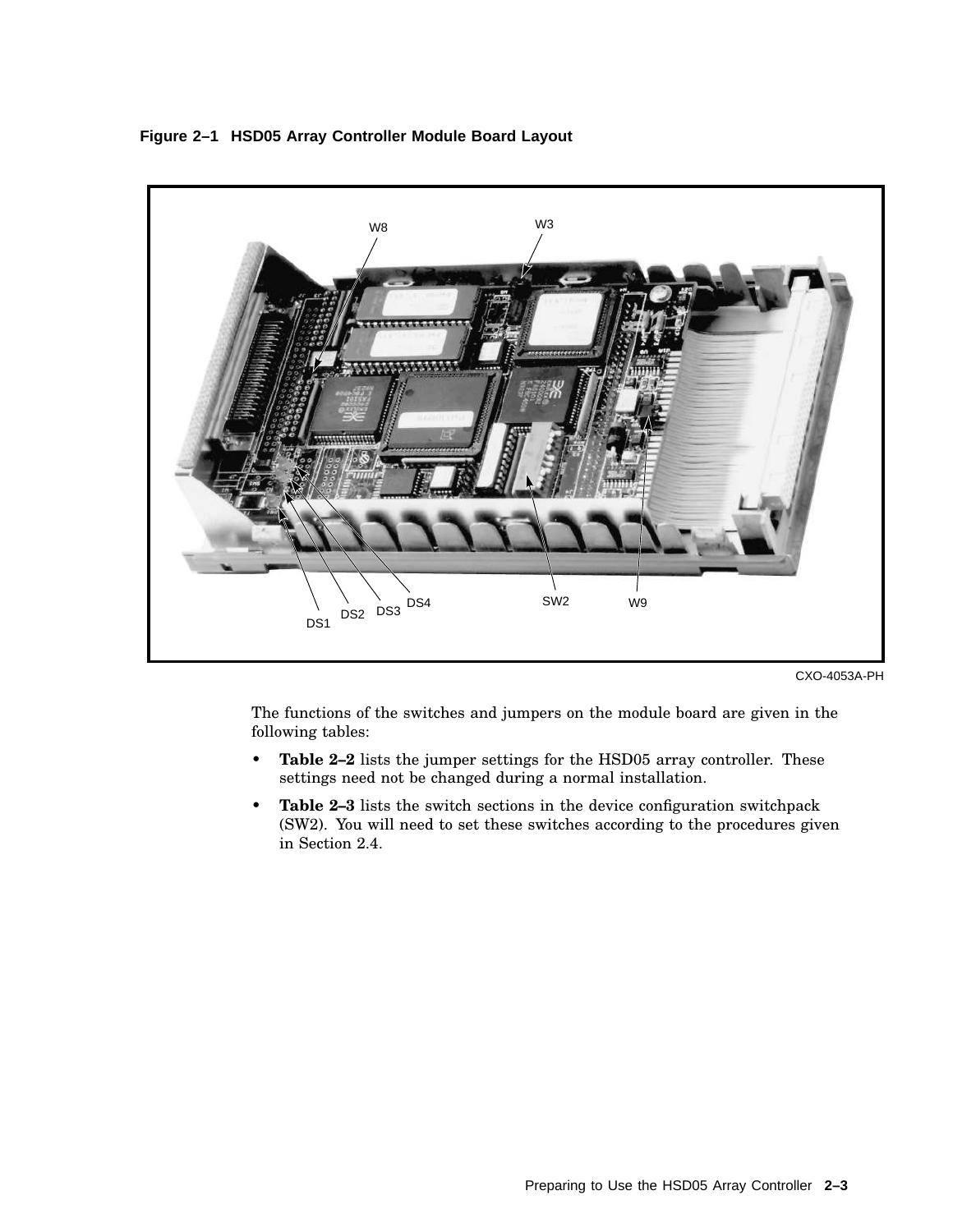| <b>Definition</b>                        |
|------------------------------------------|
| Reserved                                 |
| Reserved                                 |
| <b>EPROM</b> size                        |
| Wait state                               |
| Reserved                                 |
| Reserved                                 |
| Reserved                                 |
| DSSI terminator power supplied by module |
| SCSI terminator power supplied by module |
|                                          |

**Table 2–2 HSD05 Array Controller Module Board Jumpers**

**Table 2–3 Device Configuration Switchpack (SW2) Sections**

| <b>Section</b> | <b>Definition</b>       | <b>Default</b>                 |
|----------------|-------------------------|--------------------------------|
| $SW2-1$        | MSB of DSSI ID          | Open (DSSI ID = $0$ )          |
| $SW2-2$        | NSB of DSSI ID          | Open                           |
| $SW2-3$        | LSB of DSSI ID          | Open                           |
| $SW2-4$        | MSB of SCSI ID          | $Closed (SCSI ID = 7)$         |
| $SW2-5$        | NSB of SCSI ID          | Closed                         |
| $SW2-6$        | LSB of SCSI ID          | Closed                         |
| $SW2-7$        | Spare                   | Open                           |
| $SW2-8$        | Spare                   | Open                           |
| $SW2-9$        | Spare                   | Open                           |
| $SW2-10$       | Active SCSI termination | Closed (terminators installed) |

## **2.4 Setting the Device Configuration on the HSD05 Array Controller**

This section contains the procedure to set the switches on the HSD05 array controller module board prior to installation in the SBB shelf. To access the switches, look through the slot in the back cover of the HSD05 array controller and locate the configuration switchpack, as shown in Figure 2–2.

The device configuration switchpack contains 10 switch elements, divided into DSSI ID and SCSI ID sections as shown in Figure 2–2. Refer to The NAME\_ ALGRM Parameter for detailed information on the makeup of the MSCP/TMSCP unit numbers.

#### **2.4.1 DSSI ID**

The DSSI port (J1) on the front panel connects the HSD05 array controller to a standard DSSI bus device, such as a VAX 4000™ host computer.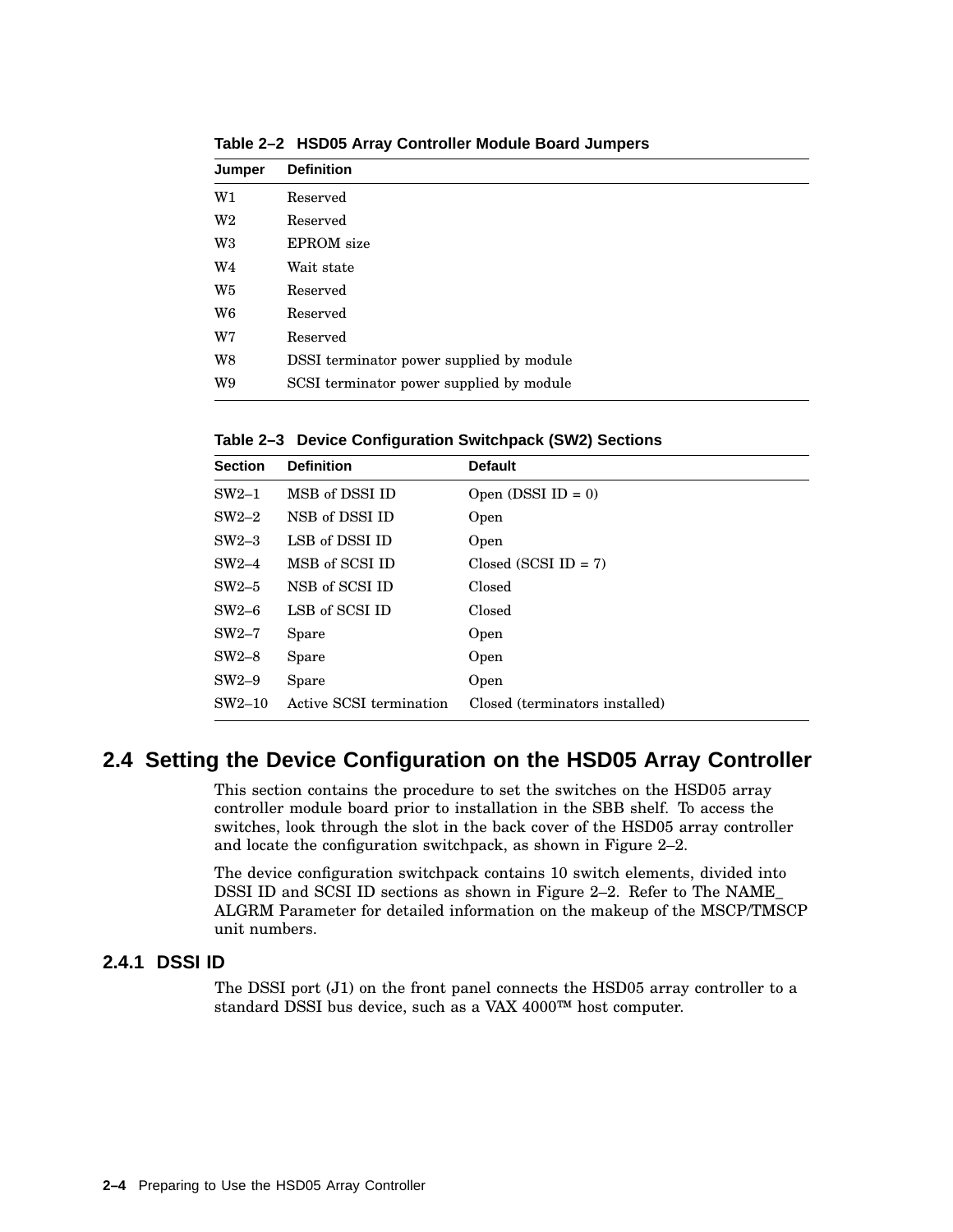#### **Figure 2–2 Device Configuration Switchpack**



#### **Selecting the DSSI ID**

Each device on the DSSI bus requires a unique device address in the range of 0 through 7. DSSI ID 7 has the highest priority on the bus and DSSI ID 0 has the lowest priority. The DSSI ID is factory set to 0; you may need to change this ID to one that is currently not being used on your system.

#### **Setting the DSSI ID**

Table 2–4 lists the sections of SW2 and the corresponding settings for each DSSI ID. On the switchpack, the closed position is with the switch in the down position, and the open position is with the switch in the up position.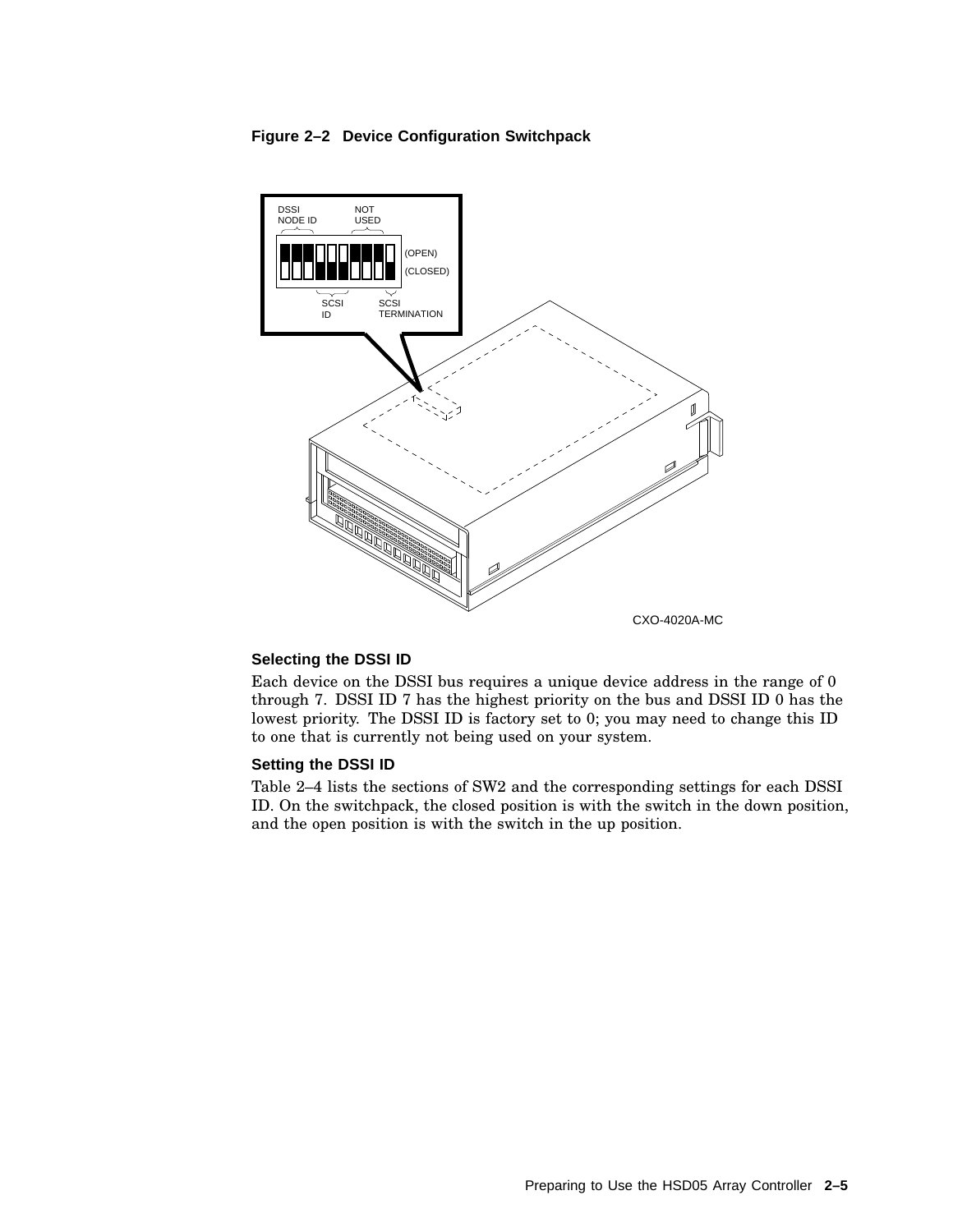| <b>DSSI</b><br>ID | $SW2-1$ | $SW2-2$ | $SW2-3$ |  |
|-------------------|---------|---------|---------|--|
| $\mathbf{0}$      | Open    | Open    | Open    |  |
| 1                 | Open    | Open    | Closed  |  |
| $\overline{2}$    | Open    | Closed  | Open    |  |
| 3                 | Open    | Closed  | Closed  |  |
| 4                 | Closed  | Open    | Open    |  |
| 5                 | Closed  | Open    | Closed  |  |
| 6                 | Closed  | Closed  | Open    |  |
| 7                 | Closed  | Closed  | Closed  |  |

**Table 2–4 DSSI ID Switch Settings**

Use the following procedure to set the DSSI ID:

- 1. At the system console prompt, enter the console command SHOW DEVICE on OpenVMS VAX systems, or SHOW CONFIG on OpenVMS AXP systems, to determine the DSSI ID numbers currently active on the DSSI bus.
- 2. Select an unused DSSI ID number for the HSD05 array controller.
- 3. Refer to Figure 2–2 and Table 2–3 to locate the DSSI ID switches on the device configuration switchpack.
- 4. Using a small blade screwdriver or similar tool, reach through the slot in the rear panel of the HSD05 array controller, and set the switchpack to the DSSI ID number selected in Step 2.

#### **2.4.2 SCSI ID**

The SCSI port  $(J2)$  plugs into the SBB shelf backplane when the HSD05 array controller is installed in the shelf. This port must have a unique SCSI ID for that SBB shelf.

#### **Selecting the SCSI ID**

The HSD05 array controller is factory set to SCSI ID  $= 7$  to give it the highest priority on the SCSI bus. The other devices in the configuration must have SCSI ID numbers between 0 and 6. For normal operation, you should not need to reset the SCSI ID.

#### **Setting the SCSI ID**

Table 2–5 lists the sections of SW2 and the corresponding sections used to set the SCSI ID. On the switchpack, the closed position is with the switch in the down position, and the open position is with the switch in the up position.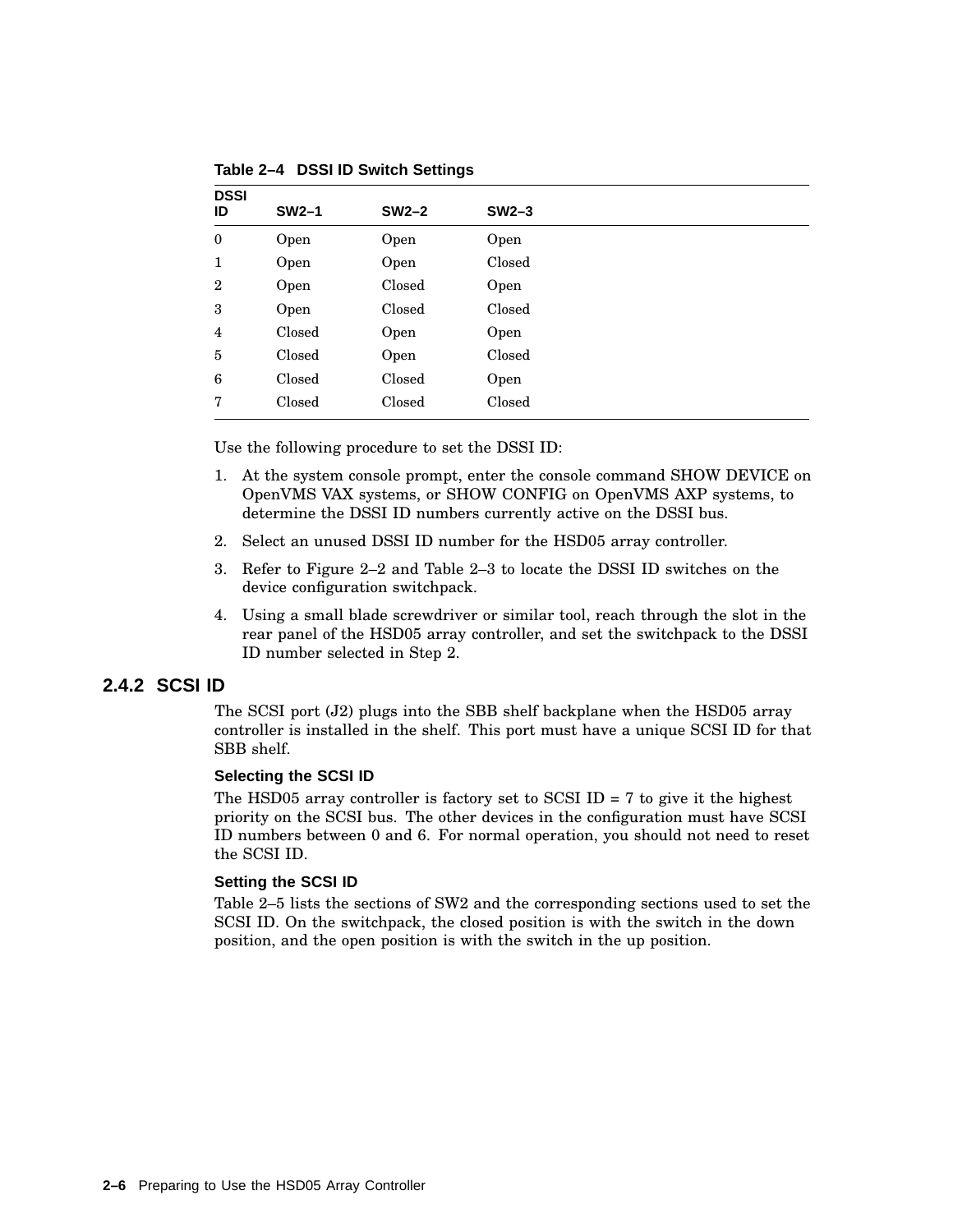|        |         | $SW2-6$ |
|--------|---------|---------|
| Open   | Open    | Open    |
| Open   | Open    | Closed  |
| Open   | Closed  | Open    |
| Open   | Closed  | Closed  |
| Closed | Open    | Open    |
| Closed | Open    | Closed  |
| Closed | Closed  | Open    |
| Closed | Closed  | Closed  |
|        | $SW2-4$ | $SW2-5$ |

**Table 2–5 SCSI ID Switch Settings**

Use the following procedure to set the SCSI ID, if required:

- 1. Select an unused SCSI ID for the HSD05 array controller.
- 2. Refer to Figure 2–2 and Table 2–3 to locate the SCSI ID switches on the node configuration switchpack.
- 3. Using a small blade screwdriver or similar tool, reach through the slot in the rear panel of the HSD05 array controller and set the switchpack to the SCSI ID number selected in Step 2.

#### **2.4.3 Selecting Bus Termination**

DSSI and SCSI bus rules require that these buses be terminated at both physical ends.

The DSSI bus can be terminated externally by using a terminator on the DSSI trilink connector (shown in Figure 2–3), supplied with the HSD05 array controller. Because the HSD05 array controller typically occupies one end of the DSSI bus, this terminator is normally installed. Make sure that the other end of the DSSI bus is properly terminated.

#### **Note**

The DSSI bus uses two types of connectors: either a microribbon connector or a tab-and-socket connector. If you are connecting to a KFMSA/KFMSB host adapter, the cable will have microribbon connectors at both ends. All other host adapters use a tab-and-socket connector. The trilink has two microribbon connectors.

Selecting a terminator on the SCSI bus is dependent on the exact configuration of the SBB shelf in the chain of SCSI devices. The HSD05 array controller is shipped with active SCSI bus termination enabled. When installed in SBB shelf slot 0, it provides termination at the HSD05 array controller end of the SCSI bus. Make sure that the other end of the SCSI bus is also terminated properly.

Refer to the StorageWorks documentation for the rules used to select terminations on the SCSI bus. Appendix A contains diagrams of some typical installations of the HSD05 array controller.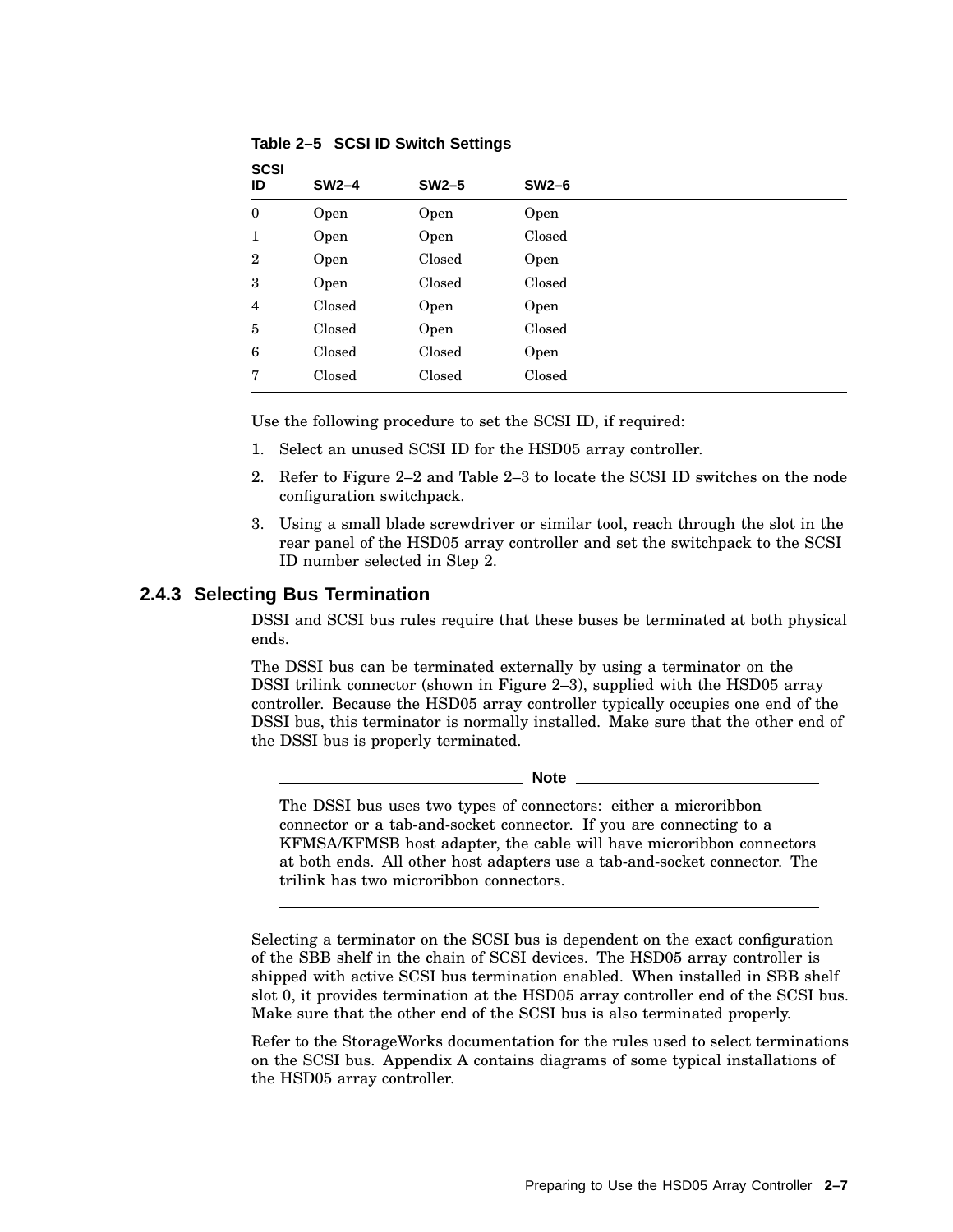## **2.5 Installing the HSD05 Array Controller in an SBB Shelf**

Before starting this procedure, verify that the SBB shelf receiving the HSD05 array controller is the correct one, and that it is permissible to change any SCSI cables connected to JA1 and JB1 of the shelf to suit the planned configuration.

#### **Figure 2–3 DSSI Trilink Connector**



CXO-3851A-MC

The HSD05 array controller should be installed in shelf slot 0. SCSI bus integrity can be compromised if the HSD05 array controller is installed in any other slot of a standard SBB shelf. Refer to the StorageWorks documentation for further information on selecting an SBB slot and on cable configuration rules for the SBB shelf.

#### **Installation Procedure**

Use the following procedure to install the HSD05 array controller in the SBB shelf:

- 1. Remove power from the shelf by removing the input power cable(s) to the power supply SBB(s) in the shelf. If there is only one power supply SBB in the shelf, it will be in slot 7.
- 2. Remove all SCSI devices from the SBB shelf.
- 3. For single-shelf HSD05 array controller configurations, disconnect any cables at JA1 and JB1 of the shelf.
- 4. For dual-shelf HSD05 array controller configurations, see Figure A–2 for a diagram showing interconnected shelves.
- 5. Insert the HSD05 array controller into shelf slot 0.
- 6. Take all DSSI nodes off line to remove power from the DSSI bus that will be connected to the HSD05 array controller.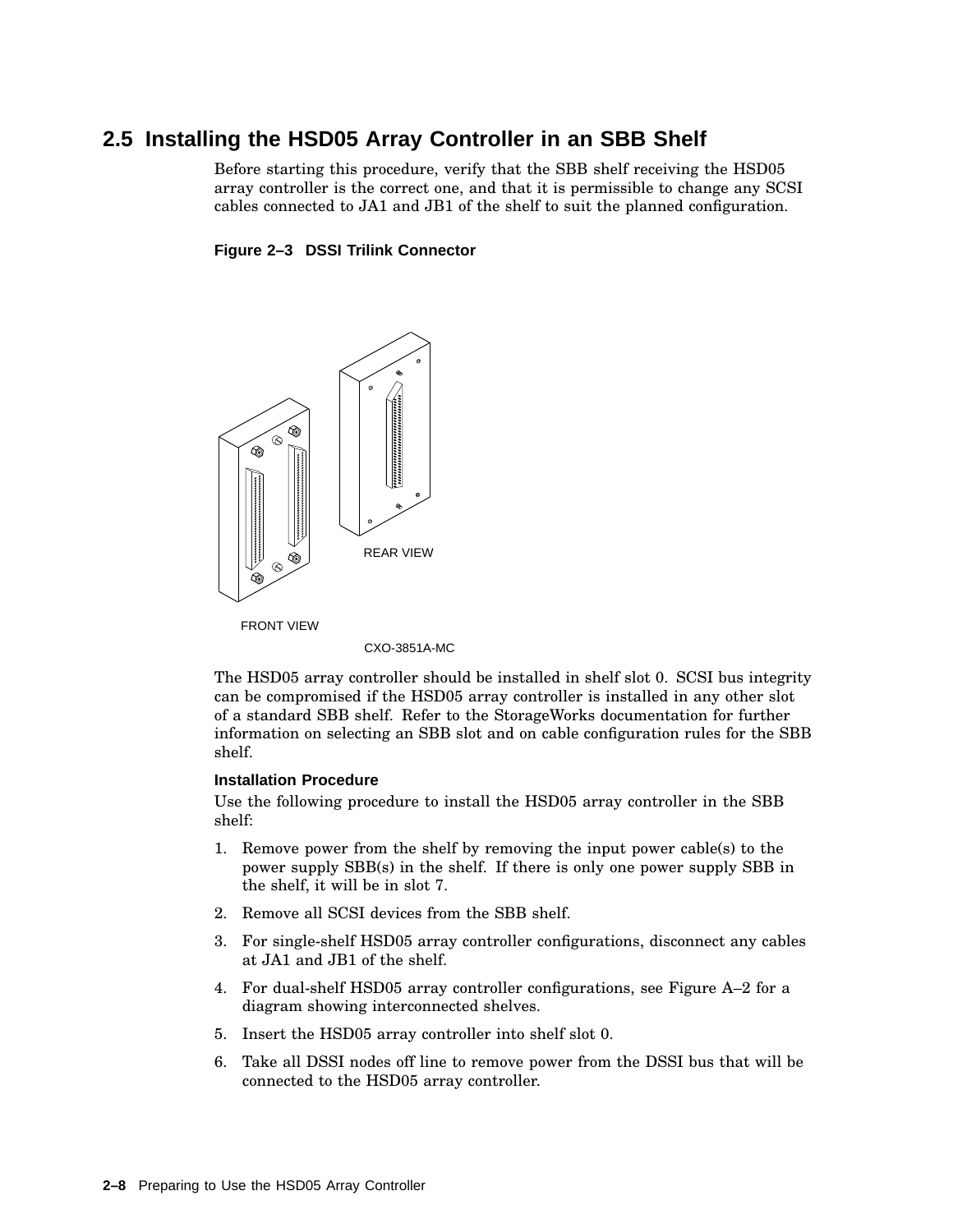#### **CAUTION**

Make sure that the trilink connector pins are not bent or damaged before installing it on the HSD05 array controller.

- 7. Install a DSSI trilink connector (part number 12–39921–02), shown in Figure 2–3, at J1 on the front panel of the HSD05 array controller.
- 8. Connect the DSSI cables to the trilink connector as directed in either of the the following:
	- If the HSD05 array controller occupies one end of the DSSI bus, connect the DSSI cable to one of the connectors on the trilink. Install a DSSI bus terminator (part number 12–31281–01) on the other trilink connector.
	- If the HSD05 array controller occupies a mid-point of the DSSI bus, connect the DSSI bus cables from adjacent nodes to the trilink connectors. The DSSI bus terminator is not used on the trilink in this configuration.

Appendix A shows several typical HSD05 array controller cable configurations.

9. Restore power to the DSSI bus nodes, but do not boot the host systems at this time.

## **2.6 Applying Power**

Apply power to the SBB shelf and the HSD05 array controller as follows:

- 1. Connect the input power cable(s) to the power supply SBB(s) in the shelf.
- 2. Verify that the Shelf Status indicator on the power supply SBB is lit. If this indicator is not lit, refer to the StorageWorks documentation to troubleshoot the cause of the fault.
- 3. Verify that the following HSD05 array controller indicators (shown in Figure 2–1), visible from top to bottom through the front panel louvers, are as follows:

| <b>Indicator</b> | Color | <b>Status</b>                                                                                                                       |
|------------------|-------|-------------------------------------------------------------------------------------------------------------------------------------|
| DS <sub>4</sub>  | Green | On to show that termination power, supplied by either the<br>HSD05 array controller or the SBB shelf, is applied to the<br>SCSI bus |
| DS3              | Green | On to show that termination power, supplied by either the<br>HSD05 array controller or the host bus, is applied to the<br>DSSI bus. |
| DS2              | Red   | Blinks for 15 seconds during module boot. If this indicator<br>blinks for longer than 15 seconds, there is a device fault.          |
| DS <sub>1</sub>  | Green | Blinks during normal operation while the subsystem is<br>booted.                                                                    |

#### **CAUTION**

Device unit numbers as seen by the hosts must be unique through the system or cluster containing the HSD05 array controller. If a unit number is added that overlaps the unit number of another device on another controller of a system or cluster, all the devices on the other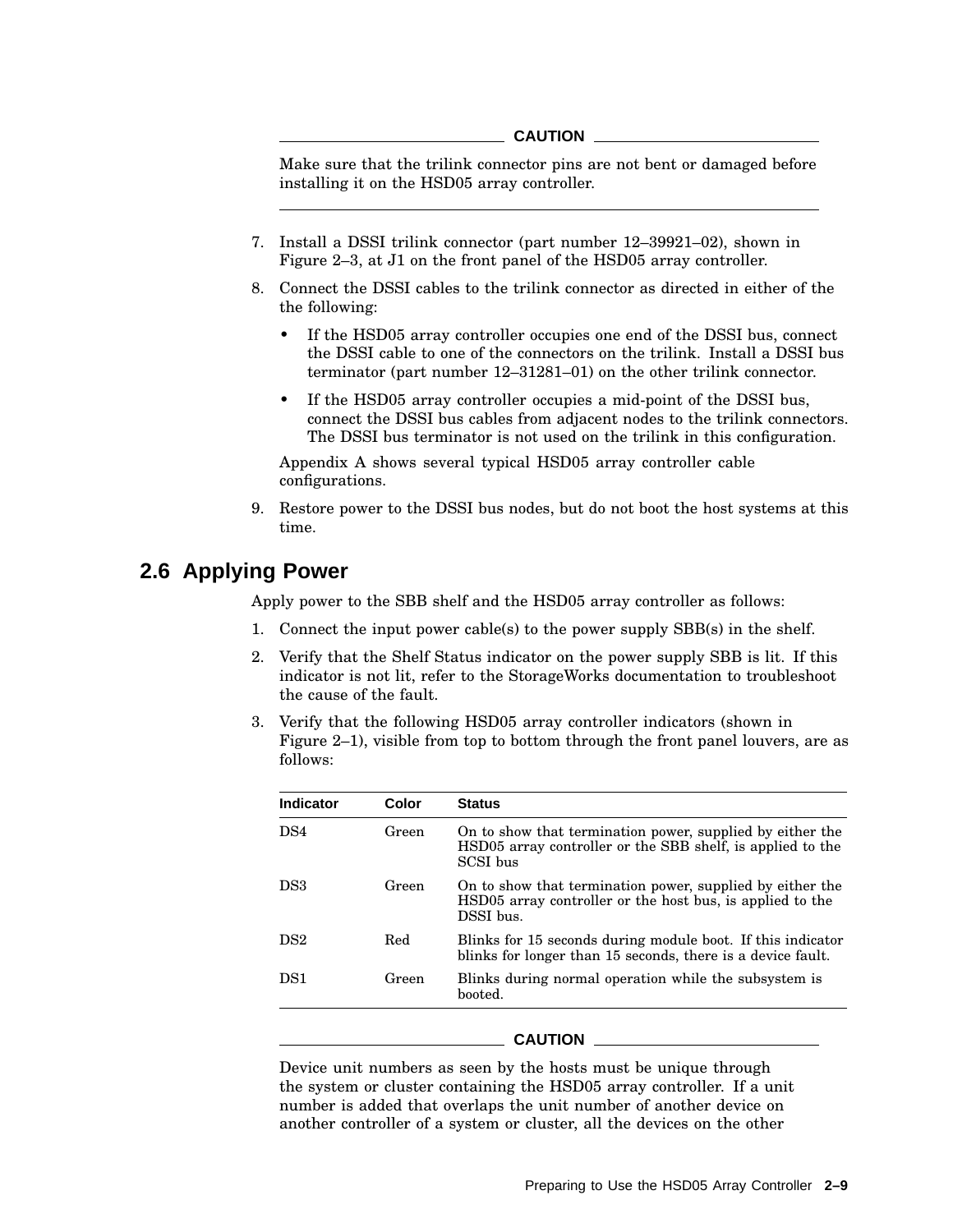controller can disappear. In this event, the unit number conflict should be resolved, and controller power should then be cycled off/on to make the devices available to the host system or cluster.

4. At the system console prompt, enter the console command SHOW DEVICE on OpenVMS VAX systems, or SHOW CONFIG on OpenVMS AXP systems, to verify that the HSD05 DSSI node address is on line to the host systems.

## **2.7 Setting Parameters for the HSD05 Array Controller**

The OpenVMS diagnostic and utility protocol (DUP) utility provides a gateway to modifying HSD05 array controller parameters. You can run this utility from either the system console or from the OpenVMS system prompt.

Once a DUP connection to the HSD05 array controller is established, the onboard PARAMS configuration utility is used to set and show HSD05 parameters. Chapter 3 contains procedures for using the HSD05 onboard device and diagnostic utility (UTILIT) during normal operation of the subsystem.

In the following sections, user input is shown in **boldface** type in the examples.

#### **2.7.1 Starting PARAMS from the Console Prompt on OpenVMS VAX Systems**

Use the following procedure to start PARAMS from the console prompt on OpenVMS VAX systems:

1. At the console prompt, enter the SHOW DEVICE command as shown in the following example:

```
>>> SHOW DEVICE
DSSI Node ID 0 (DSSI nodename) \bigcircDSSI NODE ID 5 (*)
UQSSP Disk Controller 0 (772150)
-DUA0 (RA82)
Ethernet Adapter
-ESA0 (08-00-2B-13-80-85)
```
- This is the HSD05 array controller. The *DSSI nodename* is initially a six-digit number. Do not confuse this number with the DSSI ID value.
- 2. Depending upon your installation, enter one of the following two command lines to use the DUP utility to establish a connection to the HSD05 array controller:

```
>>> SET HOST/DUP/DSSI a
Starting DUP server...
Copyright (C) 1994 Digital
       HSD05 Serial No: 8
       Firmware Rev. B1 (X36)
DIRECT V1.0 D Dec 21 1993 16:59:31
PARAMS V1.0 D Dec 21 1993 16:59:31
UTILIT V1.0 D Dec 21 1993 16:59:31
End of directory
Task Name?
```
where *a* is the DSSI ID of the HSD05 array controller.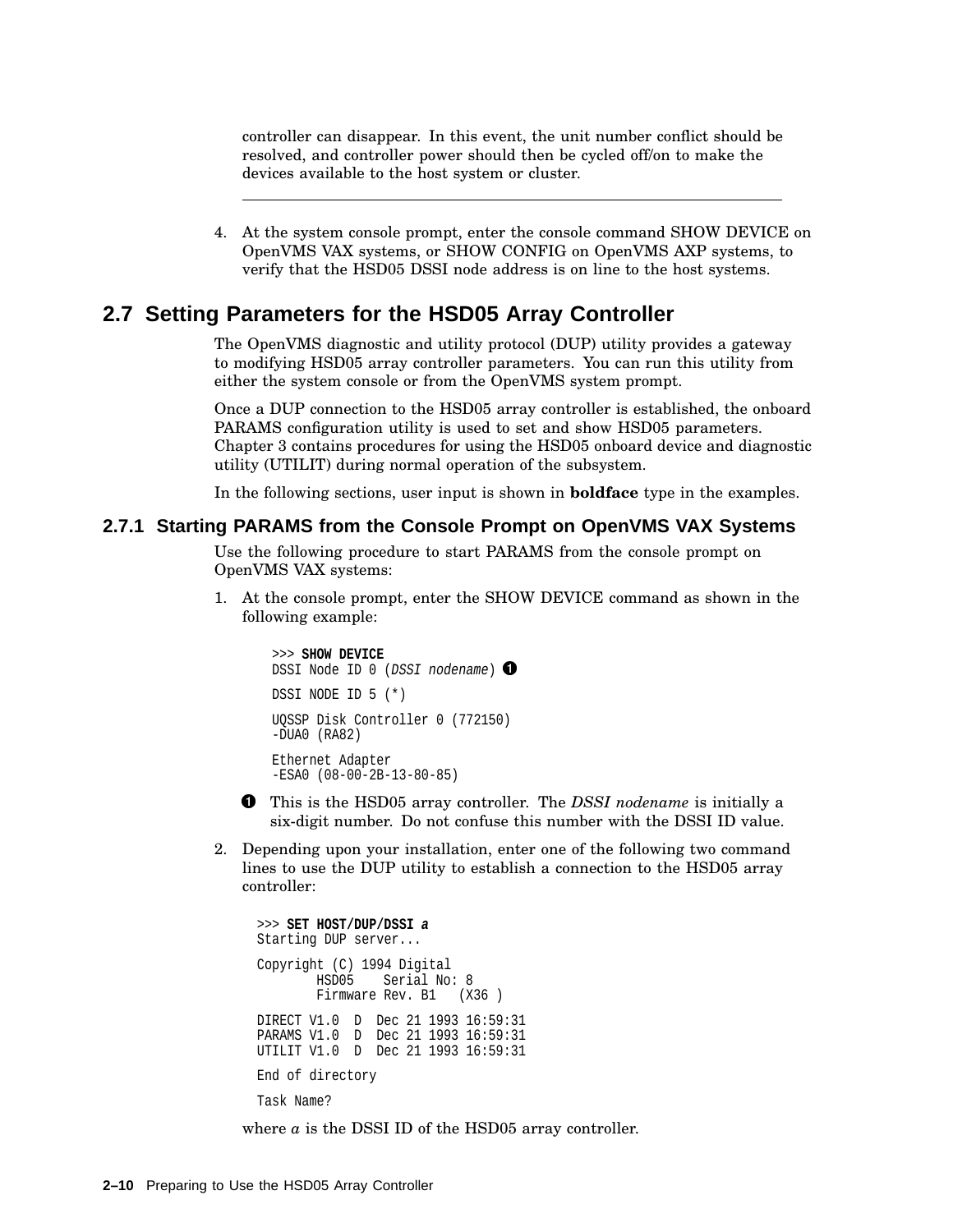You may have to explicitly specify the DSSI bus (0 or 1) to properly establish a connection to the HSD05 array controller. In such cases use the following command line:

```
>>> SET HOST/DUP/DSSI/BUS:n a
Starting DUP server...
Copyright (C) 1994 Digital
       HSD05 Serial No: 8
       Firmware Rev. B1 (X36)
DIRECT V1.0 D Dec 21 1993 16:59:31
PARAMS V1.0 D Dec 21 1993 16:59:31
UTILIT V1.0 D Dec 21 1993 16:59:31
End of directory
Task Name?
```
where: *n* is the DSSI bus ID number (0 or 1). *a* is the DSSI ID for the HSD05 array controller.

- 3. At the "Task Name?" prompt, enter PARAMS. If you do not see the "Task Name?" prompt, DUP has not established a connection to the HSD05 array controller. In this event, see your system manager.
- 4. At the PARAMS prompt, see Section 2.7.3 to configure HSD05 parameters.

### **2.7.2 Starting PARAMS from the Console Prompt on OpenVMS AXP Systems**

Use the following procedure to start PARAMS from the console prompt on OpenVMS AXP systems:

1. At the console prompt, enter the SHOW CONFIG command as shown in the following example:

```
>>>SHOW CONFIGURATION
```
Console V2.8-9900 VMS PALcode X5.37F, OSF PALcode X1.28F CPU 0 P B2001-BA DECchip (tm) 21064-3  $CPU1$ Memory 0 -Memory 1 -Memory 2 -<br>Memory 3 -Memory 3 P B2002-DA 128 MB Ethernet 0 P 08-00-2B-32-E6-AB<br>Ethernet 1 P 08-00-2B-32-E6-AA  $08 - 00 - 2B - 32 - E6 - AA$ ID 0 ID 1 ID2 ID 3 ID 4 ID 5 ID 6 ID 7 A SCSI P RZ73 Host B SCSI P RZ73 Host  $\text{C}$  DSSI P RF73 RF72 $\text{C}$  Hos Host D DSSI P RF73 Host E SCSI P TZ85 RRD42 Host Futurebus+ P FBD0 Host System Status Pass Type b to boot duc1.1.0.2.0

 $\bullet$  This display is a map of the attached devices and their SCSI/DSSI bus addresses. The HSD05 array controller is displayed as device RF72. In this example, the ID 4 column shows that the DSSI ID = 4, and row C shows that the DSSI bus designation where the HSD05 resides is C.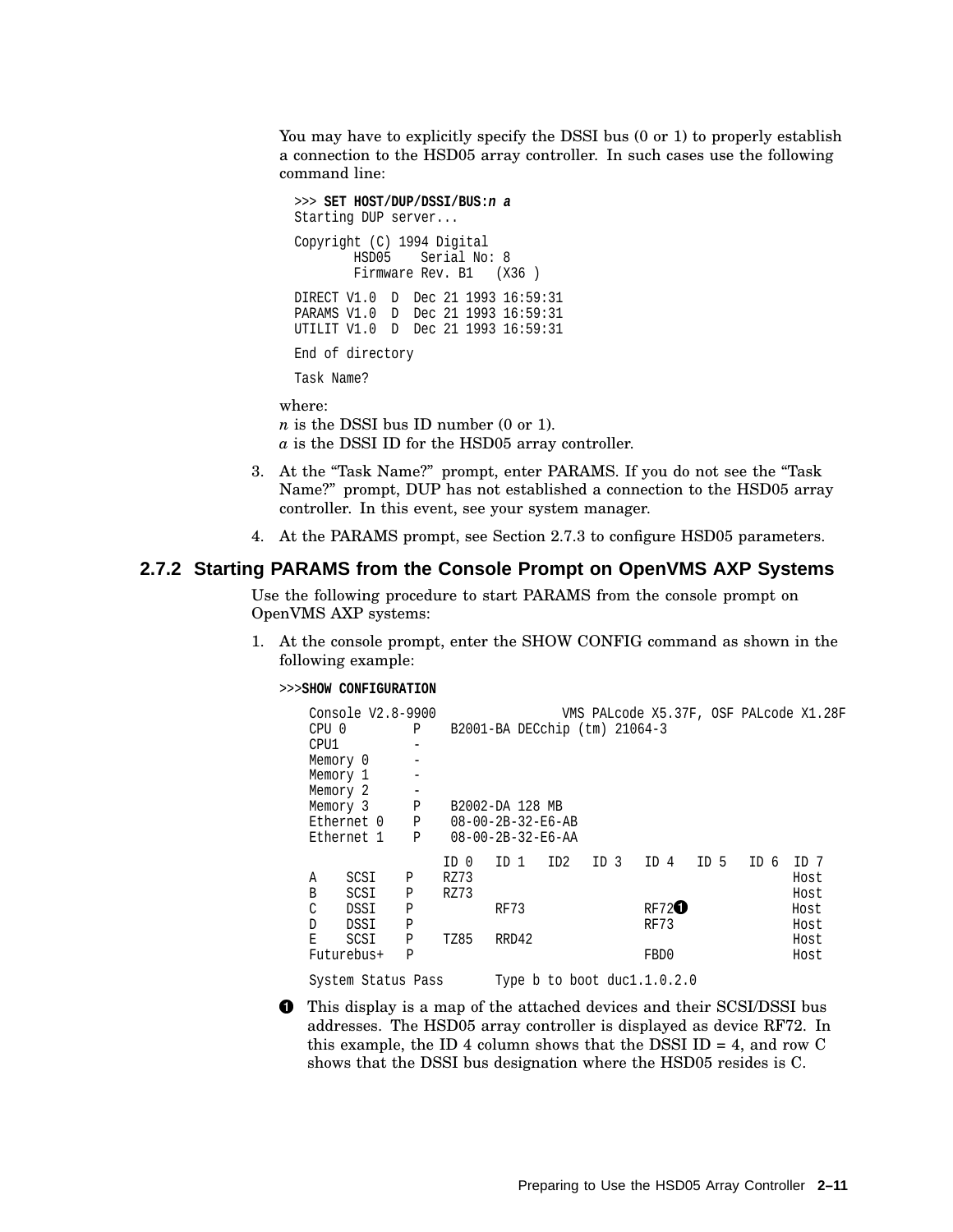2. Enter the following command to use the DUP utility to establish a connection to the HSD05 array controller:

>>> **SET HOST -DUP d**

where *d* is the appropriate port address identifier for the HSD05 array controller.

The following command line shows an example of this entry:

```
>>> SET HOST -DUP PUC0.4.0.2.0
Starting DUP server...
Copyright (C) 1994 Digital
       HSD05 Serial No: 8
       Firmware Rev. B1 (X36)
DIRECT V1.0 D Dec 21 1993 16:59:31
PARAMS V1.0 D Dec 21 1993 16:59:31
UTILIT V1.0 D Dec 21 1993 16:59:31
End of directory
Task?
```
- 3. At the ''Task?'' prompt, enter PARAMS. If you do not see the ''Task?'' prompt, DUP has not established a connection to the HSD05 array controller. In this event, see your system manager.
- 4. At the PARAMS prompt, see Section 2.7.3 to configure HSD05 parameters.

#### **2.7.3 PARAMS Configuration Utility**

The PARAMS configuration utility display shows the settings for HSD05 array controller parameters. At the PARAMS prompt, enter SHOW /ALL to display the current HSD05 parameters. When entering this command, a space is required between the SHOW and /ALL qualifier. The meaning of each parameter is given in Table 2–6.

HSD05 array controller operating parameters are initialized by manufacturing. Depending upon the specific configuration of your system or cluster, suggested parameters that may need to be set include:

- NODENAME
- DISK\_ALCS
- TAPE\_ALCS

**Parameter**

• UNIT\_OFFSET

#### **Table 2–6 PARAMS Configuration Utility HSD05 Array Controller Parameters**

| <u>rai allielei</u><br><b>Name</b> | <b>Definition</b>                                                                                                                                                                                                                                                                                                                     |
|------------------------------------|---------------------------------------------------------------------------------------------------------------------------------------------------------------------------------------------------------------------------------------------------------------------------------------------------------------------------------------|
| <b>NODENAME</b>                    | HSD05 node name. This value must be unique among all systems<br>in the VAX cluster <sup><math>TM</math></sup> system. The string cannot include the dollar<br>sign $(\$)$ , or underscore $\(\ )$ characters and should be no longer than<br>eight characters. The factory default for the node name is a unique<br>six-digit number. |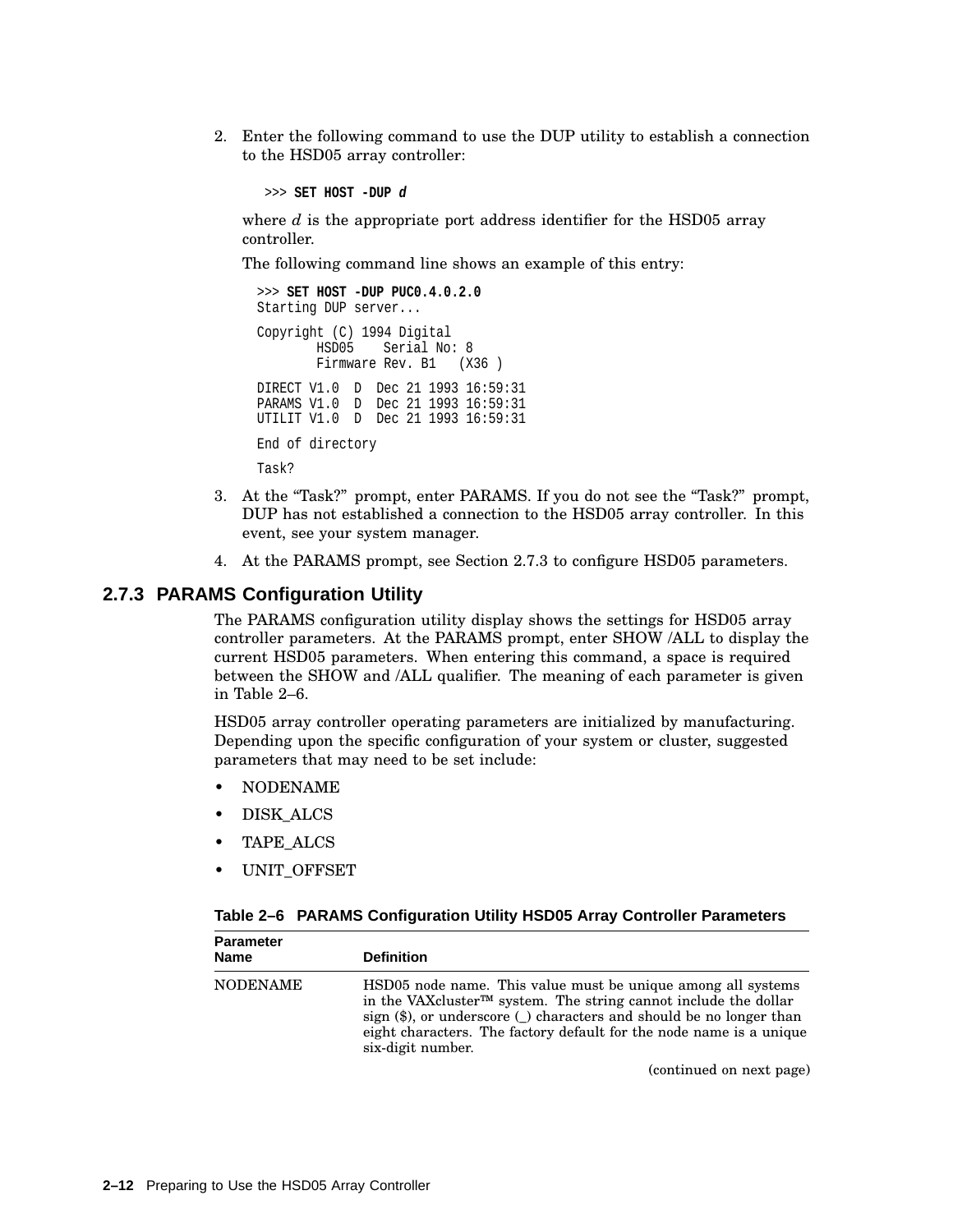| <b>Parameter</b><br>Name | <b>Definition</b>                                                                                                                                                                                                                                                                                                                                                                    |
|--------------------------|--------------------------------------------------------------------------------------------------------------------------------------------------------------------------------------------------------------------------------------------------------------------------------------------------------------------------------------------------------------------------------------|
| <b>SYSTEMID</b>          | Specifies the lower order 32 bits of the 48-bit system identification<br>number. The factory default for this identifier is the same as<br>specified by the NODENAME parameter.                                                                                                                                                                                                      |
| DISK_ALCS                | Determines the device allocation class for all disk devices connected<br>to HSD05 array controller. If disks are to be served to other nodes<br>within the VAX cluster, this parameter must be non-zero and match<br>the ALLOCLASS SYSGEN parameter on connected systems. The<br>factory default for this parameter is zero.                                                         |
| <b>TAPE_ALCS</b>         | Determines the device allocation class for all tape devices connected<br>to the HSD05 array controller. If tapes are to be served to other<br>nodes within the VAXcluster, this parameter must be non-zero and<br>match the ALLOCLASS SYSGEN parameter on connected systems.<br>The factory default for this parameter is zero.                                                      |
| <b>INTERVAL</b>          | Controls the rate at which SCSI device scanning is done. This value<br>is only used if SCANNING is enabled. The factory default for this<br>parameter is 60 seconds.                                                                                                                                                                                                                 |
| <b>NUMPOLL</b>           | Controls the number of SCSI devices to look for during each<br>INTERVAL. This parameter is currently not implemented but<br>may be activated in a future revision of the firmware. The factory<br>default for this parameter is 7, which scans for all available units at<br>each interval.                                                                                          |
| UNIT_OFFSET              | Helps to differentiate devices when a system has two DSSI buses.<br>Unit offset is specified as the value to be used in the thousands<br>position of the MSCP unit ID, such as x for DIAx210. This offset is<br>automatically created by the system. The unit offset values must<br>be unique for each DSSI bus on the system. The factory default for<br>this parameter is 0.       |
| SYNC_RATE                | The rate in MHz that data is transferred during the data<br>transmission phase between target and host. The factory default for<br>this parameter is 7 MHz.                                                                                                                                                                                                                          |
| <b>MAX HOSTS</b>         | Determines the maximum number of hosts with which the HSD05<br>array controller will communicate. This parameter is primarily<br>used for disk and tape credit allotment. For best performance, set<br>this parameter to the maximum number of hosts to be used. Digital<br>supports up to three hosts (the factory default) in a multihost<br>HSD05 array controller configuration. |
| <b>FASTSCAN</b>          | Reduces the SCSI SELECT timeout to a much smaller value, with<br>the default timeout set at 250 milliseconds. This parameter is<br>currently not implemented. The factory default for this parameter<br>is 0 (disabled).                                                                                                                                                             |
| <b>SCANNING</b>          | Enables/disables the HSD05 array controller's ability to scan for<br>newly connected devices. If scanning is disabled, the HSD05 array<br>controller only does one scan for devices at power up, and will not<br>look for new devices every INTERVAL seconds. The factory default<br>for this parameter is 1.                                                                        |
| <b>DISCONNECT</b>        | Enables/disables the ability to disconnect all SCSI devices connected<br>to the HSD05 array controller. When only one device is connected<br>to the HSD05 array controller, this parameter should be disabled<br>for better performance. The factory default for this parameter is 1.                                                                                                |

**Table 2–6 (Cont.) PARAMS Configuration Utility HSD05 Array Controller Parameters**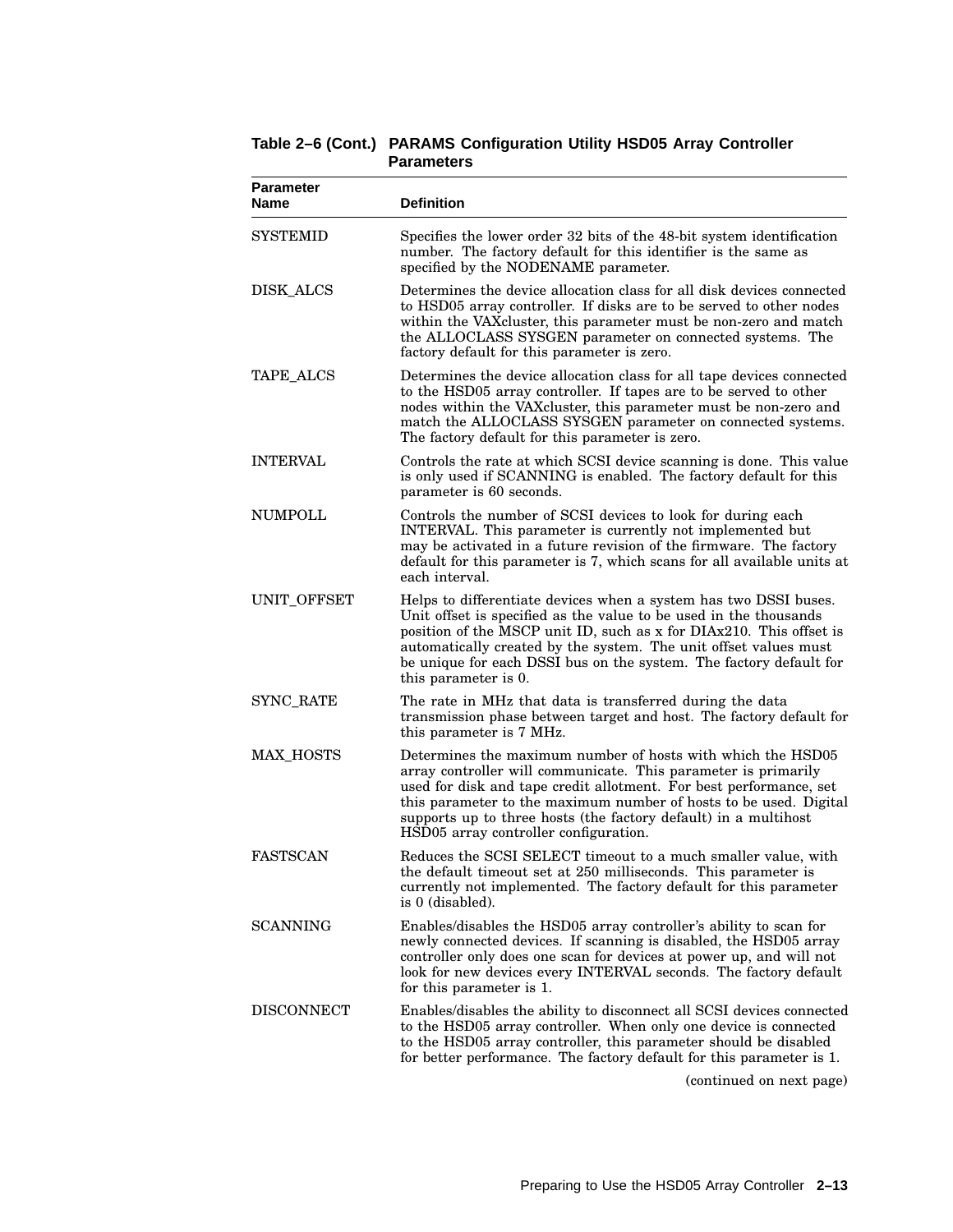| <b>Parameter</b><br><b>Name</b> | <b>Definition</b>                                                                                                                                                                                                                                                                                                                                                                                                          |
|---------------------------------|----------------------------------------------------------------------------------------------------------------------------------------------------------------------------------------------------------------------------------------------------------------------------------------------------------------------------------------------------------------------------------------------------------------------------|
| <b>POWERONRST</b>               | Enables/disables issuing a SCSI BUS RESET command when the<br>system is turned on. The factory default for this parameter is 1<br>(enabled).                                                                                                                                                                                                                                                                               |
| <b>TRYSYNC</b>                  | Enables/disables synchronous negotiation when a SCSI device is<br>initialized. For very short cables, synchronous negotiation can be<br>disabled for better performance in ASYNC mode rather than SYNC<br>mode. The factory default for this parameter is 1 (enabled).                                                                                                                                                     |
| <b>SPIN_DOWN</b>                | Enables/disables the ability of the HSD05 array controller to<br>spin down drives or eject media when the operating system<br>issues a spin down command, such as the OpenVMS command<br>DISMOUNT/UNLOAD. The factory default for this parameter is 1<br>(enabled).                                                                                                                                                        |
| TAGGED_CMD                      | Enables/disables simple tag queuing. The factory default for this<br>parameter is 1 (enabled).                                                                                                                                                                                                                                                                                                                             |
| <b>TRUNCATE</b>                 | This parameter truncates the number of blocks to be divisible<br>by 126. The factory default for this parameter is 1. This default<br>supports faster OpenVMS volume shadowing catch-up time. A value<br>of 0 selects no truncation for compatibility with other third-party<br>units.                                                                                                                                     |
| <b>DEVICE_TYPE</b>              | This parameter applies to disk drives only. When disabled (set<br>to 0), the device type reported by the HSD05 array controller to<br>the OpenVMS operating system is an RA82™ disk drive. When<br>enabled, the HSD05 array controller reports the RF72™ device<br>type. The device type reported to the host does not affect the<br>accessible disk space. The factory default for this parameter is 1<br>(enabled).      |
| <b>IMMEDIATE</b>                | When enabled, this parameter causes the IMMEDIATE bit in the<br>SCSI START and STOP commands to be set. Note that when<br>IMMEDIATE is set to 0, the OpenVMS prompt does not return<br>until the drive's media is ejected or the drive has spun down. The<br>factory default for this parameter is 1 (enabled).                                                                                                            |
| CMD_P3                          | Determines the type of transmission used on the DSSI bus for<br>single host configurations only: 0 for standard and 1 for fast mode.<br>This is a hidden parameter that is not displayed by the PARAMS<br>SHOW /ALL, SHOW /SCSI, or SHOW /SCS commands. To display<br>this parameter value, use the SHOW CMD_P3 command in the<br>PARAMS utility. The factory default for this parameter is 1 (fast<br>mode).              |
| TMARKSEARCH                     | Enables fast tape mark searching. Because some tape drives<br>perform slowly while looking for tape marks during operations<br>on large space records, a skip tapemark is done instead. Because<br>the device does not report the number of records skipped between<br>tapemarks, the position (object) count is not correct when this<br>parameter is enabled. The factory default for this parameter is 0<br>(disabled). |
| SHORT_TMARK                     | Enables/disables writing short filemarks on Exabyte® devices.<br>When disabled, all filemarks are written as large filemarks. The<br>factory default for this parameter is 1 (enabled).                                                                                                                                                                                                                                    |

**Table 2–6 (Cont.) PARAMS Configuration Utility HSD05 Array Controller Parameters**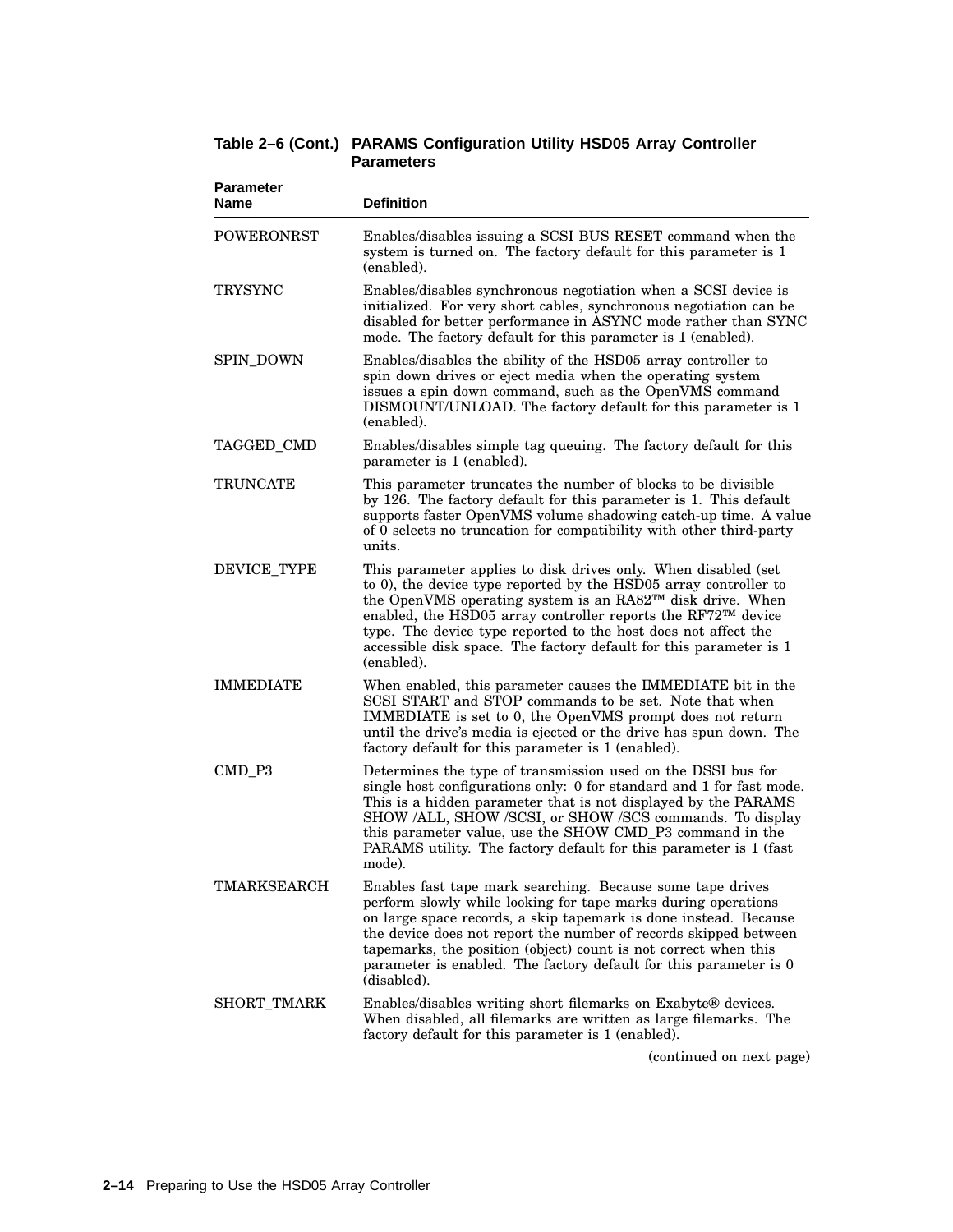| <b>Parameter</b><br><b>Name</b> | <b>Definition</b>                                                                                                                                                                                                                                                                                                                                                                                                                                                                                                                                                                           |  |  |  |
|---------------------------------|---------------------------------------------------------------------------------------------------------------------------------------------------------------------------------------------------------------------------------------------------------------------------------------------------------------------------------------------------------------------------------------------------------------------------------------------------------------------------------------------------------------------------------------------------------------------------------------------|--|--|--|
| WT PROTECTED                    | Enables/disables write protection for each SCSI ID. When disabled<br>(set to 0), it allows read-write access to a SCSI ID, and when<br>enabled, it restricts access to read only. This parameter is in the<br>form of a boolean matrix, with the leftmost position representing a<br>SCSI ID of 7, and the rightmost position representing a SCSI ID<br>of 0. For example, a WT_PROTECTED setting of 00000001 allows<br>read-write access to SCSI IDs 1 through 7 and read only access to<br>SCSI ID 0. The factory default for this parameter is 00000000 (no<br>devices write protected). |  |  |  |
| <b>ONLINE</b>                   | Controls whether devices are on line or off line to the host. This<br>parameter is in the form of a boolean matrix, with the leftmost<br>position representing SCSI ID=7, and the rightmost position<br>representing SCSI ID=0. For example, a WT_PROTECTED setting<br>of 10000000 sets SCSI IDs 0 through 6 off line and SCSI ID 7 on<br>line. The factory default for this parameter is 111111111 (all devices<br>on line).                                                                                                                                                               |  |  |  |
| NAME ALGRM                      | This parameter is fully described in The NAME ALGRM Parameter.                                                                                                                                                                                                                                                                                                                                                                                                                                                                                                                              |  |  |  |
| SCSI ID X                       | Used in conjunction with the NAME_ALGRM parameter to set<br>alternative device names for each SCSI ID.                                                                                                                                                                                                                                                                                                                                                                                                                                                                                      |  |  |  |

**Table 2–6 (Cont.) PARAMS Configuration Utility HSD05 Array Controller Parameters**

#### **The NAME\_ALGRM Parameter**

The NAME\_ALGRM parameter toggles between the HSD05 array controller's standard device naming convention and an alternative convention based upon the TMSCP/MSCP unit number. When NAME\_ALGRM is set to the default of 0, the HSD05 array controller uses its standard naming algorithm, which assigns a unit number composed of the DSSI ID of the HSD05 array controller according to the following parameters:

- **Unit offset**—A unique number (0 9) for each host DSSI bus. This parameter can be used to modify bus numbering conflicts in multiple DSSI bus configurations.
- **DSSI ID**—The DSSI device address for the HSD05 array controller.
- **SCSI ID**—The SCSI device address for the storage device. This is set by either the device's shelf slot position or by ID switches on the device.
- **SCSI logical unit number**—The device address of a subdevice attached to a SCSI device identified by SCSI ID *x*.

Setting NAME\_ALGRM to 1 activates the alternative naming algorithm, which assigns a unit number in conjunction with the SCSI\_ID\_X parameter. These two conventions are summarized as follows: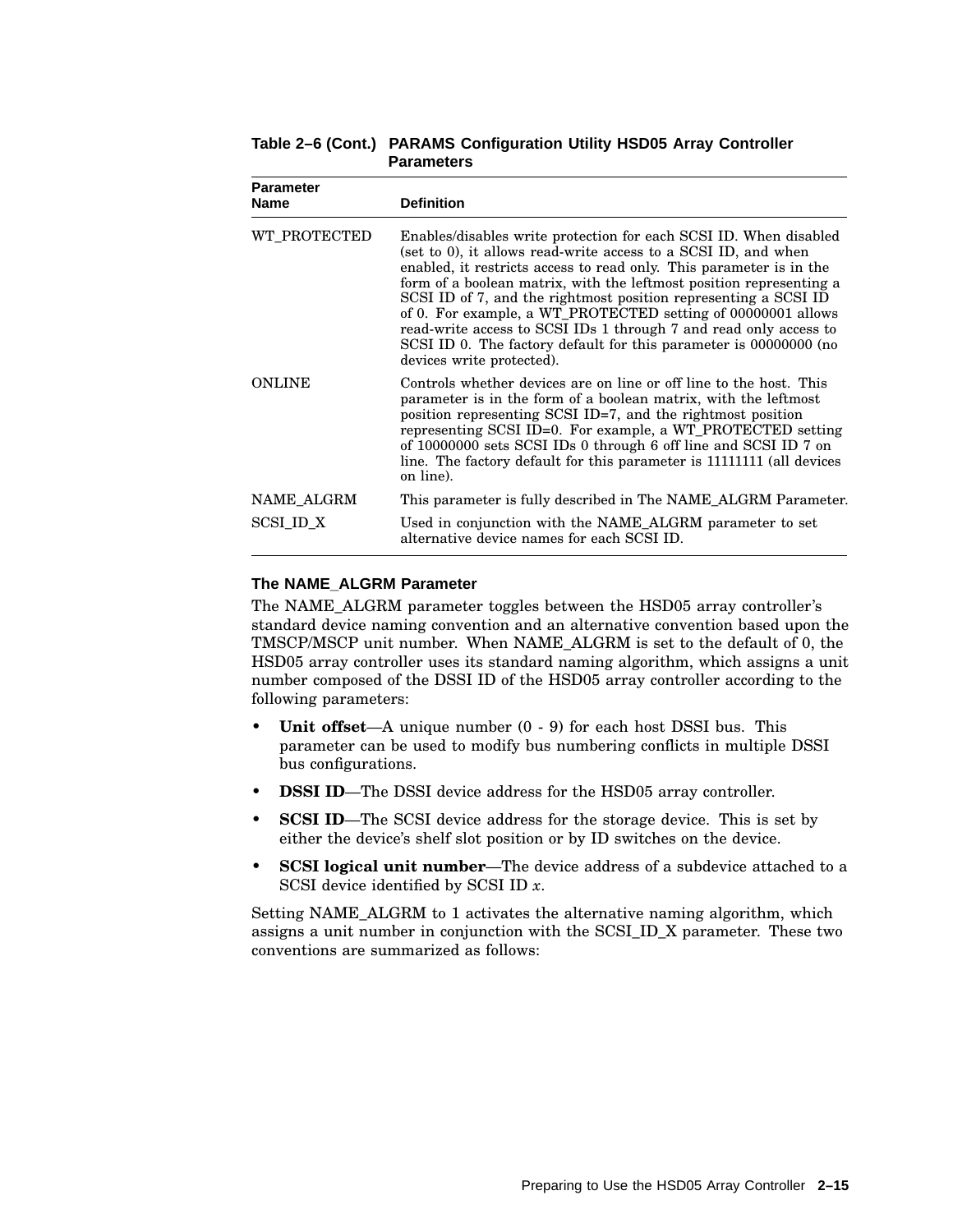| <b>NAME ALGRM</b><br>Setting                                                                                                        | <b>Formula for MSCP/TMSCP</b><br>Unit Number <sup>1</sup> | <b>Example</b>                                                                     |                                                          |                                                                                              |  |
|-------------------------------------------------------------------------------------------------------------------------------------|-----------------------------------------------------------|------------------------------------------------------------------------------------|----------------------------------------------------------|----------------------------------------------------------------------------------------------|--|
| $\boldsymbol{0}$                                                                                                                    | wxyz                                                      | 1234 where: $w = 1$ , $x = 2$ , $y = 3$ , $z = 4$                                  |                                                          |                                                                                              |  |
| 1                                                                                                                                   | $scsi_id_x + ((w + 1) * z)$                               | Assuming $w = 1$ , $z = 1$ , and the scsi_id_x parameter<br>values are as follows: |                                                          |                                                                                              |  |
|                                                                                                                                     |                                                           | SCSI ID<br>0<br>$\overline{2}$<br>3<br>4<br>5<br>6<br>7                            | $\overline{0}$<br>10<br>20<br>30<br>40<br>50<br>60<br>70 | SCSI_ID_X MSCP/TMSCP Unit Number<br>$\overline{2}$<br>12<br>22<br>32<br>42<br>52<br>62<br>72 |  |
| $1$ where:<br>$w = \text{UNIT\_OFFSET parameter}$<br>$x =$ DSSI ID<br>$v = \text{SCSI ID}$<br>$z = \text{SCSI}$ logical unit number |                                                           |                                                                                    |                                                          |                                                                                              |  |

## **2.7.4 Display Device Parameters Using the PARAMS Config Utility**

To display the device parameters, enter SHOW /ALL at the PARAMS prompt; a space is required between the SHOW and /ALL qualifier. The default settings are as follows:

#### PARAMS> **SHOW /ALL**

| Parameter Name | Active    | Min. | Max.           | Units      |
|----------------|-----------|------|----------------|------------|
| NODENAME       | " XXXXXX" | 1    | 8              | Ascii      |
| SYSTEMID       | XXXXXX    | 1    | 268435456      | DecimalNum |
| DISK ALCS      | 0         | 0    | 255            | DecimalNum |
| TAPE ALCS      | 0         | 0    | 255            | DecimalNum |
| INTERVAL       | 60        | 0    | 32768          | Seconds    |
| NUMPOLL        | 7         |      | 7              | DecimalNum |
| UNIT OFFSET    |           |      | 9              | DecimalNum |
| SYNC RATE      |           |      | 10             | DecimalNum |
| MAX HOSTS      |           |      | 7              | DecimalNum |
| FASTSCAN       |           |      | 1              | Boolean    |
| SCANNING       |           |      | $\mathbf 1$    | Boolean    |
| POWERONRST     |           |      | $\mathbf{1}$   | Boolean    |
| TRYSYNC        |           |      | 1              | Boolean    |
| SPIN DOWN      |           |      | $\mathbf{1}$   | Boolean    |
| TAGGED CMD     |           |      | 1              | Boolean    |
| TRUNCATE       |           |      | $\mathbf{1}$   | Boolean    |
| DEVICE TYPE    |           |      | $\mathbf{1}$   | Boolean    |
| IMMEDIATE      |           |      | 1              | Boolean    |
| TMARKSEARCH    |           |      | $\mathbf{1}$   | Boolean    |
| SHORT TMARK    |           |      | $\mathbf{1}$   | Boolean    |
| WT PROTECTED   | 00000000  |      | $\overline{1}$ | BooleanM   |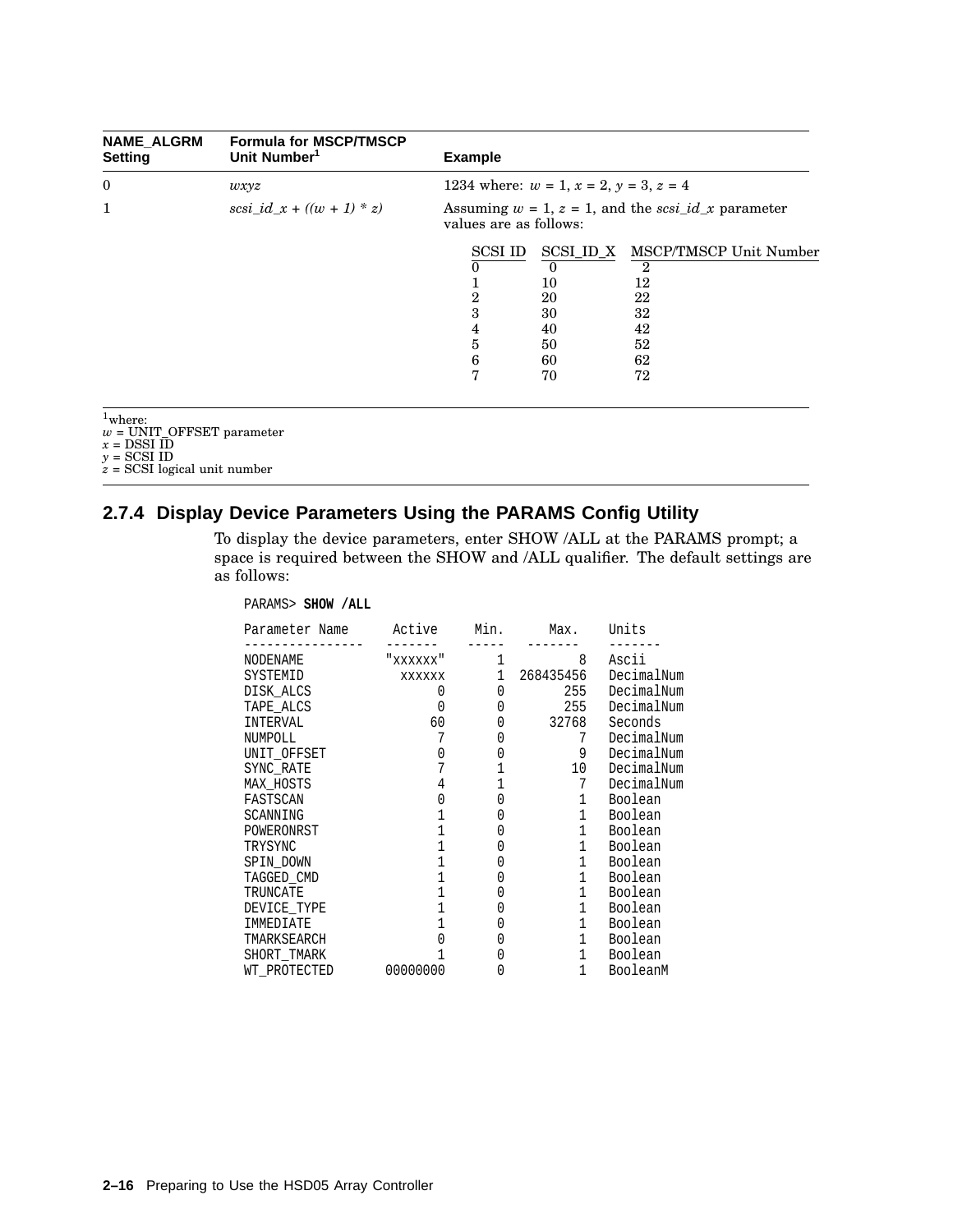| ONLINE     | 11111111 |      | BooleanM   |
|------------|----------|------|------------|
| NAME ALGRM |          | 255  | DecimalNum |
| SCSI ID 0  |          | 9999 | DecimalNum |
| SCSI ID 1  | 10       | 9999 | DecimalNum |
| SCSI ID 2  | 20       | 9999 | DecimalNum |
| SCSI ID 3  | 30       | 9999 | DecimalNum |
| SCSI ID 4  | 40       | 9999 | DecimalNum |
| SCSI ID 5  | 50       | 9999 | DecimalNum |
| SCSI ID 6  | 60       | 9999 | DecimalNum |
| SCSI ID 7  | 70       | 9999 | DecimalNum |
|            |          |      |            |

#### **2.7.5 Set Device Parameters Using the PARAMS Configuration Utility**

Use the following procedure to set new device parameters:

1. At the PARAMS prompt, enter the parameters you wish to change, as shown in the following example:

PARAMS> **SET NODENAME HSD1** PARAMS> **SET DISK\_ALCS 10**

In this example, the NODENAME has been changed to HSD1 and the DISK\_ ALCS parameter set to 10.

2. Enter the SHOW /ALL command to display your changed parameters:

PARAMS> **SHOW /ALL**

| Parameter Name | Active | Min. | Max.      | Units      |
|----------------|--------|------|-----------|------------|
| NODENAME       | "HSD1  | 0    | 8         | Ascii      |
| SYSTEMID       | Ш      |      | 268435456 | DecimalNum |
| DISK ALCS      | 131072 |      | 255       | DecimalNum |
| TAPE ALCS      | 10     |      | 255       | DecimalNum |
| INTERVAL       | 60     |      | 32768     | Seconds    |
| SCSI ID 4      | 40     |      | 9999      | DecimalNum |
| SCSI ID 5      | 50     |      | 9999      | DecimalNum |
| SCSI ID 6      | 60     |      | 9999      | DecimalNum |
| SCSI ID 7      | 70     |      | 9999      | DecimalNum |

3. Save the changes to nonvolatile memory with the following command:

PARAMS> **WRITE**

4. Reboot the HSD05 array controller to use the new parameters:

PARAMS> **RESTART**

- 5. Install the SCSI devices in the SBB shelf, making sure that the SCSI IDs are unique for each HSD05, and that they do not overlap each other or the SCSI address of the HSD05 array controller (default = 7). You do not need to remove power from the SBB shelf for this step.
- 6. Check that the Device Fault indicators on the front panels of the storage unit SBBs are not lit. If any indicator is lit, refer to the StorageWorks documentation to troubleshoot the cause of the fault.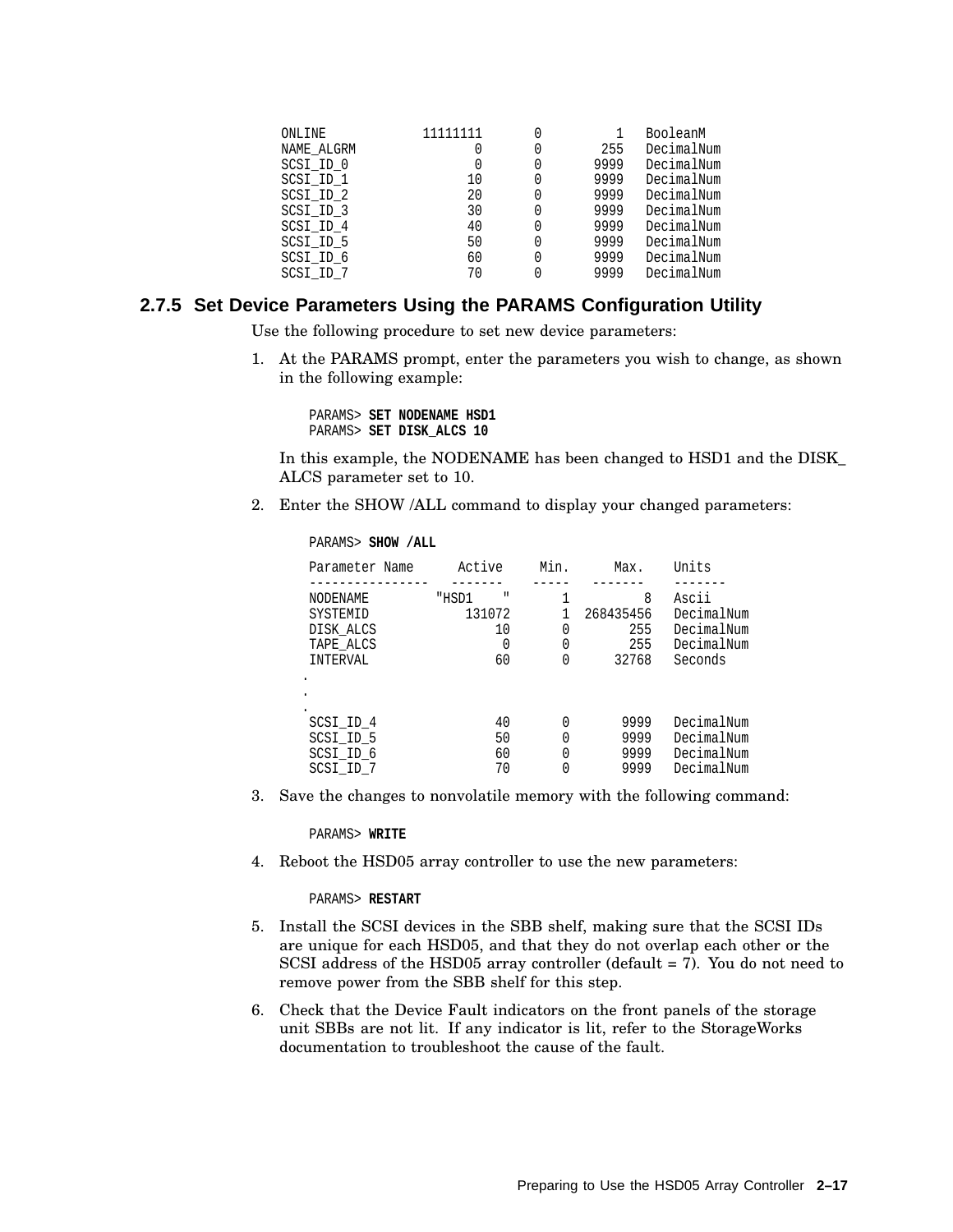7. At the system console prompt, enter the console command SHOW DEVICE on OpenVMS VAX systems or OpenVMS AXP systems to verify that the SCSI devices are available to the host systems.

#### **CAUTION**

The HSD05 array controller returns a limited set of device type identification names to the host. All attached tape drives are identified as TU81 (MUAxxx). All attached disk drives are normally identified as RF72 (DIAxxx); this can be changed to identification as RA82 (DUAxxx) by setting the HSD05 parameter DEVICE\_TYPE to 0. These device types as reported to the host do not affect actual accessible device storage space.

Due to device geometry differences, a disk drive served by the HSD05 array controller cannot be part of a shadow set with true RF72, or any other DSSI disk drives. Shadow sets using HSD05 array controller-served disk drives must be of the same SCSI device type; for example, RZ26, RZ26L, or RZ28 disk drives.

8. Reboot the host systems to update the host device tables to the new settings for the HSD05 array controller and attached devices. Verify that any parameter changes are shown at both the console and within the OpenVMS operating system.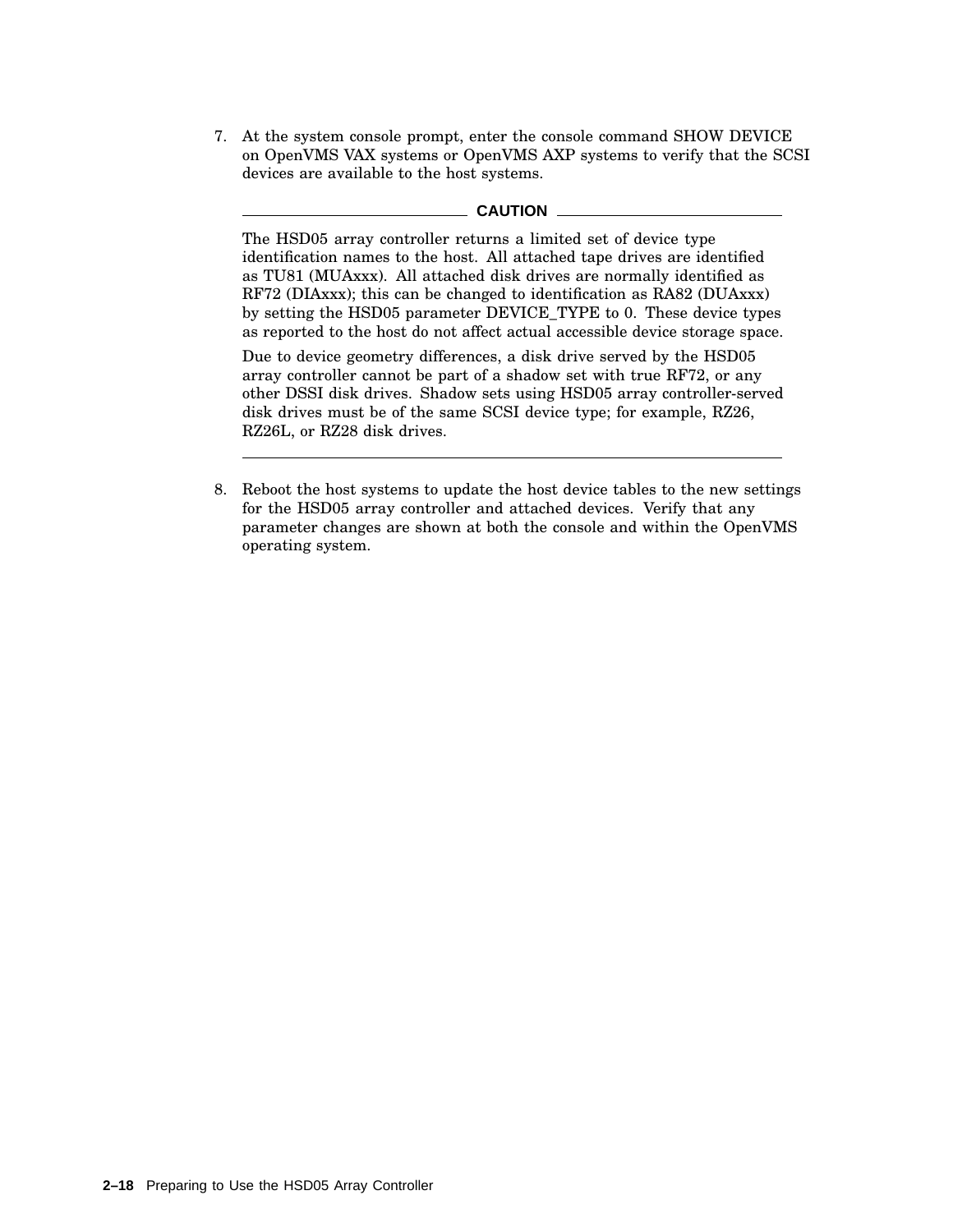## **Operating the HSD05 Array Controller**

This chapter contains procedures used in the everyday operation of the HSD05 array controller, including how to run the onboard utilities, troubleshooting procedures, and a remove and replace procedure for the HSD05 array controller.

#### **CAUTION**

Whenever a host on a DSSI bus containing an HSD05 array controller is rebooted, Digital recommends that the HSD05 array controller is also reset to ensure consistent reporting of HSD05-served devices to the host. This can be accomplished by issuing a "restart" command in the PARAMS configuration utility, or simply by removing and restoring power to the HSD05-served shelf.

### **3.1 HSD05 Device Utilities**

The HSD05 onboard utilities (UTILIT) allow you to monitor, format, qualify, and exercise SCSI devices from the OpenVMS operating system. The onboard utilities are accessed through the diagnostic and utility protocol (DUP) server, either through the system console or from the OpenVMS prompt.

In this chapter, user input is shown in **boldface** type in the examples.

**CAUTION**

The HSD05 array controller returns a limited set of device type identification names to the host. All attached tape drives are identified as TU81 (MUAxxx). All attached disk drives are normally identified as RF72 (DIAxxx); this can be changed to identification as RA82 (DUAxxx) by setting the HSD05 parameter DEVICE\_TYPE to 0. These device types as reported to the host do not affect actual accessible device storage space.

Due to device geometry differences, a disk drive served by the HSD05 array controller cannot be part of a shadow set with true RF72, or any other DSSI disk drives. Shadow sets using HSD05 array controller-served disk drives must be of the same SCSI device type; for example, RZ26, RZ26L, or RZ28 disk drives.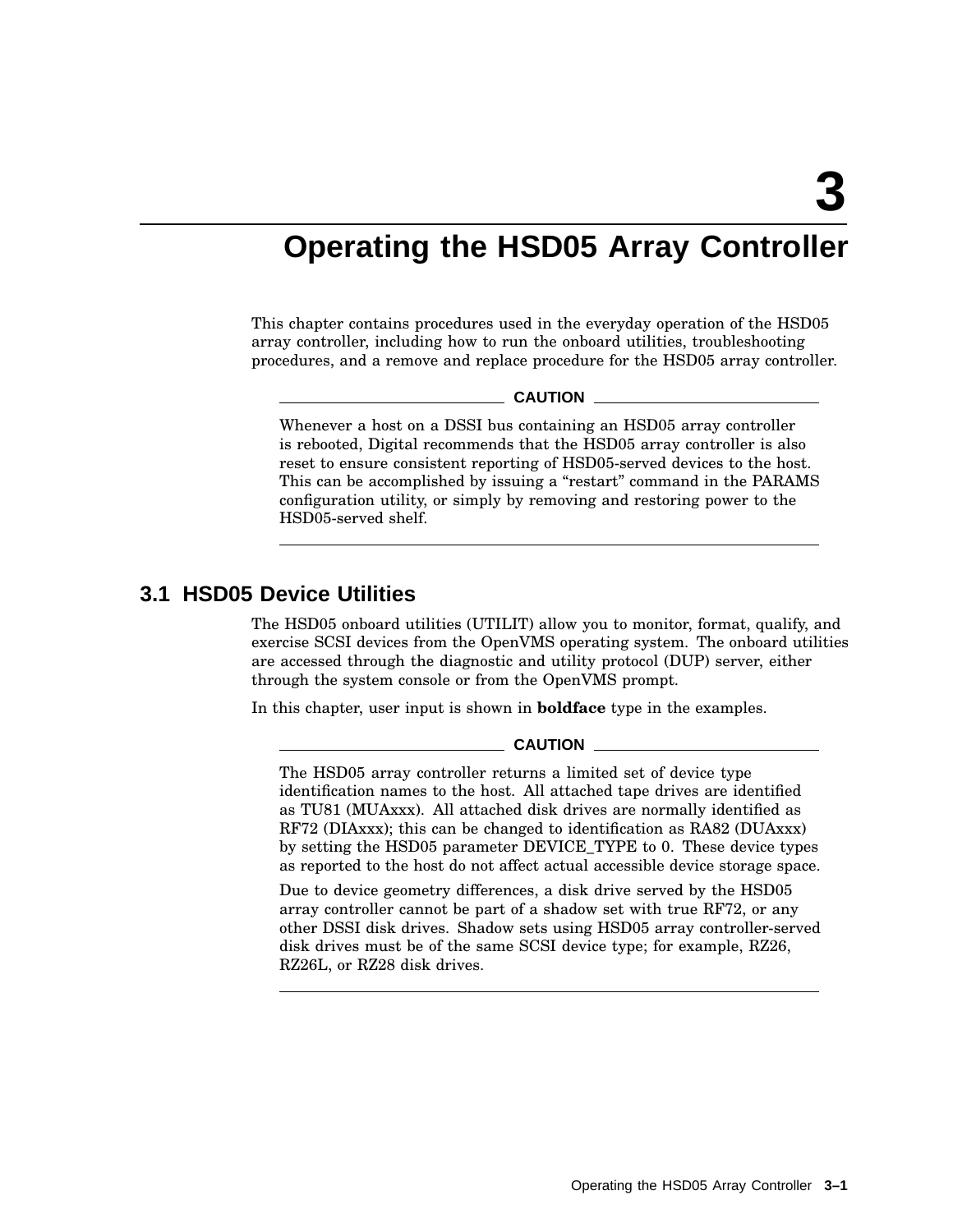#### **3.1.1 Starting UTILIT from the Console Prompt on OpenVMS VAX Systems**

Use the following procedure to start UTILIT from the console prompt on OpenVMS VAX systems:

1. At the console prompt, enter the SHOW DEVICE command as shown in the following example:

```
>>> SHOW DEVICE
DSSI Node ID 0 (DSSI nodename) \bullet-DIA200 (RF72)
-DIA210 (RF72)
-DIA250 (RF72)
DSSI NODE ID 5 (*)
UQSSP Disk Controller 0 (772150)
-DUA0 (RA82)
Ethernet Adapter
-ESA0 (08-00-2B-13-80-85)
```
- This is the HSD05 array controller. The *DSSI nodename* is initially a six-digit number. Do not confuse this number with the DSSI ID value.
- 2. Depending upon your installation, enter one of the following two command lines to use the DUP utility to establish a connection to the HSD05 array controller:

```
>>> SET HOST/DUP/DSSI a
Starting DUP server...
Copyright (C) 1994 Digital
       HSD05 Serial No: 8
       Firmware Rev. B1 (X36)
DIRECT V1.0 D Dec 21 1993 16:59:31
PARAMS V1.0 D Dec 21 1993 16:59:31
UTILIT V1.0 D Dec 21 1993 16:59:31
End of directory
Task Name?
```
where  $a$  is the DSSI ID of the HSD05 array controller.

You may have to explicitly specify the DSSI bus (0 or 1) to properly establish a connection to the HSD05 array controller. In such cases, use the following command line:

```
>>> SET HOST/DUP/DSSI/BUS:n a
 Starting DUP server...
 Copyright (C) 1994 Digital
         HSD05 Serial No: 8
         Firmware Rev. B1 (X36)
 DIRECT V1.0 D Dec 21 1993 16:59:31
 PARAMS V1.0 D Dec 21 1993 16:59:31
 UTILIT V1.0 D Dec 21 1993 16:59:31
 End of directory
 Task Name?
where:
```
*n* is the DSSI bus ID number (0 or 1). *a* is the DSSI ID for the HSD05 array controller.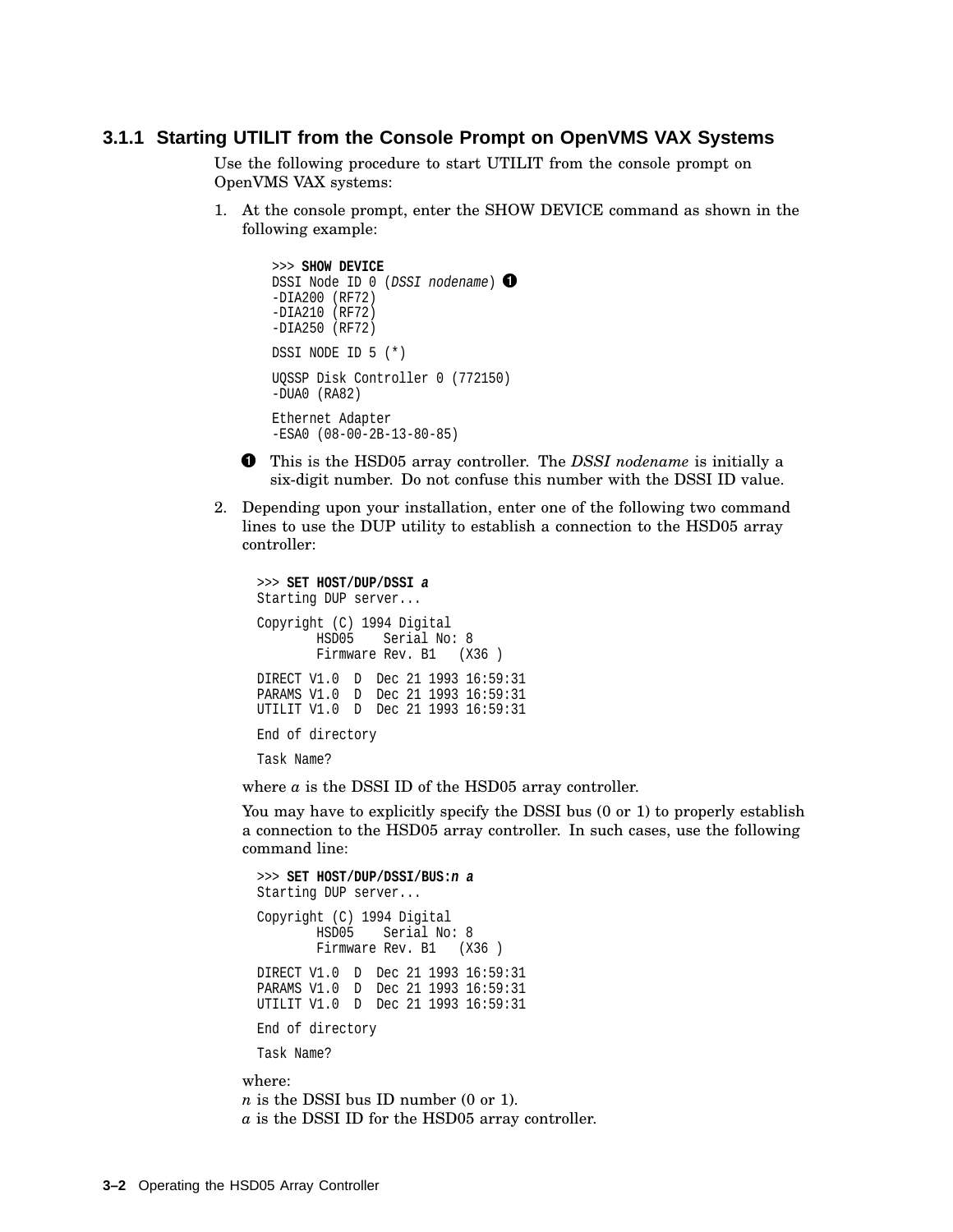- 3. At the "Task Name?" prompt, enter UTILIT. If you do not see the "Task Name?'' prompt, DUP has not established a connection to the HSD05 array controller. In this event, see your system manager.
- 4. At the UTILIT prompt, refer to Section 3.1.4 to configure HSD05 parameters.

#### **3.1.2 Starting UTILIT from the Console Prompt on OpenVMS AXP Systems**

Use the following procedure to start UTILIT from the console prompt on OpenVMS AXP systems:

1. At the console prompt, enter the SHOW CONFIG command as shown in the following example:

>>>**SHOW CONFIGURATION**

|                  | Console V2.8-9900  |   |      |                               |                 |      |              |      |      | VMS PALcode X5.37F, OSF PALcode X1.28F |
|------------------|--------------------|---|------|-------------------------------|-----------------|------|--------------|------|------|----------------------------------------|
| CPU <sub>0</sub> |                    | Ρ |      | B2001-BA DECchip (tm) 21064-3 |                 |      |              |      |      |                                        |
| CPU1             |                    |   |      |                               |                 |      |              |      |      |                                        |
| Memory 0         |                    |   |      |                               |                 |      |              |      |      |                                        |
| Memory 1         |                    |   |      |                               |                 |      |              |      |      |                                        |
| Memory 2         |                    |   |      |                               |                 |      |              |      |      |                                        |
| Memory 3         |                    | Ρ |      | B2002-DA 128 MB               |                 |      |              |      |      |                                        |
|                  | Ethernet 0         | P |      | $08 - 00 - 2B - 32 - E6 - AB$ |                 |      |              |      |      |                                        |
|                  | Ethernet 1         | Ρ |      | $08 - 00 - 2B - 32 - E6 - AA$ |                 |      |              |      |      |                                        |
|                  |                    |   | ID 0 | TD 1                          | ID <sub>2</sub> | ID 3 | ID 4         | ID 5 | ID 6 | ID 7                                   |
| А                | SCSI               | Ρ | RZ73 |                               |                 |      |              |      |      | Host                                   |
| B                | SCSI               | Ρ | RZ73 |                               |                 |      |              |      |      | Host                                   |
| C                | DSSI               | Ρ |      | RF73                          |                 |      | <b>RF720</b> |      |      | Host                                   |
| D                | DSSI               | Ρ |      |                               |                 |      | RF73         |      |      | Host                                   |
| E.               | SCSI               | Р | TZ85 | RRD42                         |                 |      |              |      |      | Host                                   |
|                  | Futurebus+         | Р |      |                               |                 |      | FBD0         |      |      | Host                                   |
|                  | System Status Pass |   |      | Type $b$ to boot ducl.1.0.2.0 |                 |      |              |      |      |                                        |

- $\bullet$  This display is a map of the attached devices and their SCSI/DSSI bus addresses. The HSD05 array controller is displayed as device RF72. In this example, the ID 4 column shows that the DSSI ID = 4, and row  $C$ shows that the DSSI bus designation is C.
- 2. Enter the following command to use the DUP utility to establish a connection to the HSD05 array controller.

>>> **SET HOST -DUP d**

where *d* is the appropriate port address identifier for the HSD05 array controller.

The following command line shows an example of this entry:

```
>>> SET HOST -DUP PUC0.4.0.2.0
Starting DUP server...
Copyright (C) 1994 Digital
       HSD05 Serial No: 8
       Firmware Rev. B1 (X36)
DIRECT V1.0 D Dec 21 1993 16:59:31
PARAMS V1.0 D Dec 21 1993 16:59:31
UTILIT V1.0 D Dec 21 1993 16:59:31
End of directory
Task?
```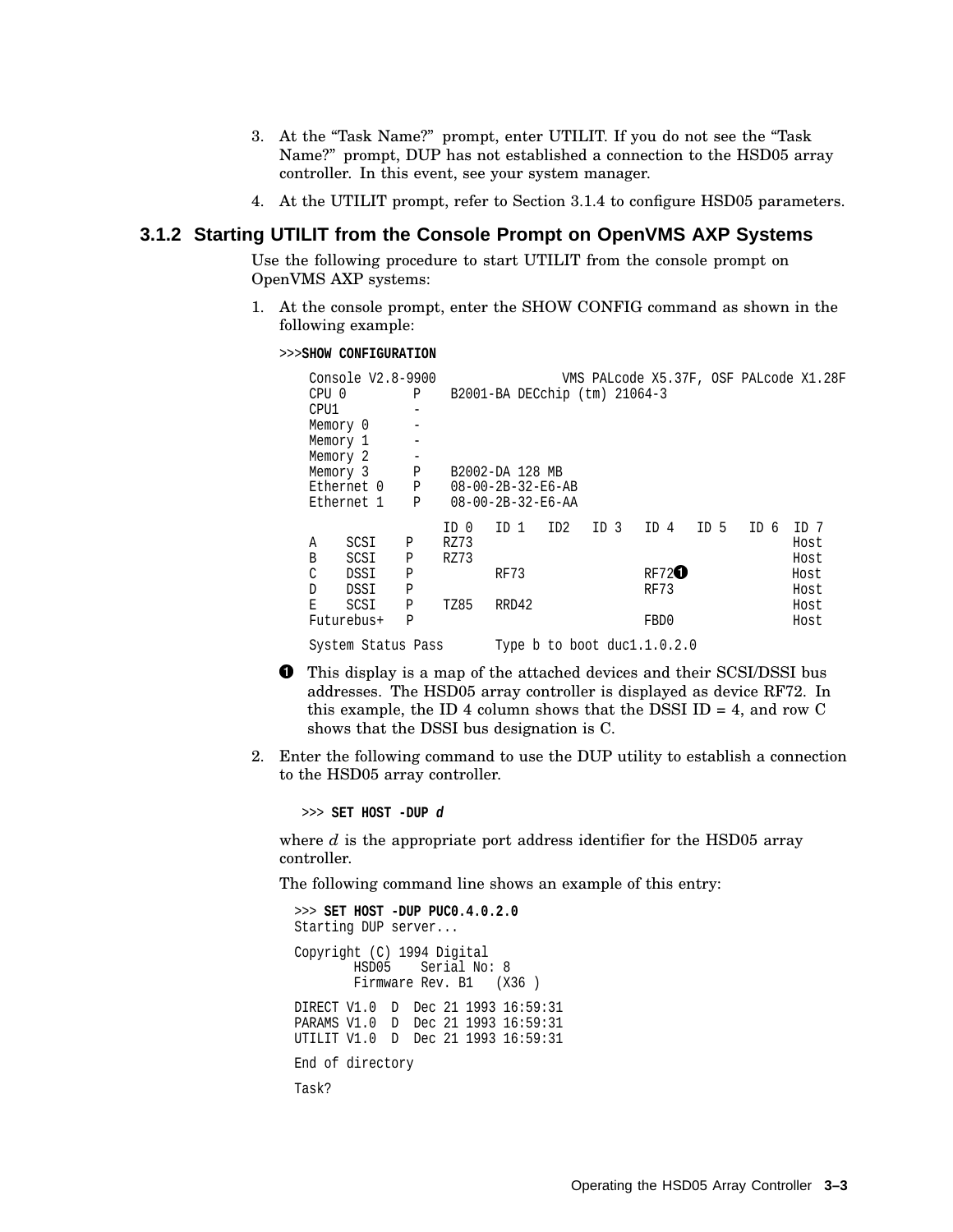- 3. At the "Task?" prompt, enter UTILIT. If you do not see the "Task?" prompt, DUP has not established a connection to the HSD05 array controller. In this event, see your system manager.
- 4. At the UTILIT prompt, refer to Section 3.1.4 to configure HSD05 parameters.

#### **3.1.3 Starting the UTILIT Configuration Utility from the OpenVMS Prompt**

You can start the UTILIT configuration utility from the OpenVMS prompt if both of the following are true:

- You have the appropriate system manager privileges on the host system.
- The DUP utility on your system has been started.

Activate the DUP server and use the following procedure to start the UTILIT utility:

1. On OpenVMS VAX systems, connect to the DUP server as follows:

\$ **MC SYSGEN CONNECT DUP\_server/NOADAPTER**

where *DUP* server is the system DUP server and is typically "FYA0:". On OpenVMS AXP systems, connect to the DUP server as follows:

\$ **MC SYSMAN IO CONNECT DUP\_server/NOADAPTER/DRIVER=SYS\$FDRIVER**

where *DUP\_server* is the system DUP server and is typically "FYA0:".

2. Enter the following to start the UTILIT configuration utility:

\$ **SET HOST/DUP/TASK=UTILIT/SERVER=MSCP\$DUP n**

```
Copyright (C) 1994 Digital
       HSD05 Serial No: 8
       Firmware Rev. B1 (X36)
DIRECT V1.0 D Dec 21 1993 16:59:31
PARAMS V1.0 D Dec 21 1993 16:59:31
UTILIT V1.0 D Dec 21 1993 16:59:31
End of directory
```
UTILIT>

where *n* is the DSSI nodename. See your system manager if you have difficulty after entering this command line.

3. At the UTILIT prompt, refer to Section 3.1.4 to configure the HSD05 parameters.

#### **3.1.4 UTILIT Device Utility Commands**

This section lists the UTILIT device commands and describes the action performed by each command.

#### **3.1.4.1 The HELP Command**

The HELP command lists the onboard utilities command and the proper syntax for each command, as shown in Example 3–1.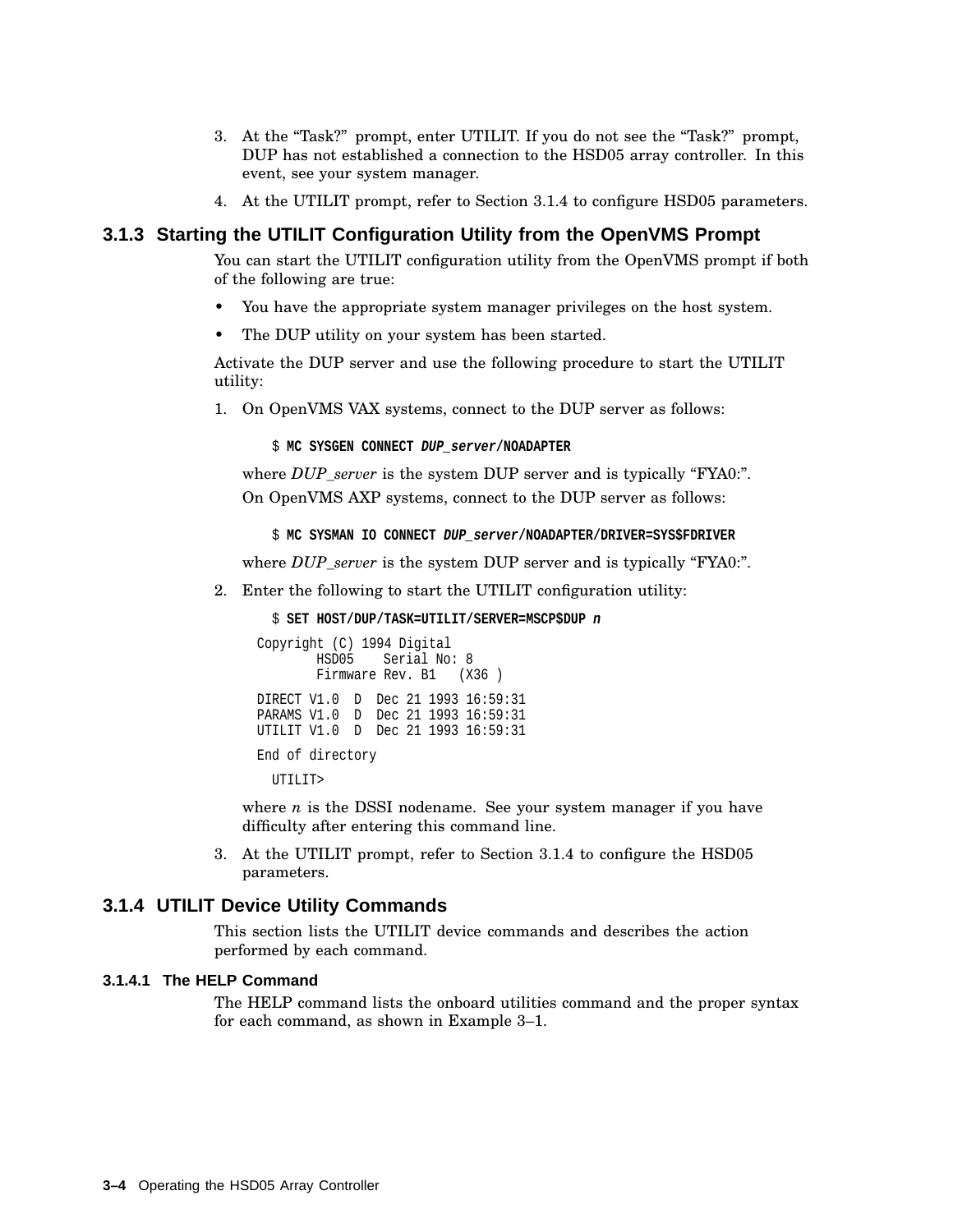#### **Example 3–1 HELP Commands and Syntax**

```
UTILIT> HELP
HELP<br>SHOW
                        [device_name] | [/ALL]
SELECT device_name<br>DESELECT device name
                         device name
ABORT device name
- Disk Commands -
FORMAT device_name<br>
OUALIFY device name
QUALIFY device_name [/WRITE]<br>DISKTEST device name [/WRITE]
                         device name [/WRITE]
- Tape Commands -
TAPETEST device name
UTILIT>
```
The symbol *device\_name* refers to a valid MSCP/TMSCP™ device label for either a direct access or sequential access device. Direct access devices, such as disk drives, are specified with the "DIA" or "DUA" prefix to the device label, for example, "DIA100". Sequential access devices, such as tape drives, are specified with the "MUA" prefix, for example, "MUA120".

#### **3.1.4.2 The SHOW Command**

The SHOW command displays device information for either the device specified by the *device\_name* or for all devices by specifying the /ALL qualifier, as shown in Example 3–2

#### **Example 3–2 SHOW Command Display**

UTILIT> **SHOW DIA220**

|                                                          |                    |                   |                               |                              |                                                 |              | Device OSID OVendor <sup>6</sup> Model <sup>6</sup> Rev <sup>6</sup> Dev Stat <sup>6</sup> Maint Oper OMaint Status <sup>6</sup> |
|----------------------------------------------------------|--------------------|-------------------|-------------------------------|------------------------------|-------------------------------------------------|--------------|----------------------------------------------------------------------------------------------------------------------------------|
| DIA220 2-0 DEC                                           |                    |                   | RZ28                          |                              | 435E MAINT                                      | DISKTEST     | IN PROGRESS                                                                                                                      |
| UTILIT> SHOW /ALL                                        |                    |                   |                               |                              |                                                 |              |                                                                                                                                  |
|                                                          |                    | Device SID Vendor |                               |                              |                                                 |              | Model Rev Dev Stat Maint-Oper Maint-Status                                                                                       |
| MUA210 1-0 DEC<br>DTA220<br>MTTA 2.4 0<br>DIA260 6-0 DEC | $2 - 0$<br>$4 - 0$ | DEC<br>DEC.       | TLZ06<br>RZ28<br>TLZ6<br>RZ26 | 0491<br>435E<br>0491<br>329A | MAINT<br>MAINT<br><b>AVATLABLE</b><br>AVAILABLE | IDLE<br>IDLE | READY<br>READY                                                                                                                   |
| UTILIT>                                                  |                    |                   |                               |                              |                                                 |              |                                                                                                                                  |

- **O** Device is the MSCP or TMSCP device name.
- SID is the SCSI ID in the form target-logical unit number (LUN).
- Vendor is the first seven characters of the manufacturer's name.
- Model is the first seven characters of the manufacturer's model name.
- $\Theta$  Rev is the manufacturer's firmware revision code.
- **O** Dev Stat is the current device status.
- $\bullet$  Maint Oper is the UTILIT maintenance operation.
- $\Theta$  Maint Status is the UTILIT maintenance operation status.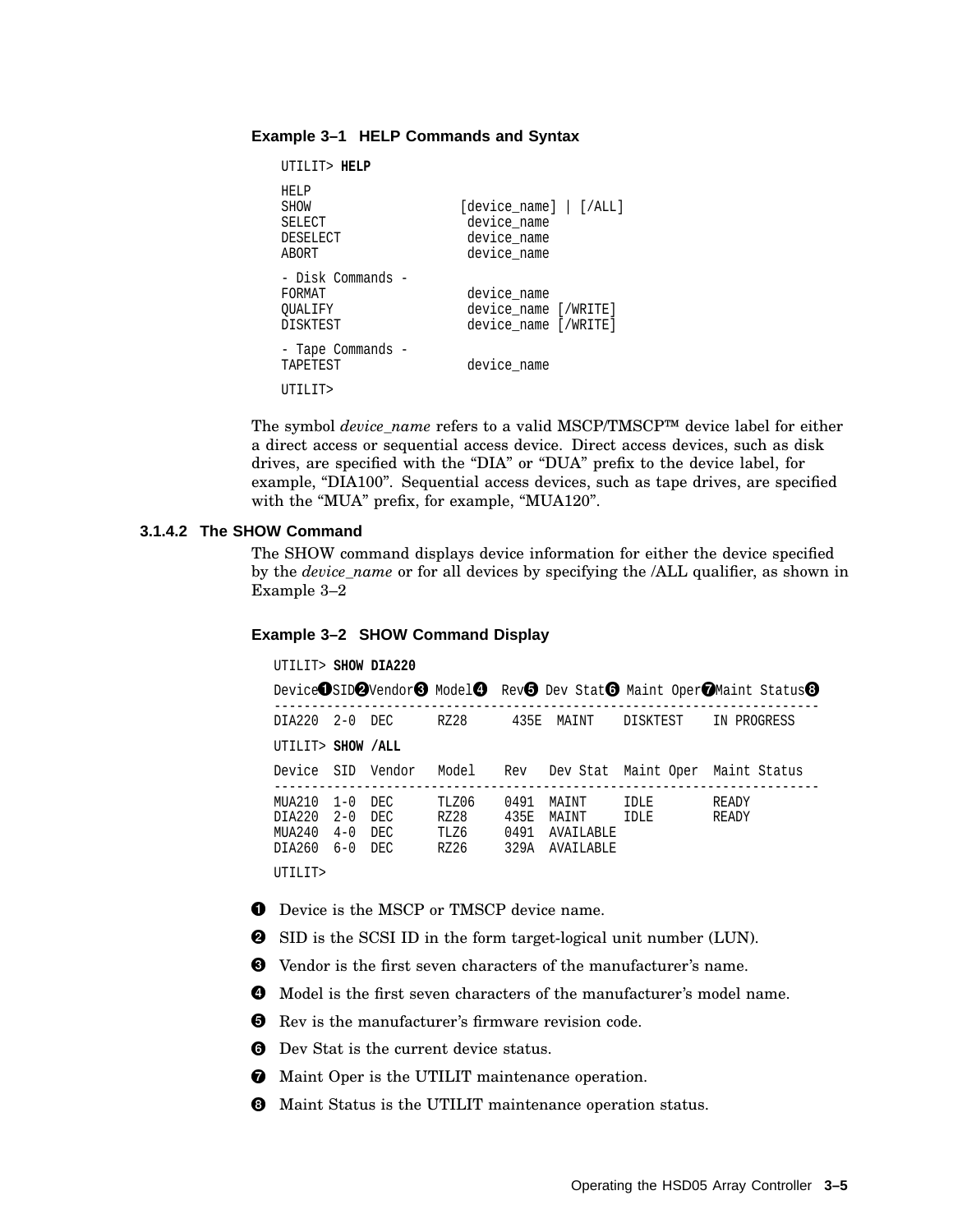#### **3.1.4.3 The SELECT Command**

The SELECT command is used to specify a device for maintenance before you perform a format, qualify, or exercise operation.

Use the SHOW command to determine if the device is AVAILABLE to the HSD05 array controller. Devices that are listed as being OFFLINE or ONLINE to the HSD05 array controller cannot be selected.

When a device is selected, its operational status becomes MAINT and the device is not available to the OpenVMS operating system.

#### **Command Syntax**

The following is the syntax of the SELECT command:

```
SELECT device_name
```
The symbol *device\_name* refers to a valid MSCP/TMSCP device label for either a direct access or sequential access device. Direct access devices, such as disk drives, are specified with the "DIA" or "DUA" prefix to the device label, for example, "DIA100". Sequential access devices, such as tape drives, are specified with the "MUA" prefix, for example, "MUA120".

Example 3–3 is an example of the SELECT operation display.

#### **Example 3–3 SELECT Operation Display**

```
UTILIT> SELECT DIA100
Device\bigcircSID\bigcircVendor\bigcirc Model\bigcirc Rev\bigcirc Dev Stat\bigcirc Maint Oper\bigcircMaint Status\bigcirc-------------------------------------------------------------------------
DIA220 2-0 DEC RZ28 435E MAINT IDLE READY
UTILIT>
```
- **O** Device is the MSCP device name.
- **2** SID is the SCSI ID (target/lun).
- Vendor is the first seven characters of the manufacturer's name.
- **O** Model is the first seven characters of the manufacturer's model name.
- $\Theta$  Rev is the manufacturer's firmware revision code.
- **O** Dev Stat is the current device status.
- $\bullet$  Maint Oper is the UTILIT maintenance operation.
- $\Theta$  Maint Status is the UTILIT maintenance operation status.

#### **3.1.4.4 The DESELECT Command**

The DESELECT command deselects the devices that were selected for maintenance by the UTILIT command SELECT. The deselected devices are then returned to the AVAILABLE state.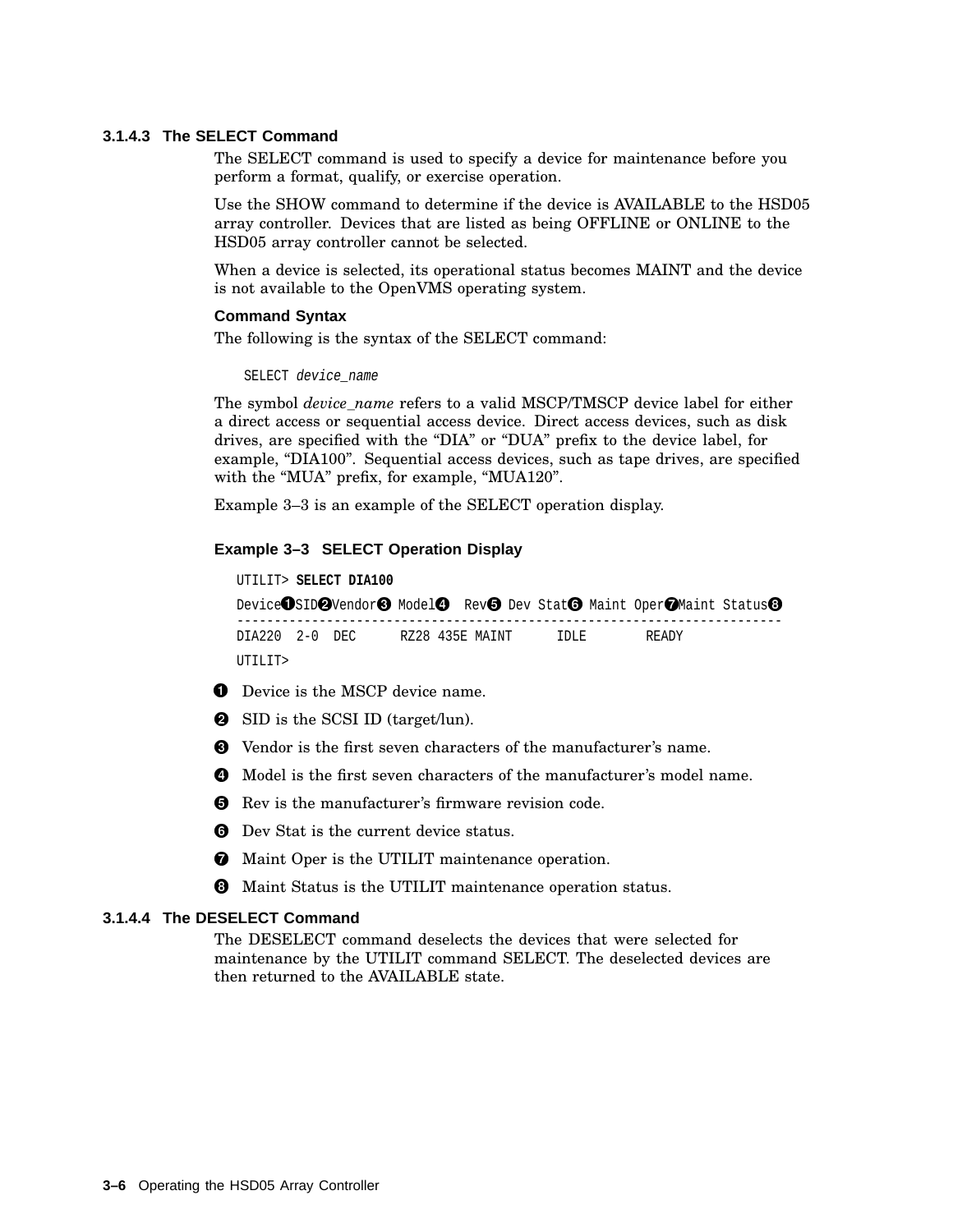#### **Command Syntax**

The following is the syntax of the DESELECT command:

DESELECT device name

The symbol *device\_name* refers to a valid MSCP/TMSCP device label for either a direct access or sequential access device. Direct access devices, such as disk drives, are specified with the ''DIA'' prefix to the device label, for example, ''DIA100''. Sequential access devices, such as tape drives, are specified with the "MUA" prefix, for example, "MUA120".

Example 3–4 is an example of the DESELECT command.

#### **Example 3–4 DESELECT Command**

UTILIT> **DESELECT DIA100**

UTILIT>

#### **3.1.4.5 The ABORT Command**

Use the ABORT command to terminate the QUALIFY, DISKTEST, and TAPETEST operations. These operations normally run until stopped with the ABORT command or by powering off the HSD05 array controller.

#### **Command Syntax**

The following is the syntax of the ABORT command:

ABORT device\_name

The symbol *device\_name* refers to a valid MSCP/TMSCP device label for either a direct access or sequential access device. Direct access devices, such as disk drives, are specified with the ''DIA'' prefix to the device label, for example, ''DIA100''. Sequential access devices, such as tape drives, are specified with the "MUA" prefix, for example, "MUA120".

Example 3–5 is an example of the ABORT command.

#### **Example 3–5 ABORT Command**

UTILIT> **ABORT DIA100** UTILIT>

#### **3.1.4.6 FORMAT**

After a device is selected with the SELECT command, you can use the FORMAT command to perform a format operation.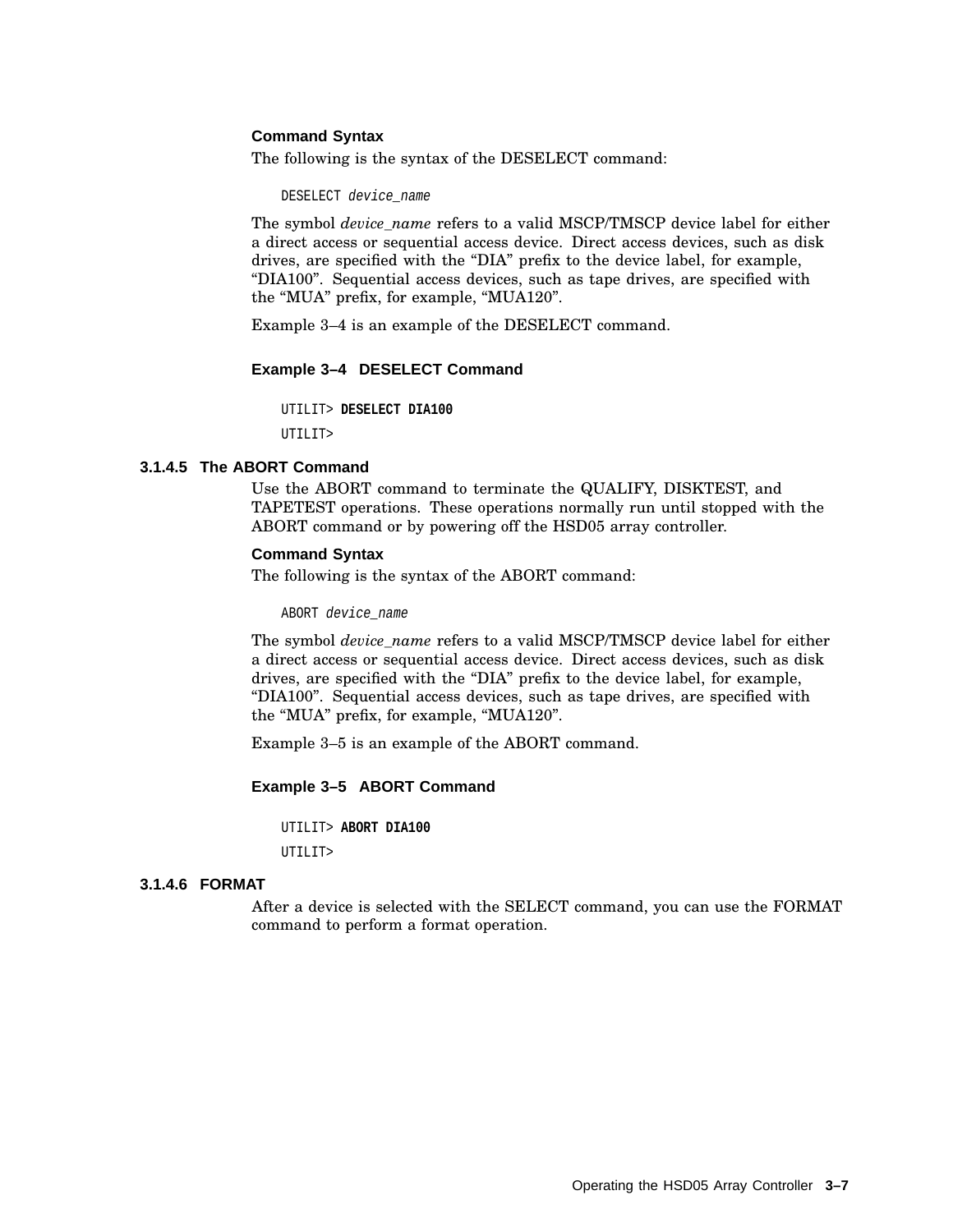#### **Command Syntax**

The following is the syntax of the FORMAT command:

FORMAT device name

The symbol *device* name refers to a valid MSCP device label for a direct access device. Direct access devices, such as disk drives, are specified with the "DIA" prefix to the device label, for example, "DIA100".

#### **Command Description**

You are prompted to confirm the format operation on the selected drive. Answering "N" or "NO" aborts the operation with no change to the data on the device. Answering "Y" or "YES" to this prompt starts the format operation on the device.

The FORMAT command does not display a completion message. You can monitor the format operation by periodically entering the SHOW command or by observing the device's activity indicator. After formatting the device, you should run one or more qualification passes with the QUALIFY command.

Once started, you cannot abort the FORMAT operation. Example 3–6 shows of a FORMAT operation display:

#### **Example 3–6 FORMAT Operation Display**

```
UTILIT> FORMAT DIA100
```

```
Device\bigcircSID\bigcircVendor\bigcirc Model\bigcirc Rev\bigcirc Dev Stat\bigcirc Maint Oper\bigcircMaint Status\bigcirc-------------------------------------------------------------------------
DIA220 2-0 DEC RZ28 435E MAINT IDLE READY
FORMAT will destroy all data on this device. Are you sure (Y/N)? YES
UTILIT>
```
- **O** Device is the MSCP device name.
- **2** SID is the SCSI ID (target/lun).
- Vendor is the first seven characters of the manufacturer's name.
- **4** Model is the first seven characters of the manufacturer's model name.
- **O** Rev is the manufacturer's firmware revision code.
- **O** Dev Stat is the current device status.
- $\bullet$  Maint Oper is the UTILIT maintenance operation.
- $\Theta$  Maint Status is the UTILIT maintenance operation status.

#### **3.1.4.7 The QUALIFY Command**

You should run one or more qualification passes with the QUALIFY command after a drive is formatted. The device to be qualified must first be selected with the SELECT command.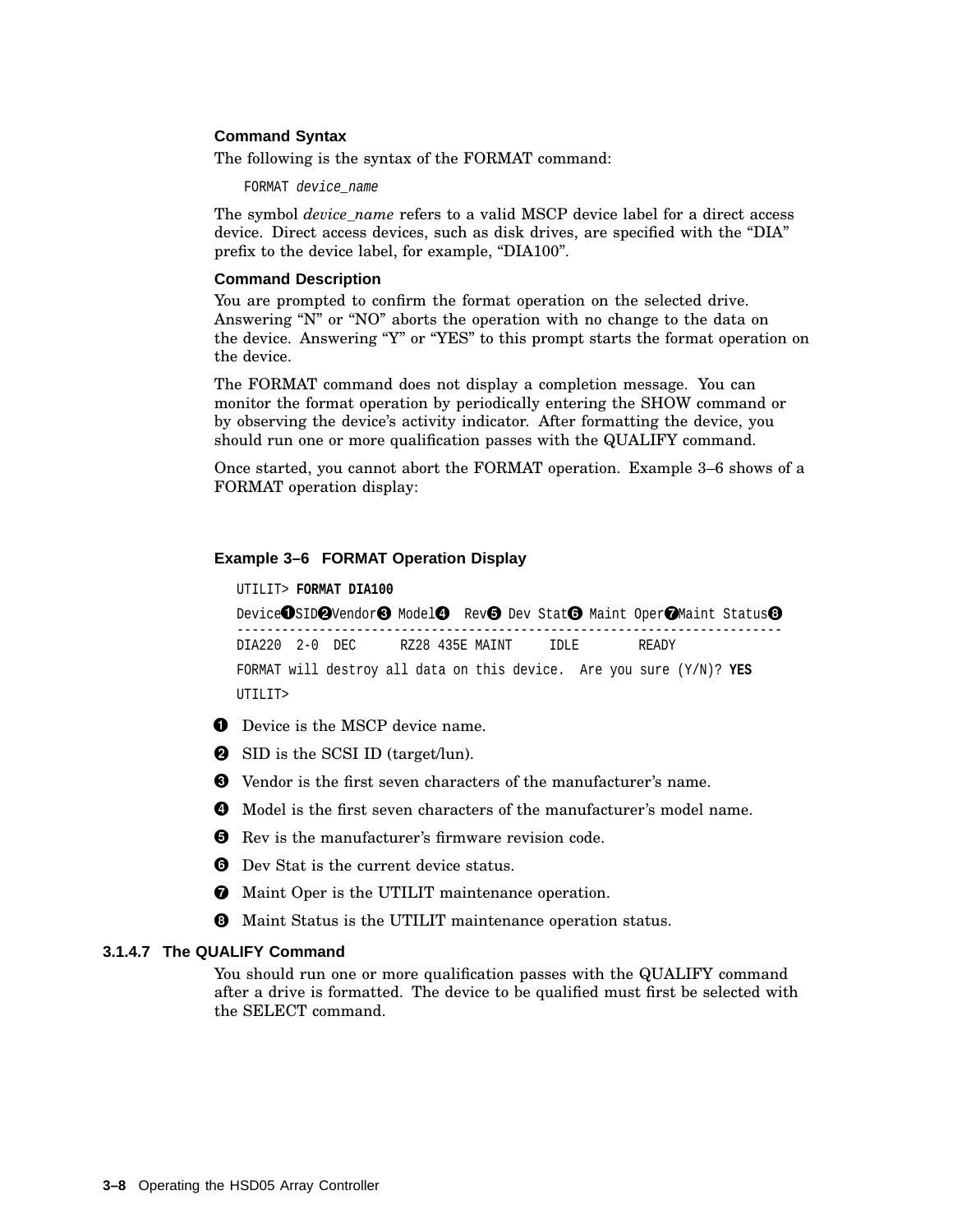#### **Command Syntax**

The following is the syntax of the QUALIFY command:

QUALIFY device\_name [/write]

The symbol *device\_name* refers to a valid MSCP device label for a direct access device. Direct access devices, such as disk drives, are specified with the "DIA" prefix to the device label, for example, "DIA100". The /WRITE qualifier selects a write-read qualify operation.

#### **Command Description**

The QUALIFY command can run either read-only or write-read (using the /WRITE qualifier). The write-read qualification operation consists of writing sequential 32-kilobyte chunks of data to the device and then reading it back. This sequence repeats until all logical blocks on the device have been written and read. Bad blocks are replaced and retested in a write-read qualify operation. You should use the write-read qualifier for newly formatted drives.

Running QUALIFY in the read-only mode verifies media readability and consistency, but does not alter any drive data.

You are prompted to confirm the qualify operation on the selected device. Answering "N" or "NO" aborts the operation with no change to the data on the device. Answering "Y" or "YES" to this prompt starts the qualify operation on the device.

#### **Terminating the Test**

QUALIFY runs until it is terminated with the ABORT command or until the HSD05 array controller is powered off. The number of passes made is displayed on a pass counter.

Example 3–7 shows a write-read qualification run using the QUALIFY command.

#### **Example 3–7 Write-Read Qualification Run Using the QUALIFY Command**

UTILIT> **QUALIFY DIA100 /WRITE** Device OSID⊘Vendor⊙ Model⊙ Rev⊙ Dev Stat⊙ Maint Oper⊘Maint Status⊙ ------------------------------------------------------------------------- DIA220 2-0 DEC RZ28 435E MAINT IDLE READY QUALIFY will destroy all data on this device. Are you sure (Y/N)? **YES** UTILIT>

- **O** Device is the MSCP device name.
- **2** SID is the SCSI ID (target/lun).
- Vendor is the first seven characters of the manufacturer's name.
- **O** Model is the first seven characters of the manufacturer's model name.
- $\Theta$  Rev is the manufacturer's firmware revision code.
- **O** Dev Stat is the current device status.
- $\bullet$  Maint Oper is the UTILIT maintenance operation.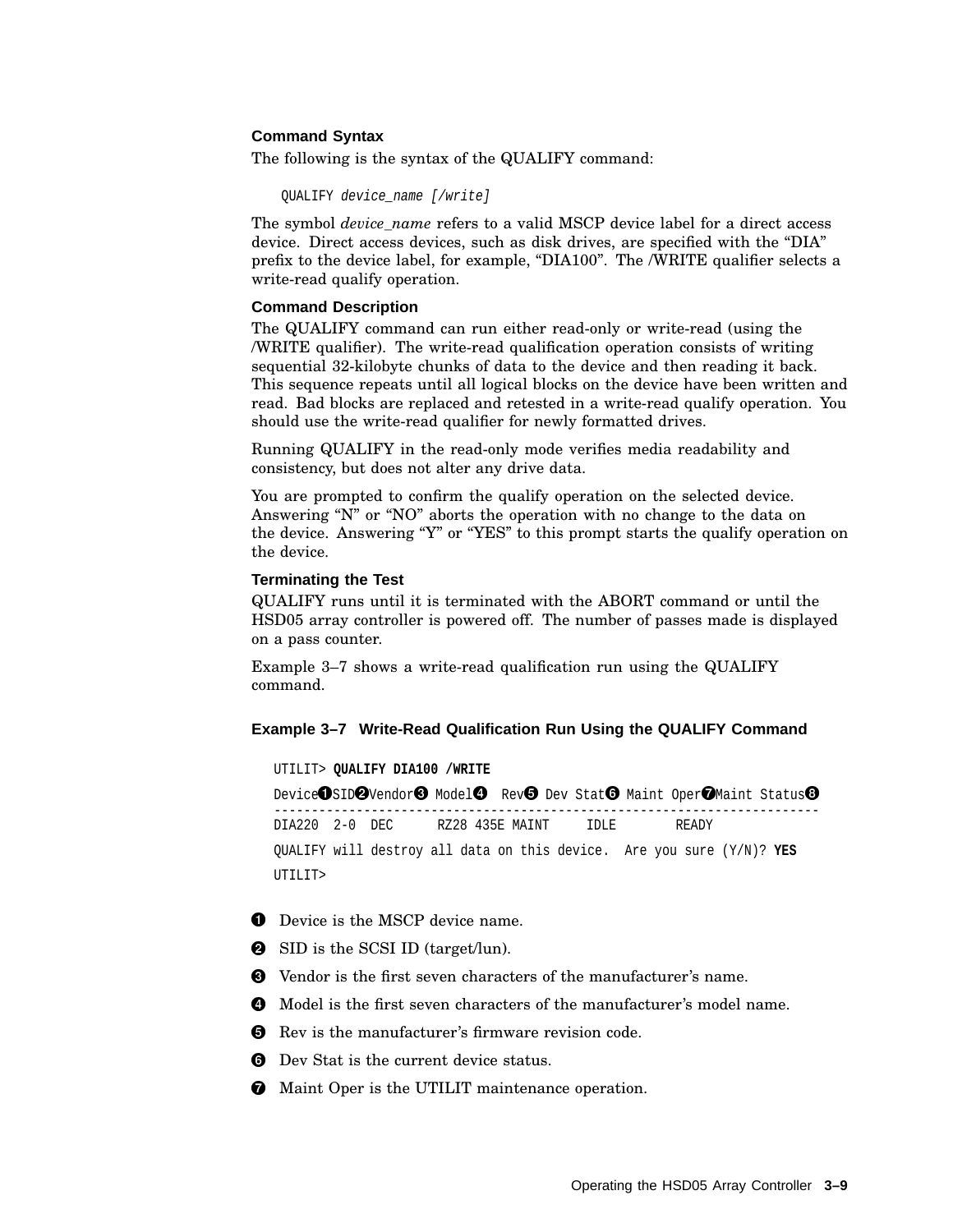$\Theta$  Maint Status is the UTILIT maintenance operation status.

#### **3.1.4.8 The DISKTEST Command**

The DISKTEST command performs an exercise on the selected disk device. You should run DISKTEST on all newly formatted and qualified devices. The device to be exercised must first be selected with the SELECT command.

#### **Command Syntax**

The following is the syntax of the DISKTEST command:

DISKTEST device\_name [/write]

The symbol *device\_name* refers to a valid MSCP device label for a direct access device. Disk drives are specified with the ''DIA'' prefix to the device label. The /WRITE qualifier selects a write-read disktest operation.

#### **Command Description**

The DISKTEST command can run either read-only or write-read (using the /WRITE qualifier) tests. The write-read DISKTEST operation consists of writing to randomly selected logical blocks and verifying the data. This sequence repeats until all logical blocks on the device have been written and read, then the test begins again until the ABORT command is entered to terminate the DISKTEST. You must perform a write-read disktest to write data to the disk before you perform the read-only disktest.

You are prompted to confirm the DISKTEST operation on the selected drive. Answering "N" or "NO" aborts the operation with no change to the data on the device. Answering "Y" or "YES" to this prompt starts the DISKTEST on the device.

Running the DISKTEST operation with the /WRITE qualifier replaces media errors when encountered. If other types of errors occur, the test is stopped and the error condition is displayed in the Maint Status field of the display.

#### **Terminating the Test**

The DISKTEST test operation runs until it is terminated with the ABORT command or until the HSD05 array controller is powered off.

Example 3–8 shows a write-read qualification run.

#### **Example 3–8 Write-Read Qualification Run Using the DISKTEST Command**

UTILIT> **DISKTEST /WRITE DIA220** Device $\bigcirc$ SID $\bigcirc$ Vendor $\bigcirc$  Model $\bigcirc$  Rev $\bigcirc$  Dev Stat $\bigcirc$  Maint Oper $\bigcirc$ Maint Status $\bigcirc$ ------------------------------------------------------------------------- DIA220 2-0 DEC RZ28 435E MAINT IDLE READY DISKTEST will overwrite some or all data on this device. Are you sure (Y/N)? **YES** Initiating Disk Test UTILIT>

- **O** Device is the MSCP device name.
- **2** SID is the SCSI ID (target/lun).
- Vendor is the first seven characters of the manufacturer's name.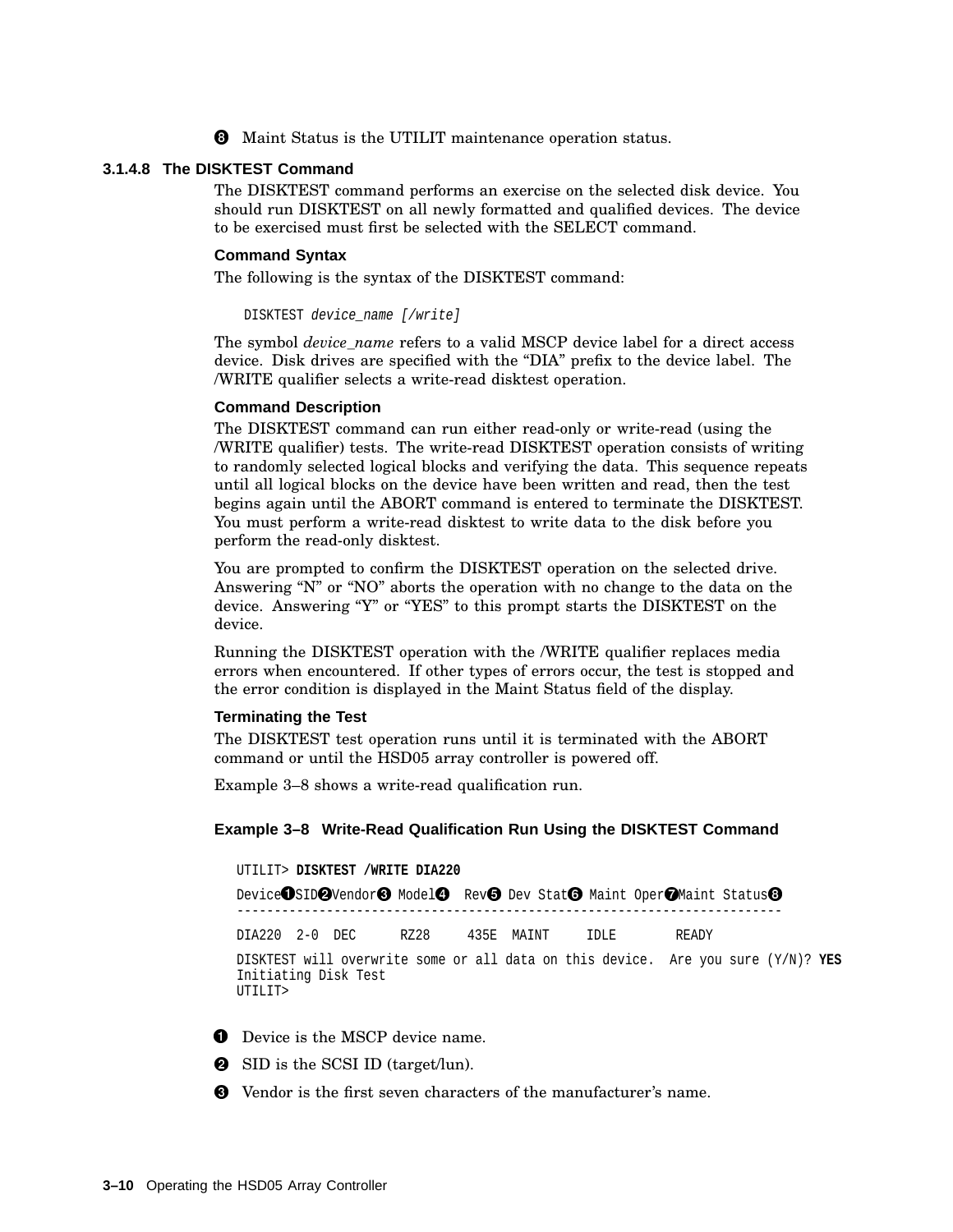- Model is the first seven characters of the manufacturer's model name.
- **O** Rev is the manufacturer's firmware revision code.
- **O** Dev Stat is the current device status.
- $\bullet$  Maint Oper is the UTILIT maintenance operation.
- $\Theta$  Maint Status is the UTILIT maintenance operation status.

#### **3.1.4.9 The TAPETEST Command**

This command performs a tape exercise on the selected tape device. This test requires enough tape to accommodate 10 megabytes of 1-kilobyte blocks. The device to be exercised must first be selected with the SELECT command.

#### **Command Syntax**

The following is the syntax of the TAPETEST command:

TAPETEST device\_name

The symbol *device\_name* refers to a valid TMSCP device label for a direct access or sequential access device. Tape drives are specified with the ''MUA'' prefix to the device label.

#### **Command Description**

The TAPETEST exercise consists of writing, rewinding, and reading each section of tape, up to but not including a filemark. Block sizes start at 32 kilobytes and are halved on each successive write/rewind/read pass. The test is restarted when the block size reaches 1 kilobyte.

You are prompted to confirm the TAPETEST operation on the selected drive. Answering " $N$ " or "NO" aborts the operation with no change to the data on the device. Answering "Y" or "YES" to this prompt starts the TAPETEST operation on the device.

The TAPETEST operation replaces media errors when encountered. If other types of errors occur, the test is stopped and the error condition is displayed in the Maint Status field of the display.

#### **Terminating the Test**

TAPETEST runs until it is terminated with the ABORT command or until the HSD05 array controller is powered off.

Example 3–9 shows a TAPETEST run.

#### **Example 3–9 TAPETEST Run Display**

#### UTILIT> **TAPETEST DIA220**

Device OSID⊘Vendor⊙ Model⊙ Rev⊙ Dev Stat⊙ Maint Oper⊘Maint Status⊙ ------------------------------------------------------------------------- DIA220 2-0 DEC RZ28 435E MAINT IDLE READY TAPETEST will overwrite some or all data on this device. Are you sure (Y/N)? **YES** Initiating Tape Test UTILIT>

**O** Device is the TMSCP device name.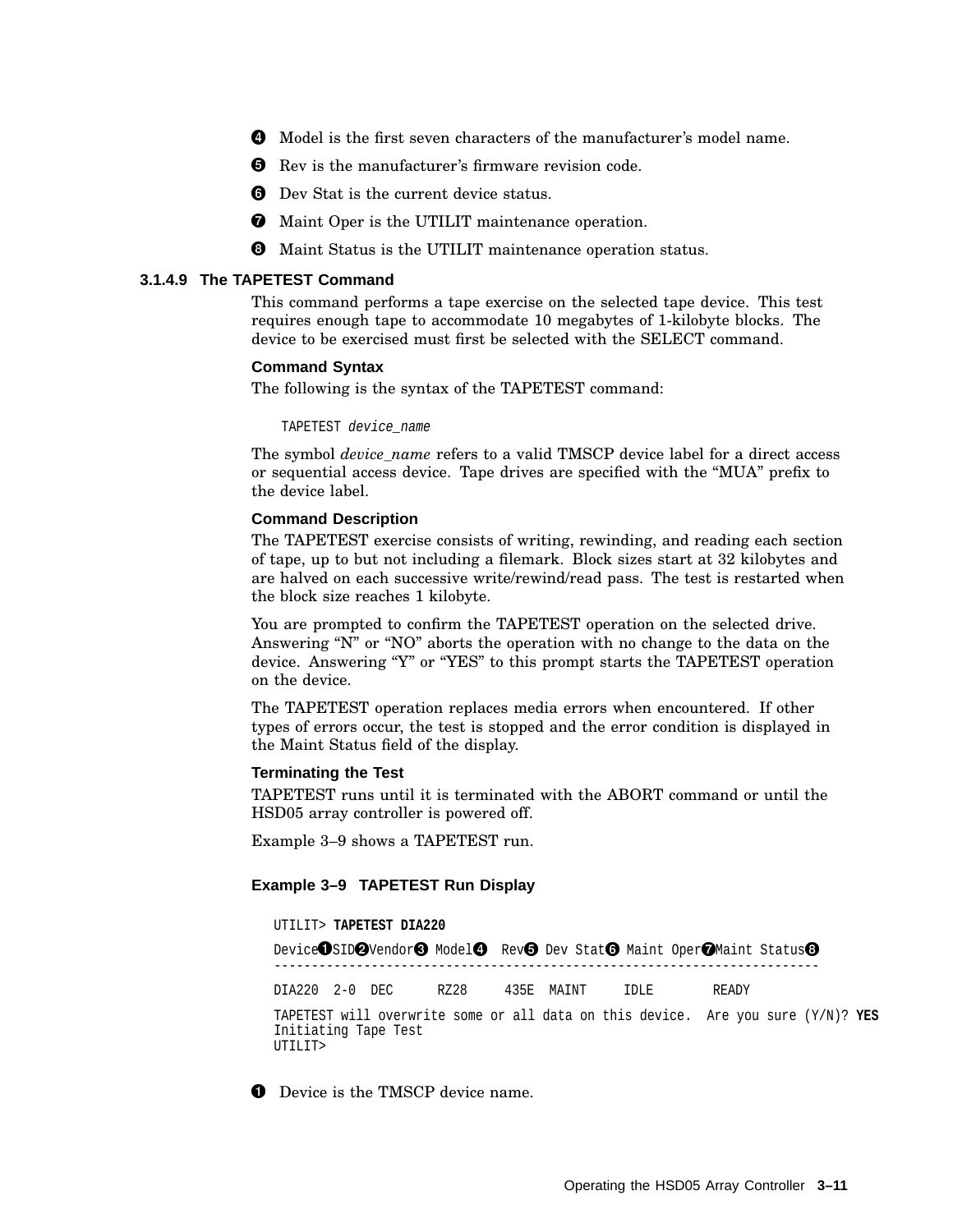- **2** SID is the SCSI ID (target/lun).
- Vendor is the first seven characters of the manufacturer's name.
- Model is the first seven characters of the manufacturer's model name.
- **O** Rev is the manufacturer's firmware revision code.
- **O** Dev Stat is the current device status.
- $\bullet$  Maint Oper is the UTILIT maintenance operation.
- $\Theta$  Maint Status is the UTILIT maintenance operation status.

### **3.2 Device Utility Procedures**

This section contains procedures and examples for some representative tasks that are frequently performed using the onboard utilities of the HSD05 array controller.

#### **3.2.1 Formatting and Qualifying a SCSI Drive**

You can format a specified device that is AVAILABLE to the HSD05 array controller using the FORMAT command. After the format operation is completed, you should use the QUALIFY command to verify that the device is ready for use. You should also run the DISKTEST procedure given in Section 3.2.2 to further test the drive before it is returned to service.

#### **Format and Qualify Task Procedure**

Use the following procedure to format and qualify a specified device:

- 1. At the UTILIT prompt, enter the SHOW command with the *device\_name* qualifier to determine device status.
- 2. If the device status is not AVAILABLE, enter the appropriate operating system commands to make the device available to the HSD05 array controller.
- 3. At the UTILIT prompt, enter the SELECT command and specify a device name.
- 4. Verify that the device status has changed to MAINT in the SELECT display.
- 5. Enter the FORMAT command and specify the *device\_name* of the device to be formatted.
- 6. At the verification prompt, check that the device name given under the Device header of the FORMAT display is the device that you need to format. Answer "Y" or "YES" to begin the format operation.
- 7. Monitor the Maint Oper status of the format operation using the SHOW command. When the status changes back to IDLE, the format operation is complete.
- 8. Enter the QUALIFY command to begin the qualify operation.
- 9. At the verification prompt, check that the device name given under the Device header of the QUALIFY display is the device that you need to format. Answer "Y" or "YES" to begin the qualify operation.
- 10. Monitor the pass counter of the SHOW command display until one or more passes have been completed by the utility.
- 11. Enter the ABORT command to terminate the qualify operation.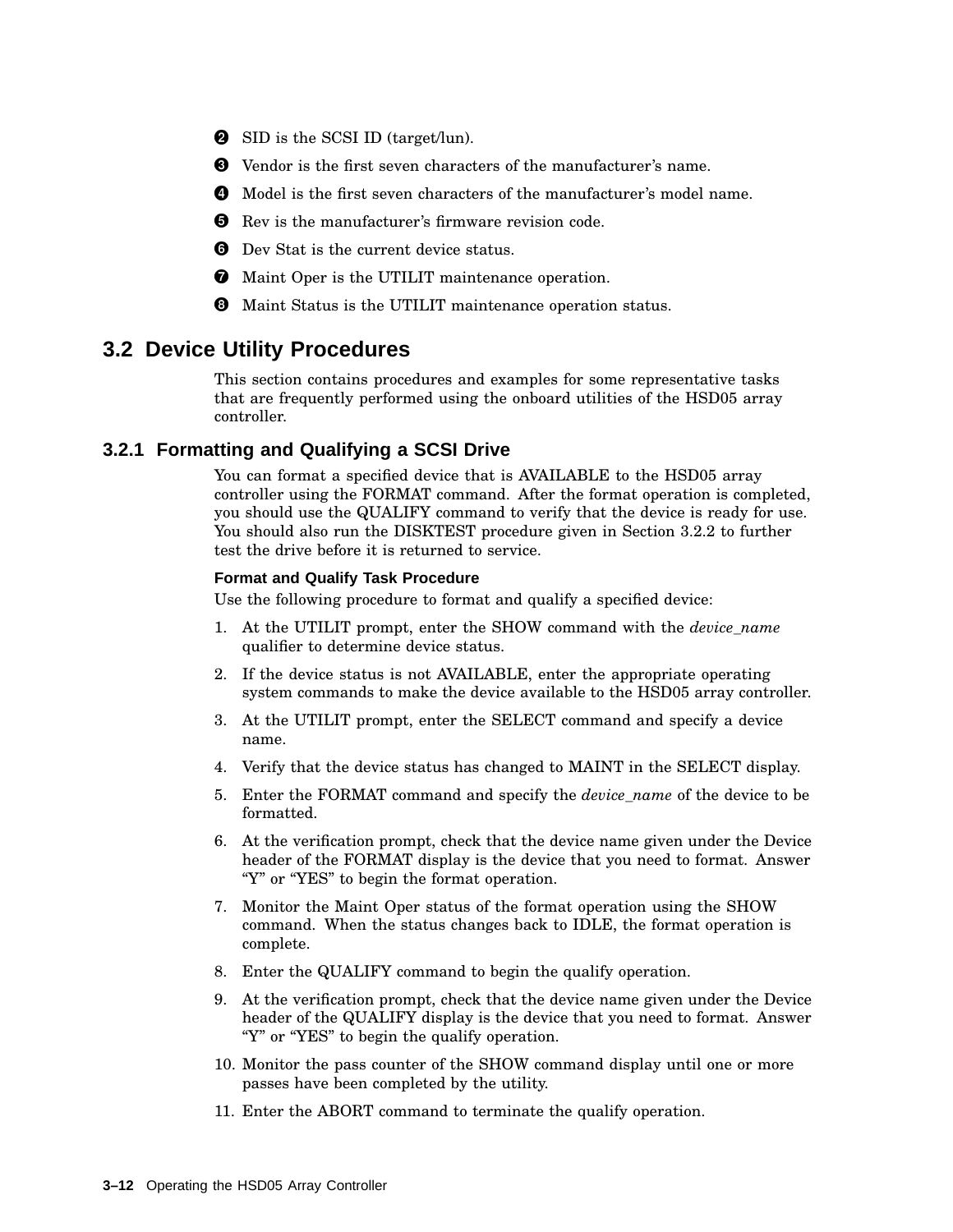12. Enter the DESELECT command to bring the device back to the AVAILABLE status.

13. Enter the appropriate operating system commands to bring the device on line.

Example 3–10 shows the complete format/qualify task procedure.

#### **Example 3–10 Format/Qualify Task Procedure**

### UTILIT>**SHOW DIA220** Device SID Vendor Model Rev Dev Stat Maint Oper Maint Status ------------------------------------------------------------------------- DIA220 2-0 DEC RZ28 435E AVAILABLE IDLE READY UTILIT>**SELECT DIA220** Device SID Vendor Model Rev Dev Stat Maint Oper Maint Status ------------------------------------------------------------------------- DIA220 2-0 DEC RZ28 435E MAINT IDLE READY UTILIT>**FORMAT DIA220** Device SID Vendor Model Rev Dev Stat Maint Oper Maint Status ------------------------------------------------------------------------- DIA220 2-0 DEC RZ28 435E AVAILABLE IDLE READY FORMAT will destroy all data on this device. Are you sure (Y/N)? **YES** UTILIT>**SHOW DIA220** Device SID Vendor Model Rev Dev Stat Maint Oper Maint Status ------------------------------------------------------------------------- DIA220 2-0 DEC RZ28 435E AVAILABLE FORMAT READY UTILIT>**SHOW DIA220** Device SID Vendor Model Rev Dev Stat Maint Oper Maint Status ------------------------------------------------------------------------- DIA220 2-0 DEC RZ28 435E AVAILABLE IDLE READY UTILIT>**QUALIFY DIA220** Device SID Vendor Model Rev Dev Stat Maint Oper Maint Status ------------------------------------------------------------------------- DIA220 2-0 DEC RZ28 435E AVAILABLE IDLE READY QUALIFY will destroy all data on this device. Are you sure (Y/N)? **YES** UTILIT>**SHOW DIA220** Device SID Vendor Model Rev Dev Stat Maint Oper Maint Status ------------------------------------------------------------------------- DIA220 2-0 DEC RZ28 435E MAINT QUALIFY PASS #0 UTILIT>**ABORT** UTILIT>**DESELECT DIA220** UTILIT>

#### **3.2.2 Exercising a Disk Device**

You can exercise a disk device using the DISKTEST command of the onboard utilities. This exercise can be done as part of a FORMAT/QUALIFY operation, or to verify the performance of the device while troubleshooting the system.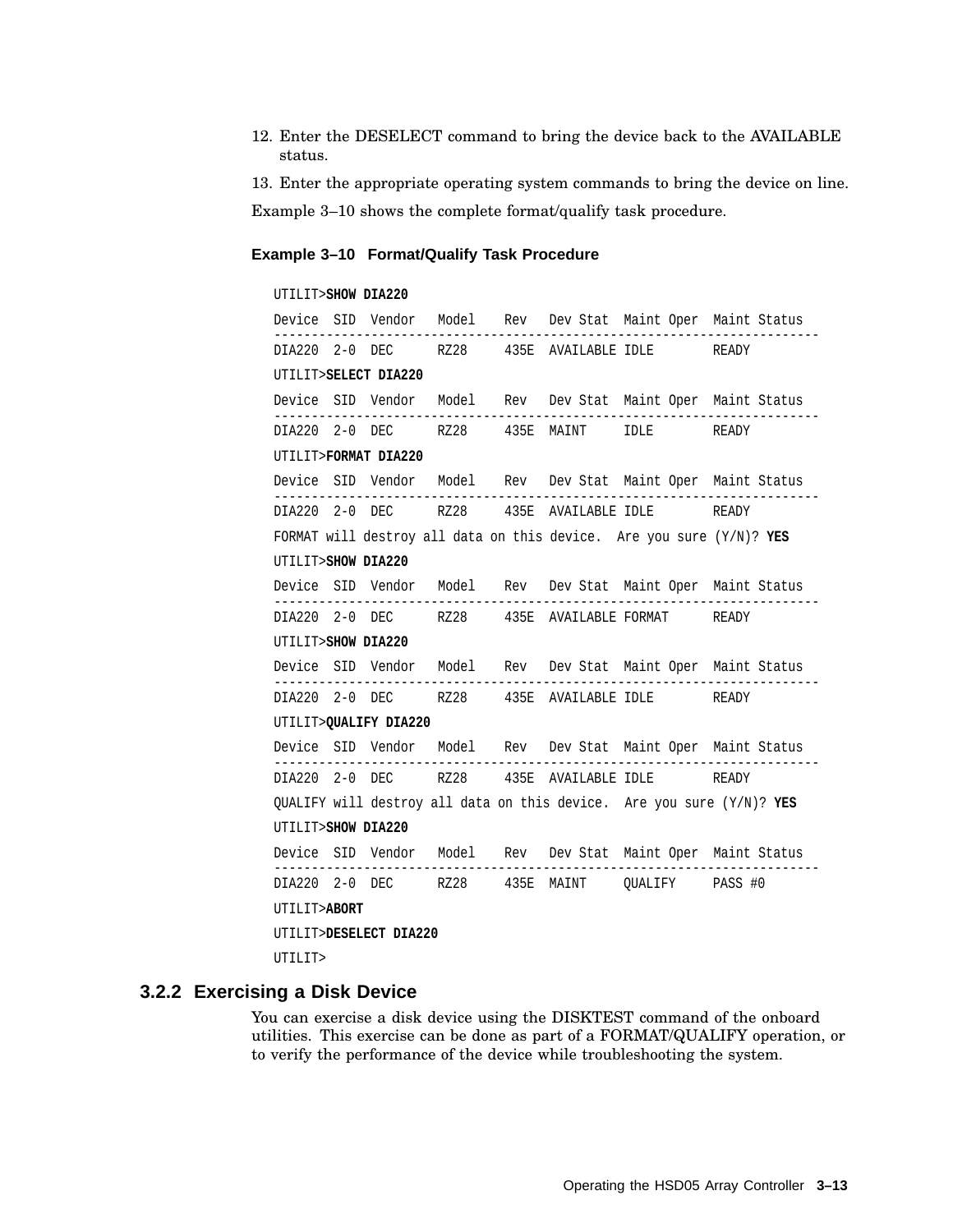#### **DISKTEST Task Procedure**

Use the following task procedure to exercise a specified disk device:

- 1. At the UTILIT prompt, enter the SHOW command with the *device\_name* qualifier to determine device status.
- 2. If the device status is not AVAILABLE, enter the appropriate operating system commands to make the device available to the HSD05 array controller.
- 3. At the UTILIT prompt, enter the SELECT command and specify a device name.
- 4. Verify that the device status has changed to MAINT in the SELECT display.
- 5. Enter the DISKTEST command and specify the *device\_name* of the device to be exercised.
- 6. At the verification prompt, check that the device name given under the Device header of the DISKTEST display is the device that you need to exercise. Answer "Y" or "YES" to begin the device exercise.
- 7. Monitor the pass counter of the SHOW command display until one or more passes have been completed by the utility.
- 8. Enter the ABORT command to terminate the DISKTEST operation.
- 9. Enter the DESELECT command to bring the device back to the AVAILABLE status.
- 10. Enter the appropriate operating system commands to bring the device on line.

Example 3–11 shows the complete DISKTEST task procedure.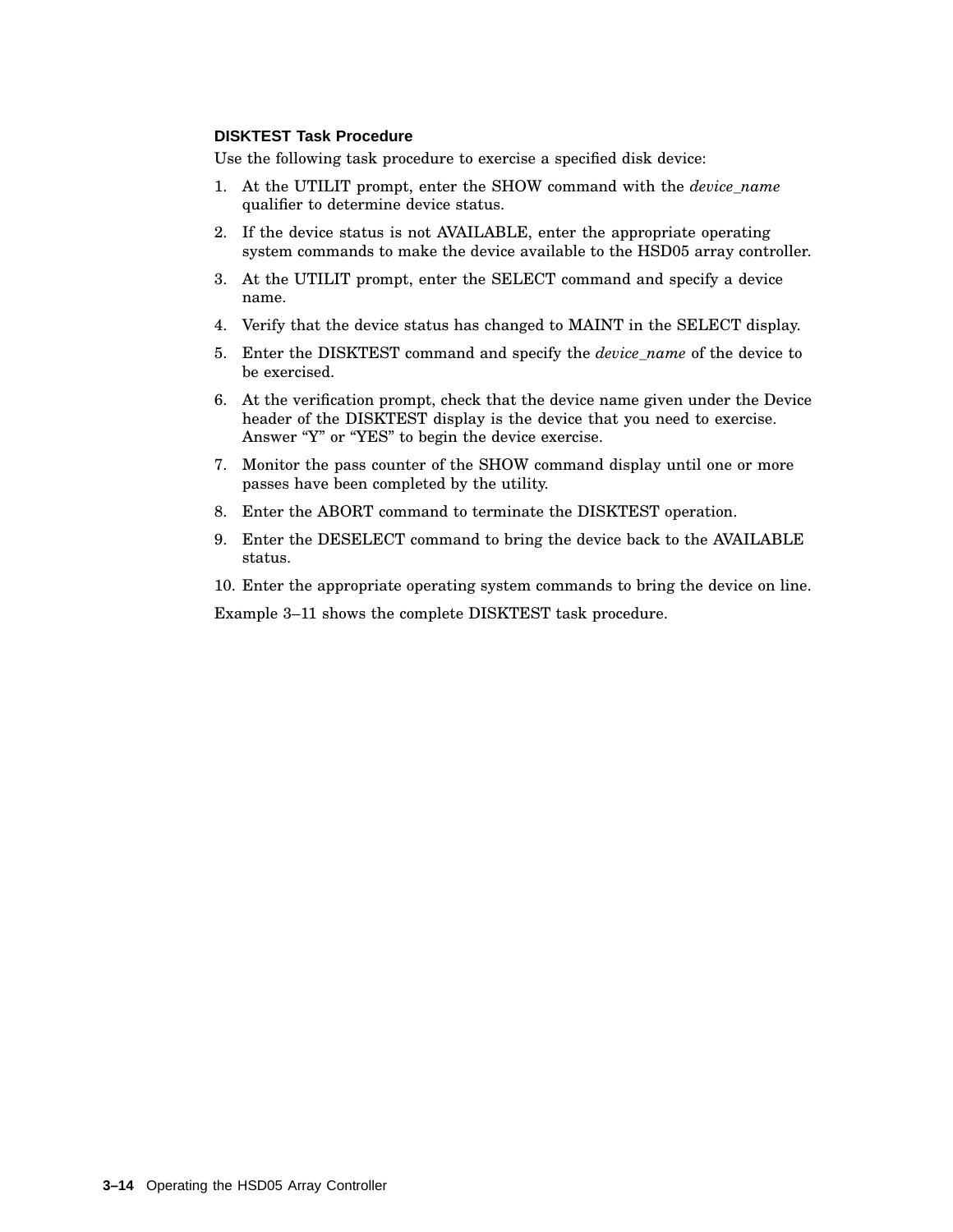#### **Example 3–11 DISKTEST Task Procedure**

#### UTILIT>**SHOW DIA220**

Device SID Vendor Model Rev Dev Stat Maint Oper Maint Status ------------------------------------------------------------------------- DIA220 2-0 DEC RZ28 435E AVAILABLE IDLE READY UTILIT>**SELECT DIA220** Device SID Vendor Model Rev Dev Stat Maint Oper Maint Status ------------------------------------------------------------------------- DIA220 2-0 DEC RZ28 435E MAINT IDLE READY UTILIT>**DISKTEST /WRITE DIA220** Device SID Vendor Model Rev Dev Stat Maint Oper Maint Status ------------------------------------------------------------------------- DIA220 2-0 DEC RZ28 435E AVAILABLE DISKTEST READY DISKTEST will overwrite some or all data on this device. Are you sure (Y/N)? **Y** UTILIT>**SHOW DIA220** Device SID Vendor Model Rev Dev Stat Maint Oper Maint Status ------------------------------------------------------------------------- DIA220 2-0 DEC RZ28 435E MAINT DISKTEST PASS #0 UTILIT>**ABORT DIA220** UTILIT>**DESELECT DIA220** UTILIT>

#### **3.2.3 Exercising a TAPE Device**

You can exercise a tape device using the TAPETEST command of the onboard utilities. This exercise can be done as part of a FORMAT/QUALIFY operation, or to verify the performance of the device while troubleshooting the system.

#### **TAPETEST Task Procedure**

Use the following procedure to exercise a specified tape device:

- 1. At the UTILIT prompt, enter the SHOW command with the *device\_name* qualifier to determine device status.
- 2. If the device status is not AVAILABLE, enter the appropriate operating system commands to make the device available to the HSD05 array controller.
- 3. At the UTILIT prompt, enter the SELECT command and specify a device name.
- 4. Verify that the device status has changed to MAINT in the SELECT display.
- 5. Verify that the tape device to be exercised contains a scratch tape that can be overwritten by TAPETEST.
- 6. Enter the TAPETEST command and specify the *device\_name* of the device to be exercised.
- 7. At the verification prompt, check that the device name given under the Device header of the TAPETEST display is the device that you need to exercise. Answer "Y" or "YES" to begin the device exercise.
- 8. Enter the ABORT command to terminate the TAPETEST operation.
- 9. Enter the DESELECT command to bring the device back to the AVAILABLE status.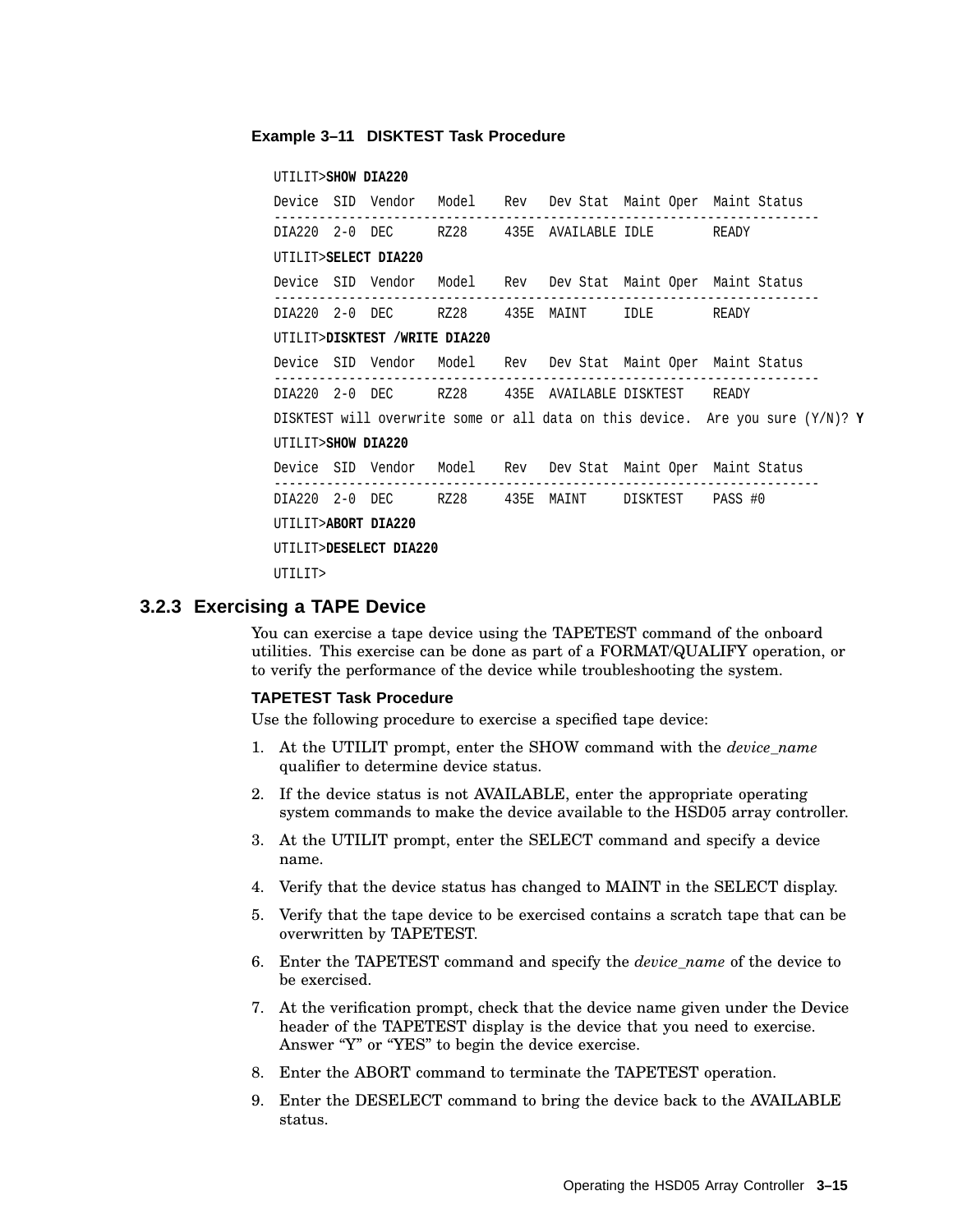10. Enter the appropriate operating system commands to bring the device on line. Example 3–12 shows the complete TAPETEST procedure.

#### **Example 3–12 TAPETEST Task Procedure**

UTILIT>**SHOW MUA210** Device SID Vendor Model Rev Dev Stat Maint Oper Maint Status ------------------------------------------------------------------------- MUA210 1-0 DEC TLZ06 0491 AVAILABLE UTILIT>**SELECT MUA210** Device SID Vendor Model Rev Dev Stat Maint Oper Maint Status ------------------------------------------------------------------------- MUA210 1-0 DEC TLZ06 0491 MAINT IDLE READY UTILIT>**TAPETEST MUA210** Device SID Vendor Model Rev Dev Stat Maint Oper Maint Status ------------------------------------------------------------------------- MUA210 1-0 DEC TLZ06 0491 MAINT IDLE READY TAPETEST will overwrite some or all data on this device. Are you sure (Y/N)? **Y** Initiating Tape Test. UTILIT>**SHOW MUA210** Device SID Vendor Model Rev Dev Stat Maint Oper Maint Status ------------------------------------------------------------------------- MUA210 1-0 DEC TLZ06 0491 MAINT TAPETEST PASS #0 UTILIT>**ABORT MUA210** UTILIT>**DESELECT MUA210** UTILIT>

## **3.3 Troubleshooting**

This section contains troubleshooting information for the HSD05 array controller. The HSD05 array controller uses a system of onboard LED indicator codes to indicate the source of an internal fault. You can also use the OpenVMS Analyze/Error utility to read an HSD05 error log for information about devices connected to the HSD05 array controller.

#### **LED Indicators**

The location of the LED indicators (DS1 through DS4) is shown in Figure 3–1. During normal operation, these indicators are visible through the louvers on the front panel of the HSD05 array controller.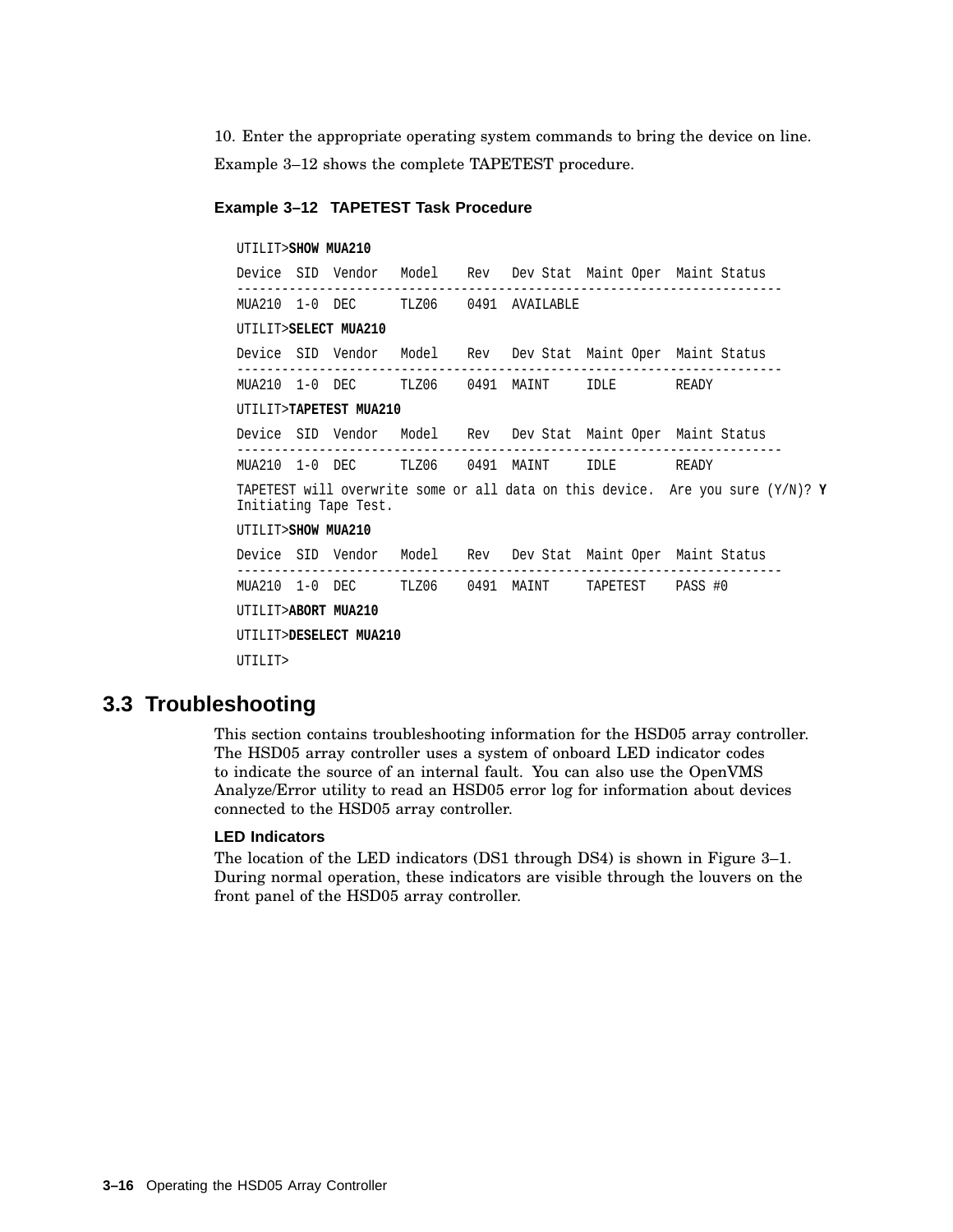

**Figure 3–1 HSD05 Array Controller Module Board Layout**

When the HSD05 array controller boots, red indicator DS1 blinks for 15 seconds before it shuts off. If this indicator blinks for more than 15 seconds, it indicates that the onboard diagnostics have found a fault.

The fault code is read out as a two-digit error code on the indicators; each digit of the code is indicated by the number of times the indicator blinks. The first digit of the code is separated from the second digit by a one-second pause. A two-second pause separates the error code from its next repetition. This code is repeated until reset by a power-off of the HSD05 array controller.

Table 3–1 lists the serviceable error codes and the associated problem. For all other error codes, recheck the integrity of all bus terminator and cable connections and verify that all shelf SBBs are seated properly. If these actions do not resolve the problem, replace the HSD05 array controller.

CXO-4053A-PH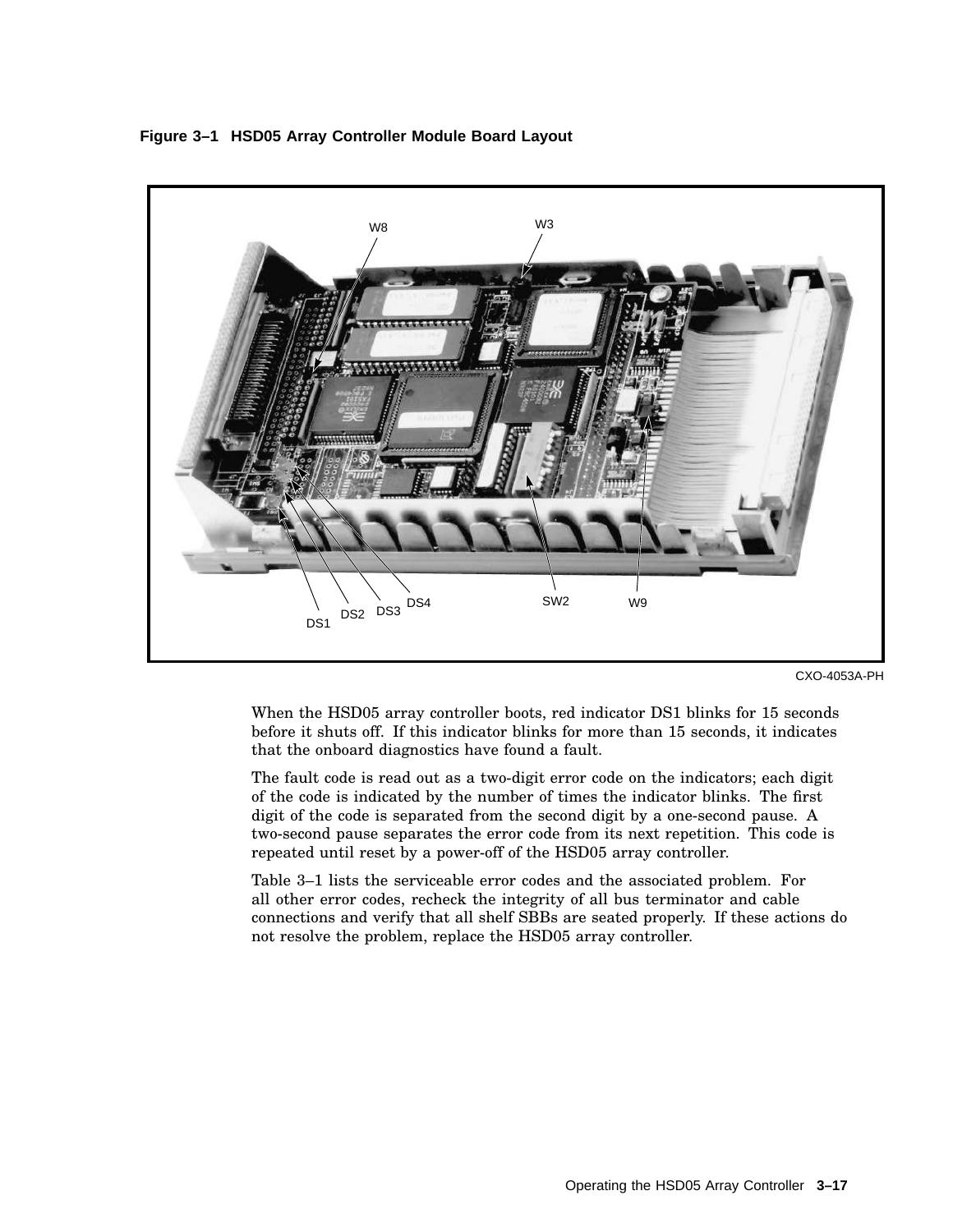| Code | <b>Problem</b>    | <b>Resolution</b>                                                                                                                                           |
|------|-------------------|-------------------------------------------------------------------------------------------------------------------------------------------------------------|
| -11  | DSSI port problem | Ensure that DSSI termination power is supplied by either<br>the host bus or the HSD05 array controller. Check all<br>DSSI bus connections and terminations. |
| 12   | SCSI port problem | Ensure that SCSI termination power is supplied by either<br>the host bus or the HSD05 array controller. Check all<br>SCSI bus connections and terminations. |

**Table 3–1 HSD05 LED Indicator Codes**

## **3.4 HSD05 Error Logs**

The HSD05 array controller logs error conditions in the OpenVMS error log file ERRLOG.SYS. To retrieve this information, use the OpenVMS command ANALYZE/ERROR\_LOG. Refer to the applicable OpenVMS documentation to read this error log when troubleshooting the HSD05 array controller.

The HSD05 array controller reports the following two types of error logs:

- **Type 1** error logs are SCSI port related.
- **Type 2** error logs are SCSI command related.

For each of the types of error logs, there are also separate formats for disk and tape devices.

The following two tables contain information to be used in interpreting HSD05 array controller errors during OpenVMS error log analysis:

- **Table 3–2** lists the codes in the error logs generated by the HSD05 array controller.
- **Table 3–3** lists the SCSI bus phases reported by the HSD05 array controller.

| Code<br>(Hexadecimal) Port Status |                                                                                                                                   |
|-----------------------------------|-----------------------------------------------------------------------------------------------------------------------------------|
| 2000                              | Internal sync problem.                                                                                                            |
| 4002                              | Internal inconsistency error; tried to send an unsupported SPORT opcode.                                                          |
| 4007                              | Internal inconsistency error; tried to send an unsupported message.                                                               |
| 8000                              | Reserved.                                                                                                                         |
| 8001                              | Reserved.                                                                                                                         |
| 8003                              | Double Check condition encountered. Check condition status returned on<br>a Request Sense due to previous check condition status. |
| 8004                              | Unsupported SCSI status returned by target.                                                                                       |
| 8005                              | Unsupported message received.                                                                                                     |
| 8006                              | Target rejected a non-rejectable message.                                                                                         |
| 8008                              | Phase transition timeout.                                                                                                         |
| 8009                              | Gross error bit was set in SCSI chip.                                                                                             |
| 800A                              | Parity error bit was set in SCSI chip.                                                                                            |
|                                   | (continued on next page)                                                                                                          |

**Table 3–2 Port Error Codes**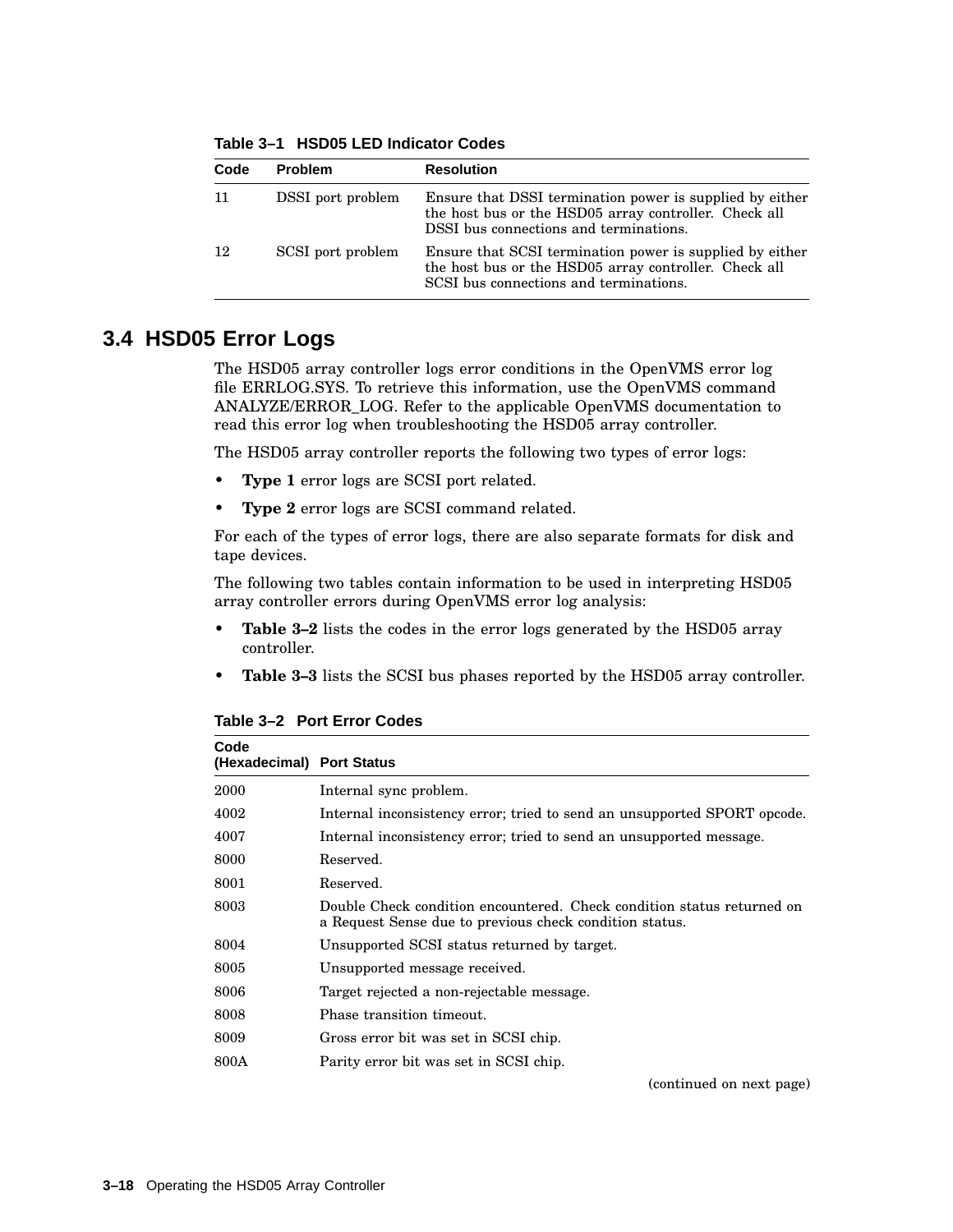**Table 3–2 (Cont.) Port Error Codes**

| Code<br>(Hexadecimal) Port Status |                                                                                                   |
|-----------------------------------|---------------------------------------------------------------------------------------------------|
| 800B                              | Illegal command bit was set in SCSI chip                                                          |
| 800C                              | 250 millisecond SCSI timeout because device does not exist.                                       |
| 800D                              | Illegal disconnect because target disconnected during data-out, data-in, or<br>message-out phase. |
| 800E                              | Hung bus timeout because target was connected to the bus for more than<br>30 seconds.             |
| 800F                              | Device did not go bus-free after device reset, abort tag, or clear queue<br>condition.            |
| 8010                              | SCSI bus reset detected.                                                                          |
| 8011                              | Disconnected device timeout.                                                                      |

**Table 3–3 SCSI Bus Phases**

| Code   | Phase         |  |
|--------|---------------|--|
| $00\,$ | Data out      |  |
| 01     | Data in       |  |
| 02     | Command       |  |
| 03     | <b>Status</b> |  |
| 04     | Reserved      |  |
| $05\,$ | Reserved      |  |
| 06     | Message out   |  |
| 07     | Message in    |  |

## **3.4.1 Type 1 Error Logs for a Disk Drive**

The following example shows a type 1 error log for a disk drive with a SCSI port problem:

| LONGWORD1. | 00002801 |
|------------|----------|
| LONGWORD2. | 0102800E |
| LONGWORD3. | 000000FF |
| LONGWORD4. | 00000000 |
| LONGWORD5. | 00000000 |
|            |          |

To decipher the error log, break up each longword into its constituent bytes, as shown in the following example:

| LONGWORD1. | Byte: | 3<br>00  | 2<br>00  | 1<br>28              | 01       |
|------------|-------|----------|----------|----------------------|----------|
| LONGWORD2. | Byte: | 7<br>01  | б<br>02  | 5<br>80              | 4<br>0E  |
| LONGWORD3. | Byte: | 11<br>00 | 10<br>00 | 9<br>00              | 8<br>FF  |
| LONGWORD4. | Byte: | 15<br>00 | 14<br>00 | 13<br>0 <sub>0</sub> | 12<br>00 |
| LONGWORD5. | Byte: | 19<br>00 | 18<br>00 | 17<br>00             | 16<br>00 |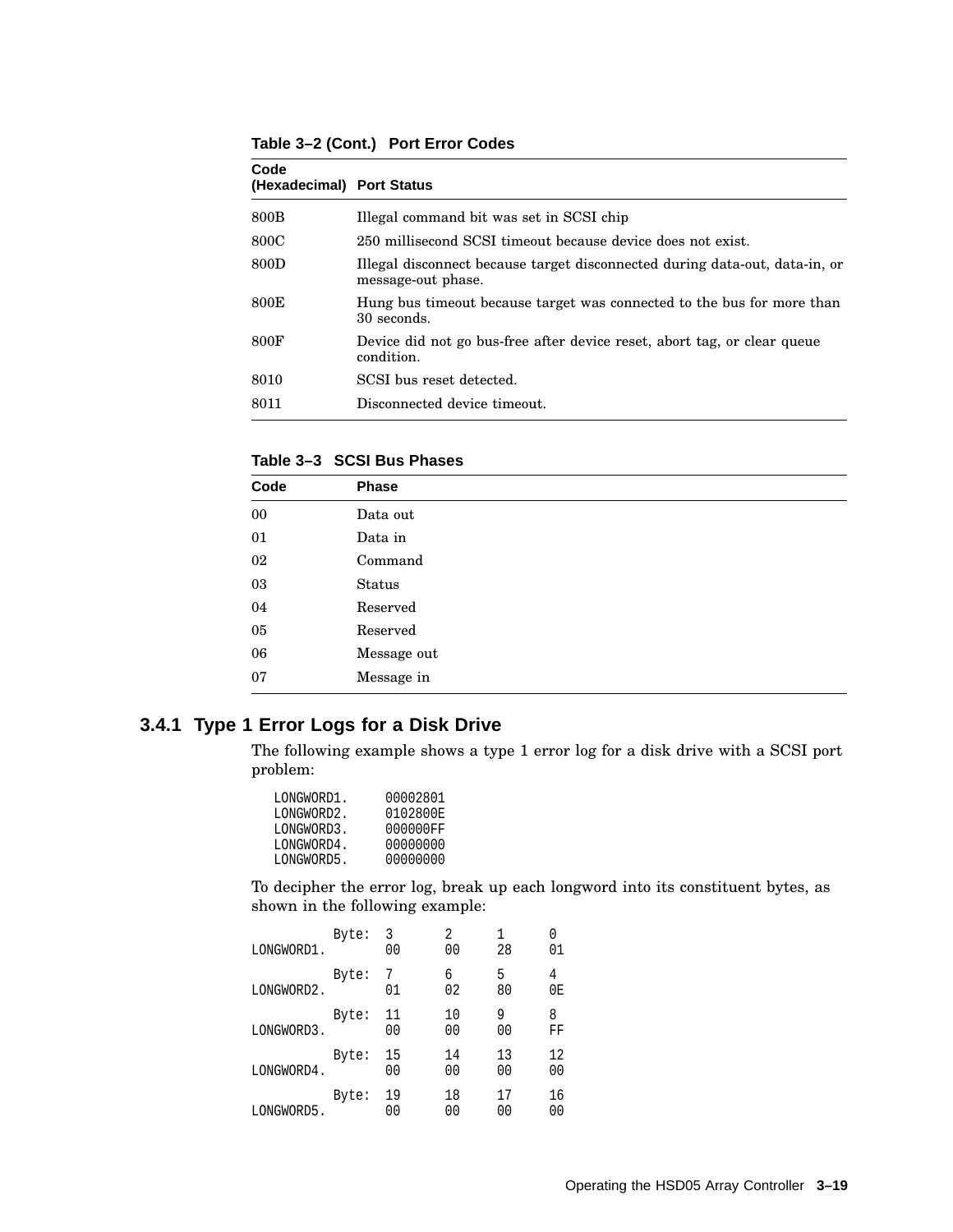The meaning of these bytes is summarized in Table 3–4.

| <b>Byte</b>  | <b>Description</b>                                                                                                                                                                                                                                                                                                                |  |  |  |  |
|--------------|-----------------------------------------------------------------------------------------------------------------------------------------------------------------------------------------------------------------------------------------------------------------------------------------------------------------------------------|--|--|--|--|
| $\Omega$     | Indicates the type of error log:                                                                                                                                                                                                                                                                                                  |  |  |  |  |
|              | <b>01</b> is a type 1 error log                                                                                                                                                                                                                                                                                                   |  |  |  |  |
|              | 02 is a type 2 error log                                                                                                                                                                                                                                                                                                          |  |  |  |  |
| 1            | The hexadecimal number of SCSI command that was being executed<br>when the error occurred. Refer to the SCSI documentation for a listing of<br>SCSI commands. In the example, the number 28 indicates that the SCSI<br>command being executed was a READ EXTENDED.                                                                |  |  |  |  |
| $4$ and $5$  | A hexadecimal number to indicate the type of port error encountered.<br>Refer to Table 3–2 for a listing of port error codes. In the example, the<br>error code 800E indicates that the error was a hung bus timeout.                                                                                                             |  |  |  |  |
| 6 through 12 | The phase history leading up to the error. The bytes preceding the end<br>marker "FF" represent the phases that the SCSI bus went through before<br>encountering the error. Refer to Table 3–3 for a listing of SCSI bus phases.<br>In the example, the "01" in byte 7 indicates that the error occurred in the<br>Data In phase. |  |  |  |  |

**Table 3–4 Type 1 Disk Drive Error Log Bytes**

### **3.4.2 Type 1 Error Logs for a Tape Drive**

A type 1 error log for a tape drive reports information on a SCSI port problem in a format similar to the following:

|                                       |                | MSLG\$B_FMTR_SVR    01    FORMATTER SOFTWARE VERSION #1       |
|---------------------------------------|----------------|---------------------------------------------------------------|
|                                       |                | MSLG\$B_FMTR_HVR         01    FORMATTER HARDWARE REVISION #1 |
| TU81 DRIVE EXTENDED SENSE INFORMATION |                |                                                               |
| BYTE1                                 | 0 <sup>C</sup> | DATA CHECK                                                    |
| BYTE <sub>2</sub>                     | 80 —           | ILLEGAL CHANNEL COMMAND                                       |
| BYTE3                                 | 02             | VELOCITY CHECK                                                |
| BYTE4                                 | FF             | <b>BOT</b>                                                    |
|                                       |                | UNRECOVERABLE                                                 |
|                                       |                | ID FAULT                                                      |
|                                       |                | READ DATA CHECK                                               |
|                                       |                | PE CRC CHECK                                                  |
|                                       |                | AGC FAULT                                                     |
| BYTE5                                 | 00             | FRMTR CMD CODE = $00(X)$                                      |
| BYTE6                                 | 00             |                                                               |
| BYTE7                                 | 0 <sub>0</sub> |                                                               |
| BYTE8                                 | 0 <sub>0</sub> |                                                               |
| BYTE9                                 | 0 <sub>0</sub> |                                                               |
| BYTE10                                | 0 <sub>0</sub> |                                                               |
| BYTE <sub>11</sub>                    | 0 <sub>0</sub> |                                                               |
| BYTE12                                | 0 <sub>0</sub> |                                                               |
| BYTE13                                | 0 <sub>0</sub> |                                                               |
| BYTE <sub>14</sub>                    | 0 <sub>0</sub> |                                                               |
| BYTE15                                | 00             | DEV COMMAND CODE                                              |
| BYTE16                                | 00             | DEV MARGINAL CONDITION CODE                                   |

The first byte in the stack identifies the type of error log that follows. In the example, the first byte is "01", indicating a type 1 error log.

The second byte is the code for the SCSI command that was being executed when the error occurred. Refer to the SCSI documentation for a listing of command numbers. In the example, the code "01" indicates a SCSI REZERO UNIT command.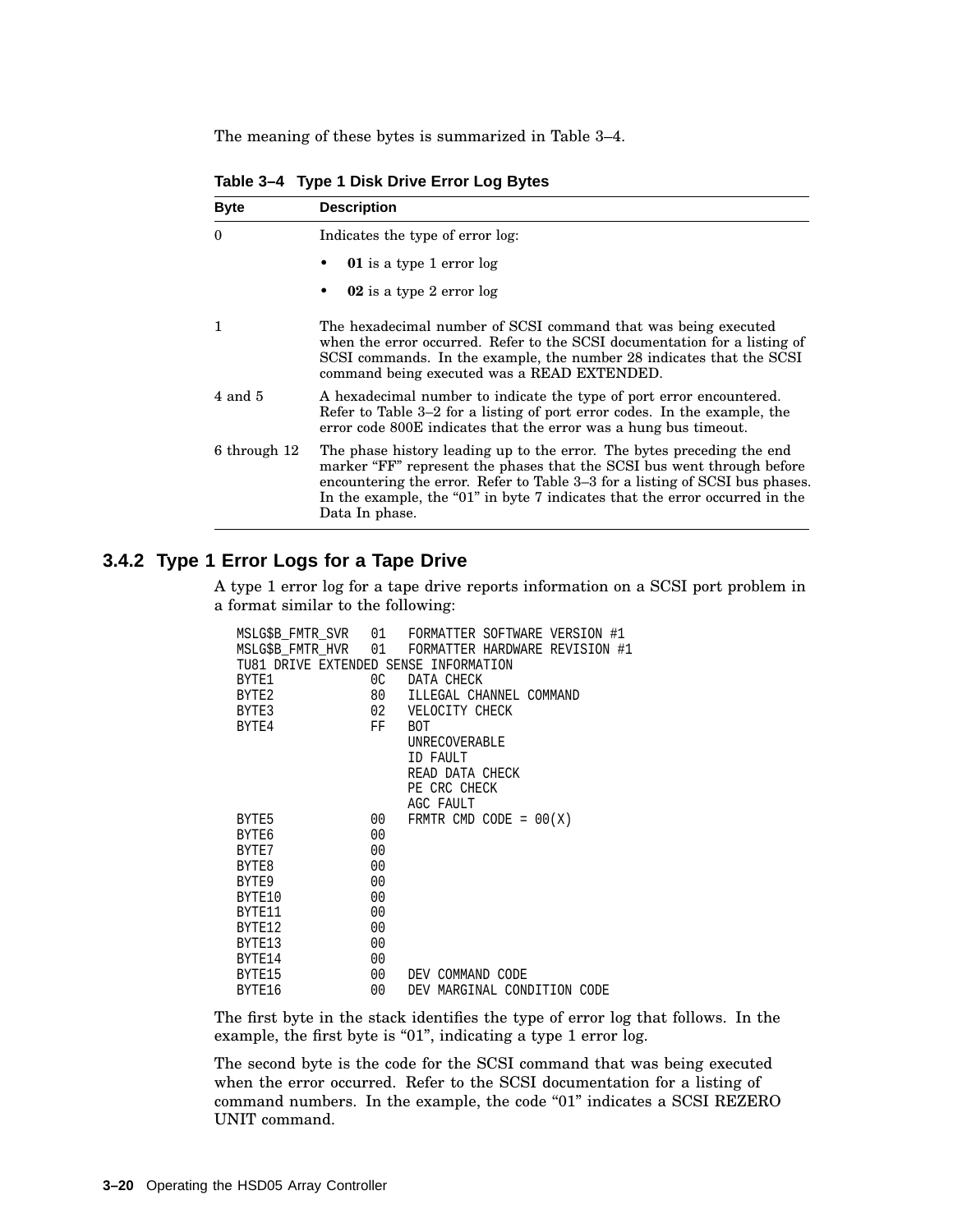Bytes 1 and 2 of the extended sense information form a hexadecimal number indicating the type of port error encountered. A listing of port errors is given in Table 3–2. In the example, the code "800C" indicates that the device does not exist.

Bytes 3 through 16 of the extended sense information give the phase history leading up to the error. The bytes preceding the end marker "FF" represent the phases that the SCSI bus went through before encountering the error. Refer to Table  $3-3$  for a listing of SCSI bus phases. In the example, the code " $02$ " in byte 3 indicates that the SCSI bus was in the Command phase when the problem occurred.

#### **3.4.3 Type 2 Error Logs for a Disk Drive**

The following example shows a type 2 error log for a disk drive with a SCSI command problem:

| LONGWORD1. | 00007002 |
|------------|----------|
| LONGWORD2. | 00000006 |
| LONGWORD3. | 00002900 |
| LONGWORD4. | 00280000 |
| LONGWORD5. | 98D01D00 |
|            |          |

To decipher the error log, break up each longword into its constituent bytes, as shown in the following example:

| LONGWORD1. | Byte: | 3<br>00              | 2<br>00              | 1<br>70              | 02       |
|------------|-------|----------------------|----------------------|----------------------|----------|
| LONGWORD2. | Byte: | 7<br>0 <sub>0</sub>  | 6<br>00              | 5<br>0 <sub>0</sub>  | 4<br>06  |
| LONGWORD3. | Byte: | 11<br>0 <sub>0</sub> | 10<br>0 <sub>0</sub> | 9<br>29              | 8<br>00  |
| LONGWORD4. | Byte: | 15<br>0 <sub>0</sub> | 14<br>28             | 13<br>0 <sub>0</sub> | 12<br>00 |
| LONGWORD5. | Byte: | 19<br>98             | 18<br>D0             | 17<br>1 D            | 16<br>00 |

The meaning of these bytes is summarized in Table 3–5.

**Table 3–5 Type 2 Disk Drive Error Log Bytes**

| <b>Byte</b> | <b>Description</b>                                                                                                                                                                                                                                                           |
|-------------|------------------------------------------------------------------------------------------------------------------------------------------------------------------------------------------------------------------------------------------------------------------------------|
| $\theta$    | Indicates the type of error log:                                                                                                                                                                                                                                             |
|             | <b>01</b> is a type 1 error log<br>٠                                                                                                                                                                                                                                         |
|             | 02 is a type 2 error log<br>٠                                                                                                                                                                                                                                                |
| 4           | The sense key of the extended sense data, describing the general category<br>of the error. Refer to the SCSI documentation for a listing of sense key<br>definitions. In the example, the sense key value of "06" indicates that a<br>UNIT ATTENTION condition has occurred. |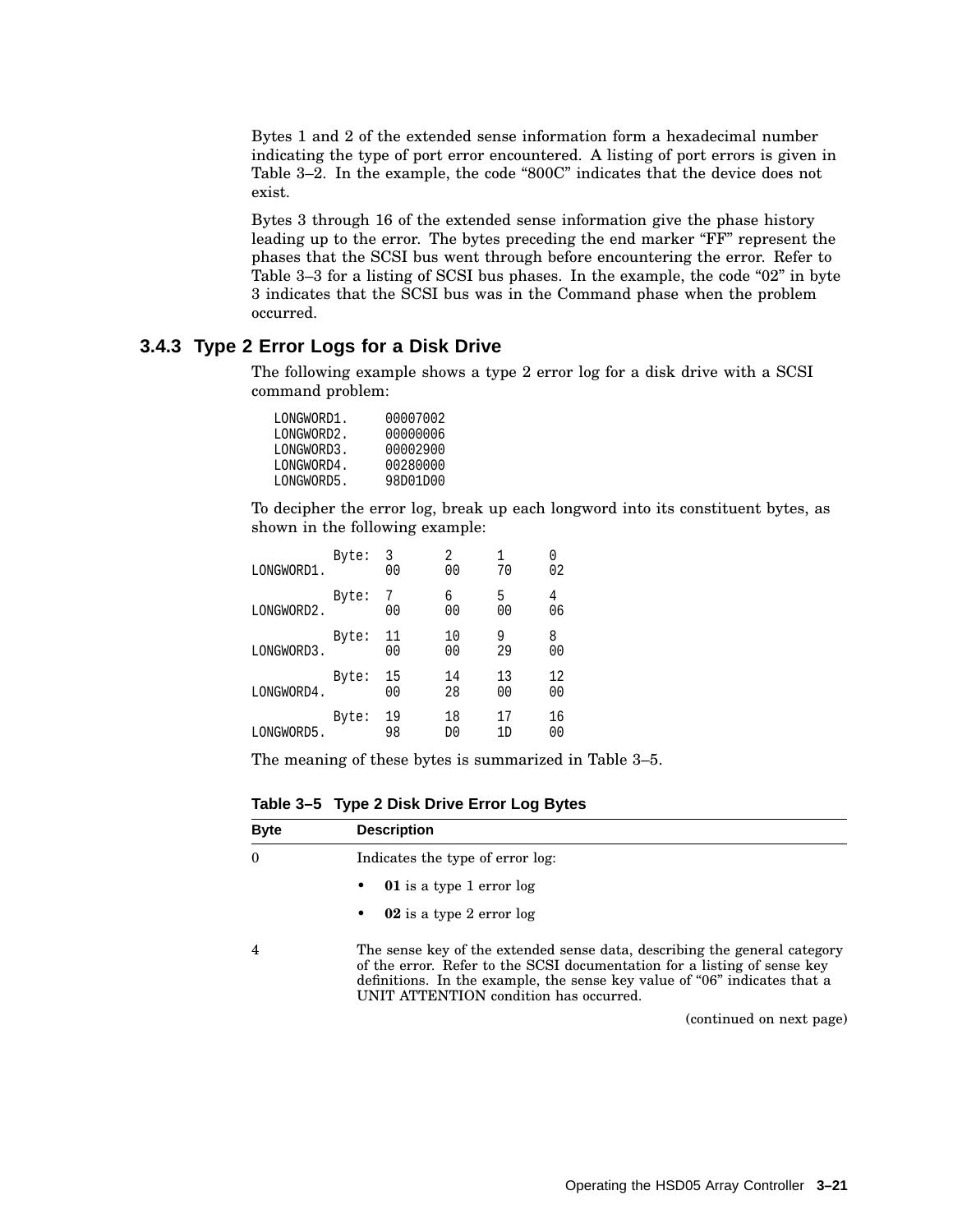|  | Table 3–5 (Cont.) Type 2 Disk Drive Error Log Bytes |  |
|--|-----------------------------------------------------|--|
|--|-----------------------------------------------------|--|

| <b>Byte</b>      | <b>Description</b>                                                                                                                                                                                                                                                                                                                                   |
|------------------|------------------------------------------------------------------------------------------------------------------------------------------------------------------------------------------------------------------------------------------------------------------------------------------------------------------------------------------------------|
| 9, 10            | Indicates the additional sense code of the extended sense data to give a<br>more detailed description of the error. Refer to the SCSI documentation<br>for a listing of sense key definitions. In the example, the additional sense<br>code value is "29", indicating that the error was caused by a power on, a<br>reset, or a bus reset condition. |
| 14 through<br>19 | The hexadecimal representation of the SCSI command that was being<br>executed when the error occurred. Refer to the SCSI documentation for<br>a listing of SCSI command numbers. In the example, the number "28"<br>indicates that a READ EXTENDED command was executing when the<br>error occurred.                                                 |

### **3.4.4 Type 2 Error Logs for a Tape Drive**

A type 2 error log for a tape drive reports information on a SCSI command problem in the following format:

| <b>Byte</b>   | <b>Description</b>                                       |
|---------------|----------------------------------------------------------|
| $\mathbf{1}$  | First byte of the Request Sense information.             |
| 4             | Sense key; this is byte 2 of the sense data.             |
| 5 through 8   | Bytes 3 through 6 of the Request Sense data.             |
| 9 and 10      | ASC and ASC1: bytes 12 and 13 of the Request Sense data. |
| 11 through 13 | Bytes 15 through 17 of the Request Sense data.           |
| 14 through 19 | First six bytes of the SCSI command.                     |

The following is an example of a type 2 error log for a tape drive:

| MSLG\$B_FMTR_SVR 02 (TYPE 2 ERROR LOG)    |                                                    |
|-------------------------------------------|----------------------------------------------------|
| MSLG\$B FMTR HVR      01   (SENSE BYTE 0) |                                                    |
| TU81 DRIVE EXTENDED SENSE INFORMATION     |                                                    |
| BYTE1 (SENSE KEY) 06 UNIT CHECK           |                                                    |
| BYTE2 (BYTE 3) 00                         |                                                    |
| BYTE3 (BYTE 4) 00                         |                                                    |
| BYTE4 (BYTE 5) 00                         |                                                    |
|                                           | BYTE5 (BYTE 6) 00 FRMTR CMD CODE = $00(X)$         |
|                                           | BYTE6 (BYTE 12) 29 VARIABLE GAP MODE (SHORT)       |
|                                           | DIAGNOSTIC MODE                                    |
|                                           | AUTO SPEED MODE                                    |
| BYTE7 (BYTE 13) 00                        |                                                    |
| BYTE8 (BYTE 14) 00                        |                                                    |
| BYTE9 (BYTE 15) 00                        |                                                    |
| BYTE10 (BYTE 16) 00                       |                                                    |
| BYTE11 (SCSI CDB 0) 01 TRACK IN ERROR = 2 |                                                    |
| BYTE12 (SCSI CDB 1) 00                    |                                                    |
| BYTE13 (SCSI CDB 2) 00                    |                                                    |
| BYTE14 (SCSI CDB 3 00                     |                                                    |
| BYTE15 (SCSI CDB 4) 00 DEV COMMAND CODE   |                                                    |
|                                           | BYTE16 (SCSI CDB 5) 00 DEV MARGINAL CONDITION CODE |

The first byte in the stack identifies the type of error log that follows. In the example, the first byte is "02", indicating a type 2 error log.

Byte 1 of the extended sense information give the sense key to indicate the general category of the error. Refer to the SCSI documentation for a listing of SCSI sense code values. In the example, the sense key value of "06" indicates that a UNIT ATTENTION condition has occurred.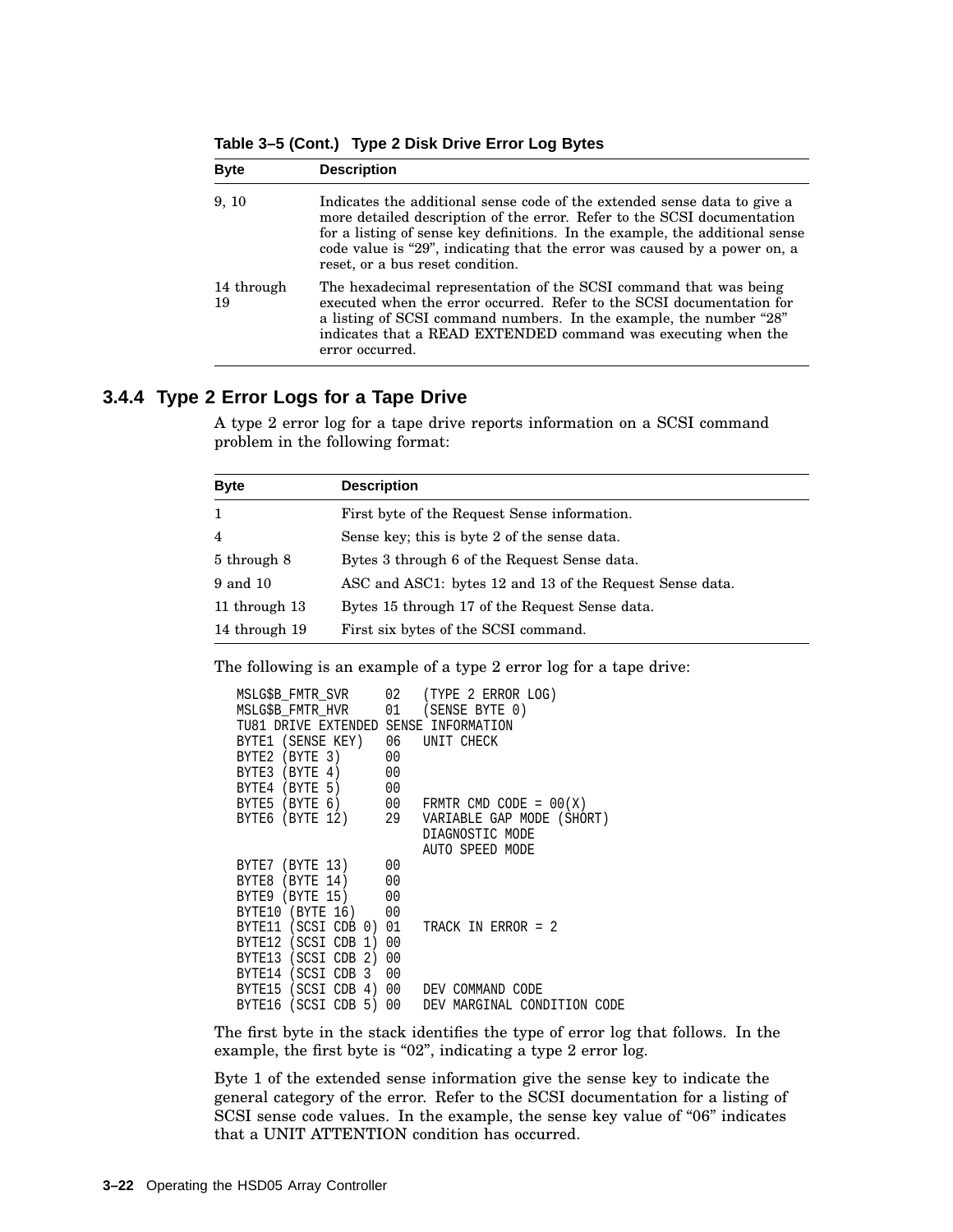Byte 6 of the extended sense information indicates the additional sense code in the extended sense data to give a more detailed description of the error. Refer to the SCSI documentation for a listing of SCSI sense code definitions. In the example, an additional sense code of "29" indicates that a power on, a reset, or a bus device reset occurred.

Byte 7 of the extended sense information indicates the additional sense code qualifier. When used in conjunction with the additional sense code in byte 6, the qualifier may provide additional information about the error. Refer to the SCSI documentation for additional sense code qualifier definitions. In the example, the qualifier of "00" with an additional sense code of "29" provide no additional information.

Byte 11 is the first byte, given in hexadecimal, of the command that was being executed when the error occurred. Refer to the SCSI documentation for a listing of the hexadecimal representations of each command. In the example, a value of "01" in byte 11 indicates that the error occurred during a REZERO UNIT command.

## **3.5 Removing and Replacing the HSD05 Array Controller**

The HSD05 array controller can only be replaced using a cold swap procedure. This procedure requires that shelf and DSSI bus termination power be removed prior to replacement. Failure to remove power can result in blowing one or more fuses in the devices on the DSSI bus.

Use the following procedure to remove and replace the HSD05 array controller:

- 1. Take all DSSI nodes off line to remove power from the DSSI bus.
- 2. Remove power to the shelf by disconnecting the power cables at the shelf power supply SBB(s).
- 3. Disconnect the DSSI trilink connector from the front panel connector of the HSD05 array controller. It is not necessary to disconnect the cables and terminators from the trilink connector.
- 4. Press the two mounting tabs on the front together to release the HSD05 array controller.
- 5. Use both hands to pull the HSD05 array controller out of the shelf.
- 6. See Figure 3–2 and set the DSSI ID, SCSI ID, and bus termination switches on the replacement HSD05 array controller to the settings on the removed HSD05 array controller. A complete description of the switchpack and the switch setting procedure is given in Section 2.3.
- 7. Insert the replacement HSD05 array controller into the guide slots of the shelf and push it in until it is fully seated and the mounting tabs engage the shelf.
- 8. Reconnect the DSSI trilink connector to the front panel connector of the HSD05 array controller.
- 9. Restore power to the shelf by connecting the power cables at the shelf power supply SBB(s).
- 10. Restore power to the DSSI bus and bring the DSSI host on line.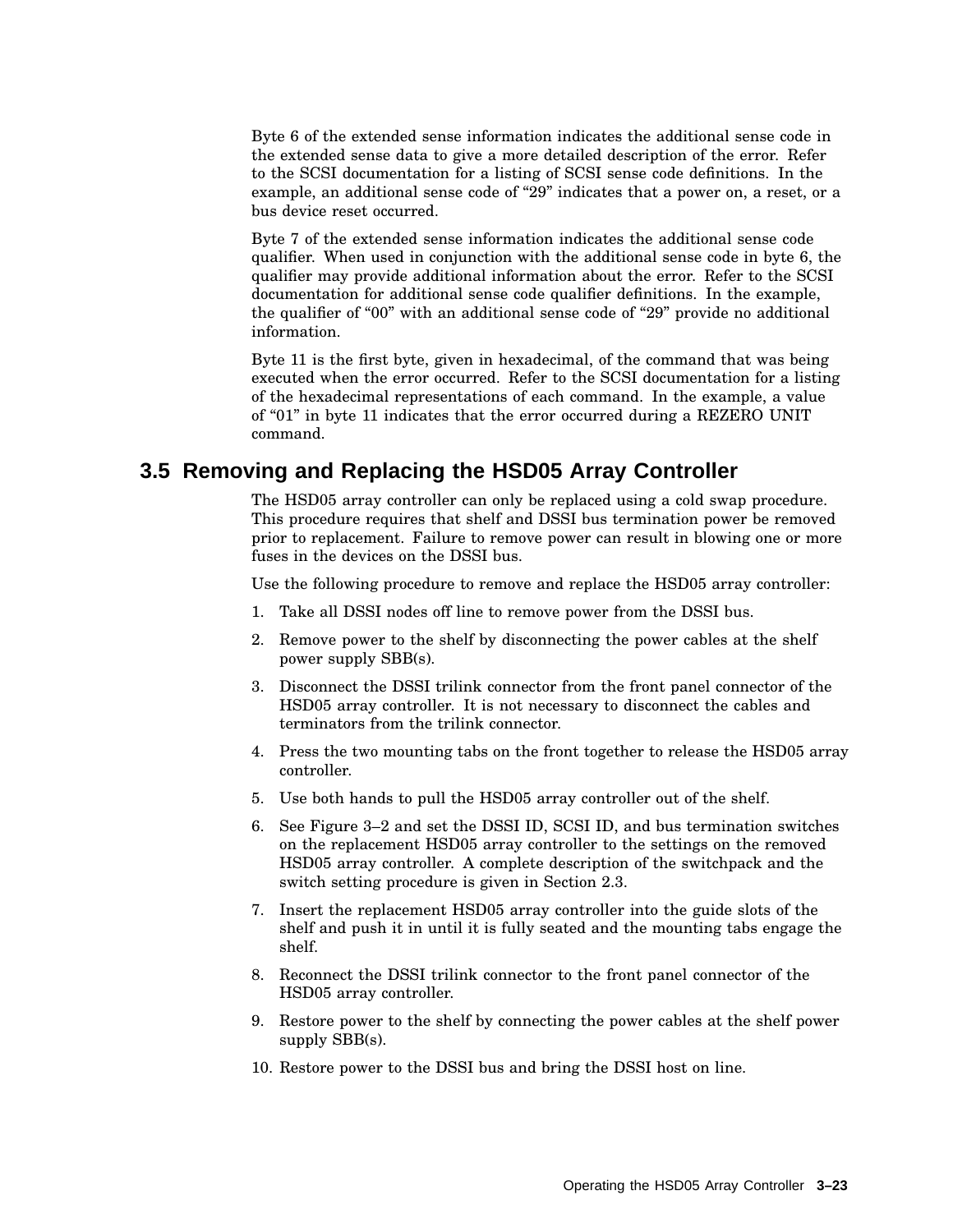#### **Figure 3–2 Device Configuration Switchpack**



11. Perform the procedures in Sections 2.6 and 2.7 to configure and verify proper operation of the HSD05 array controller.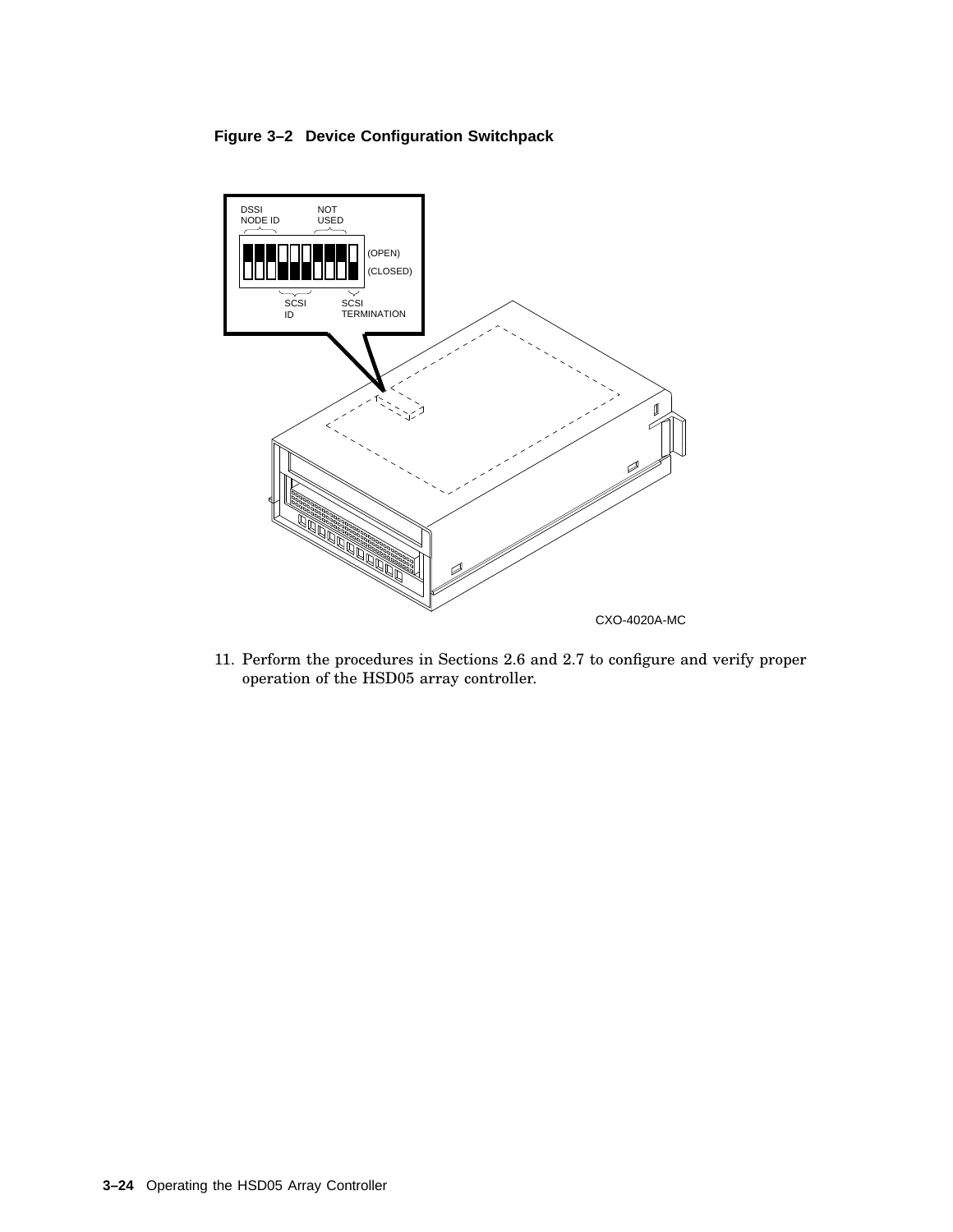**A**

## **HSD05 Configuration Information**

This appendix contains configuration information for the HSD05 and associated SBB shelves. The information in this appendix supplements the SBB shelf information contained in the StorageWorks documents listed in Related Documents.

## **A.1 DSSI Cables**

The HSD05 array controller SBB is connected to the host with one of the DSSI cables listed in Table A–1. The SBB 96-pin connector connects the array controller to the 8-bit wide, single-ended SBB shelf SCSI bus.

|                                                                          |      | Length        |            |
|--------------------------------------------------------------------------|------|---------------|------------|
| <b>Cable Description</b>                                                 | Feet | <b>Meters</b> | Order No.  |
| Use one of the following cables to connect an HSD05 array controller to: |      |               |            |
| • DEC 4000 AXP Model 600 Distributed/Departmental Servers                |      |               |            |
| • VAX 4000 Systems and Servers                                           |      |               |            |
| A micro-ribbon cable with:                                               | 6    | 1.8           | BC29R-06   |
| $\bullet$ One 50-pin right-angle micro-ribbon connector                  | 9    | 2.7           | $BC29R-09$ |
| $\bullet$ One 50-pin right-angle tab connector                           | 16   | 4.9           | $RC29R-16$ |
|                                                                          | 30   | 9.8           | BC29R-30   |
|                                                                          | 45   | 14.8          | $RC29R-45$ |

#### **Table A–1 Host System to StorageWorks DSSI Cables**

Use one of the following cables to connect an HSD05 array controller to:

DEC 7000™ AXP Model 600 Data Center Servers *with a KFMSA/B* adapter.

DEC 10000™ AXP Model 600 Mainframe Class Servers *with a KFMSA/B* adapter.

VAX 6000 Systems and Servers

| A micro-ribbon cable with:                              | 6  | 1.8  | BC29S-06 |
|---------------------------------------------------------|----|------|----------|
| $\bullet$ One right-angle 50-pin micro-ribbon connector | 9  | 2.7  | BC29S-09 |
| $\bullet$ One straight 50-pin micro-ribbon connector    | 16 | 4.9  | BC29S-16 |
|                                                         | 30 | 9.8  | BC29S-30 |
|                                                         | 45 | 14.8 | BC29S-45 |
|                                                         | 60 | 19.7 | BC29S-60 |
|                                                         |    |      |          |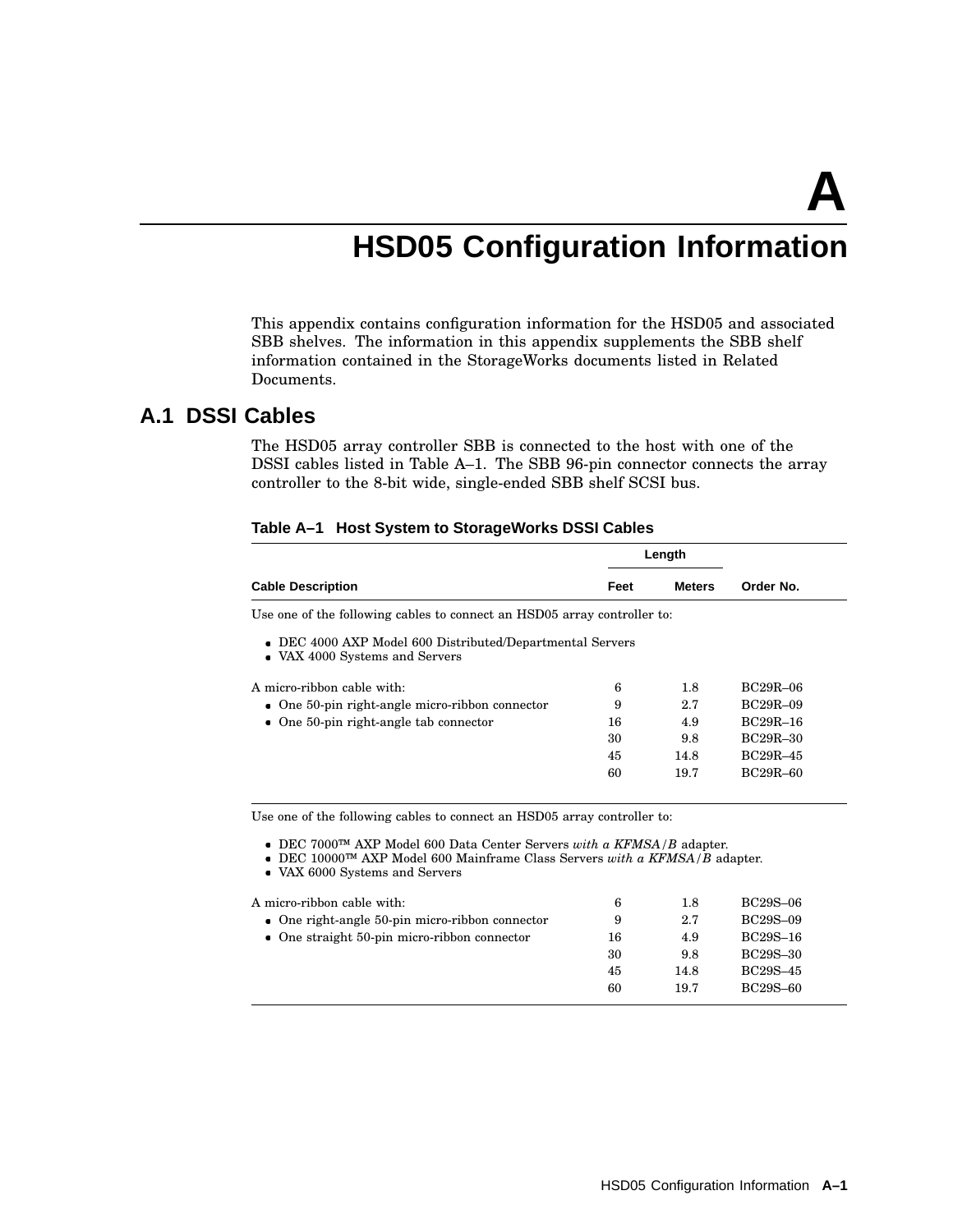Table A–2 lists the DSSI cables approved for interconnecting ("daisy chaining") HSD05 array controller, including the connectors, length, and order number. Each HSD05 array controller includes a trilink connector (see Figure A–1) and a terminator block specifically for these interconnections.

|  |  | Table A-2 HSD05 Interconnecting DSSI Cables |  |  |
|--|--|---------------------------------------------|--|--|
|--|--|---------------------------------------------|--|--|

|                                                                                                                                                                                                                                                                               |                | Length        |                 |
|-------------------------------------------------------------------------------------------------------------------------------------------------------------------------------------------------------------------------------------------------------------------------------|----------------|---------------|-----------------|
| <b>Cable Description</b>                                                                                                                                                                                                                                                      | Feet           | <b>Meters</b> | Order No.       |
| Use the following cable to connect the HSD05 trilink connectors when:                                                                                                                                                                                                         |                |               |                 |
| One shelf is mounted in the <i>front</i> of the cabinet.<br>$\bullet$<br>One shelf is mounted in the rear of the cabinet.<br>One shelf is mounted in the horizontal position.<br>One shelf is mounted in the vertical position.<br>$\bullet$                                  |                |               |                 |
| A micro-ribbon cable with:                                                                                                                                                                                                                                                    | 3              | 0.98          | <b>BC29T-03</b> |
| • Two right-angle connectors                                                                                                                                                                                                                                                  | 9              | 3.0           | <b>BC29T-09</b> |
| $\bullet$ Both shelves are mounted in the rear of the cabinet.<br>One shelf is mounted in the horizontal position.<br>One shelf is mounted in the vertical position.<br>A micro-ribbon cable with:<br>• Two right-angle connectors                                            | 3              | 0.98          | <b>BC29T-03</b> |
| Use the following cable to connect the HSD05 trilink connectors when:<br><i>Both</i> shelves are mounted in the front cabinet.<br>$\bullet$<br><i>Both</i> shelves are mounted in the rear cabinet.<br>• Both shelves are mounted horizontally <i>adjacent</i> to each other. |                |               |                 |
| A micro-ribbon cable with:<br>• Two right-angle 50-pin micro-ribbon connectors<br>mounted facing opposite directions.                                                                                                                                                         | $\overline{2}$ | .66           | BC29U-02        |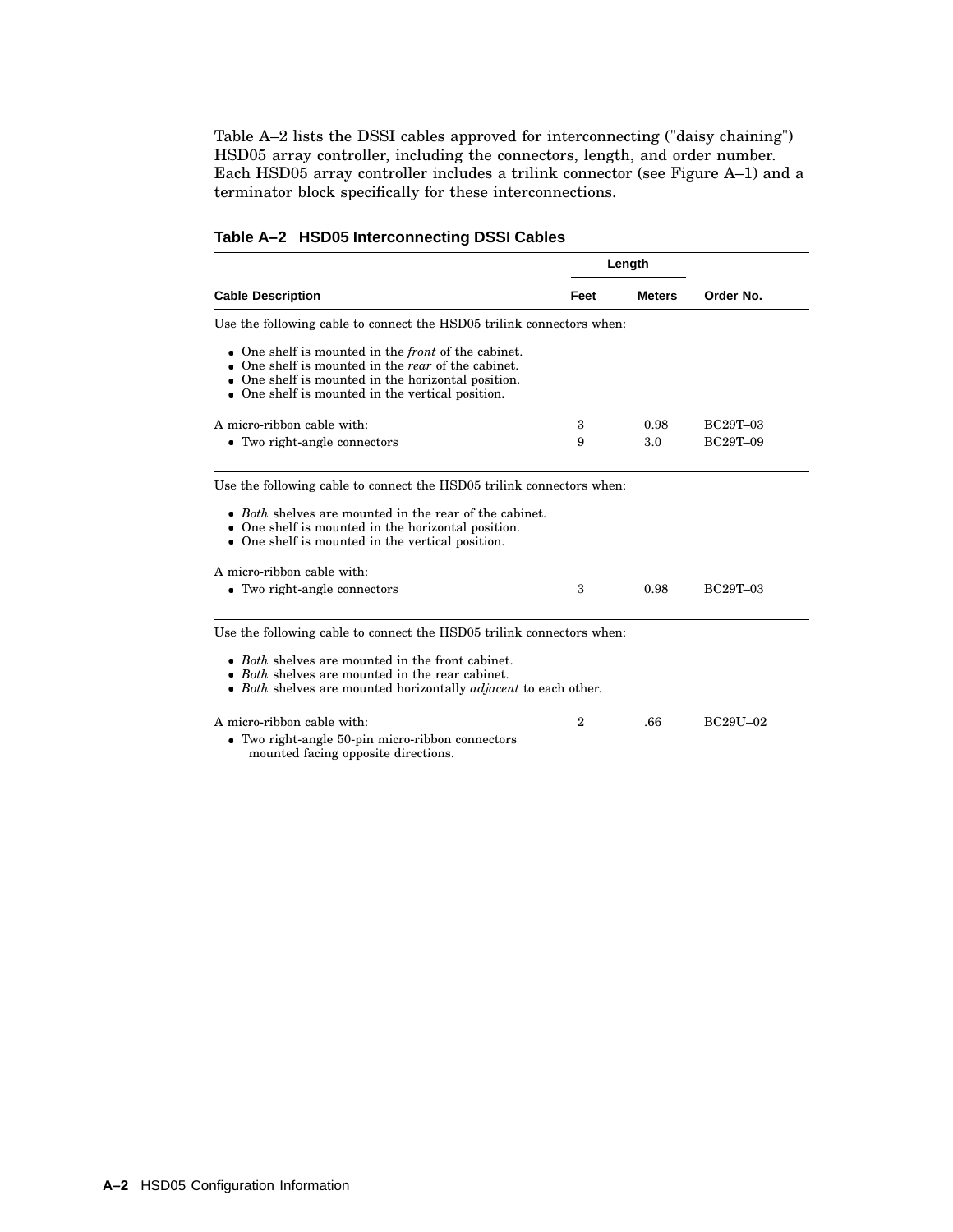#### **Figure A–1 HSD05 DSSI Trilink Connector**



## **A.2 HSD05 Cabling Diagrams**

This section contains cabling diagrams for intershelf connection of the HSD05 and related SBB devices. The diagrams are as follows:

- Figure A–2 is a diagram of two, interconnected SBB shelves.
- Figure A–3 shows the DSSI bus terminated at the HSD05 array controller with a trilink connector.
- Figure A–4 shows the HSD05 array controller occupying a mid-point of the DSSI bus.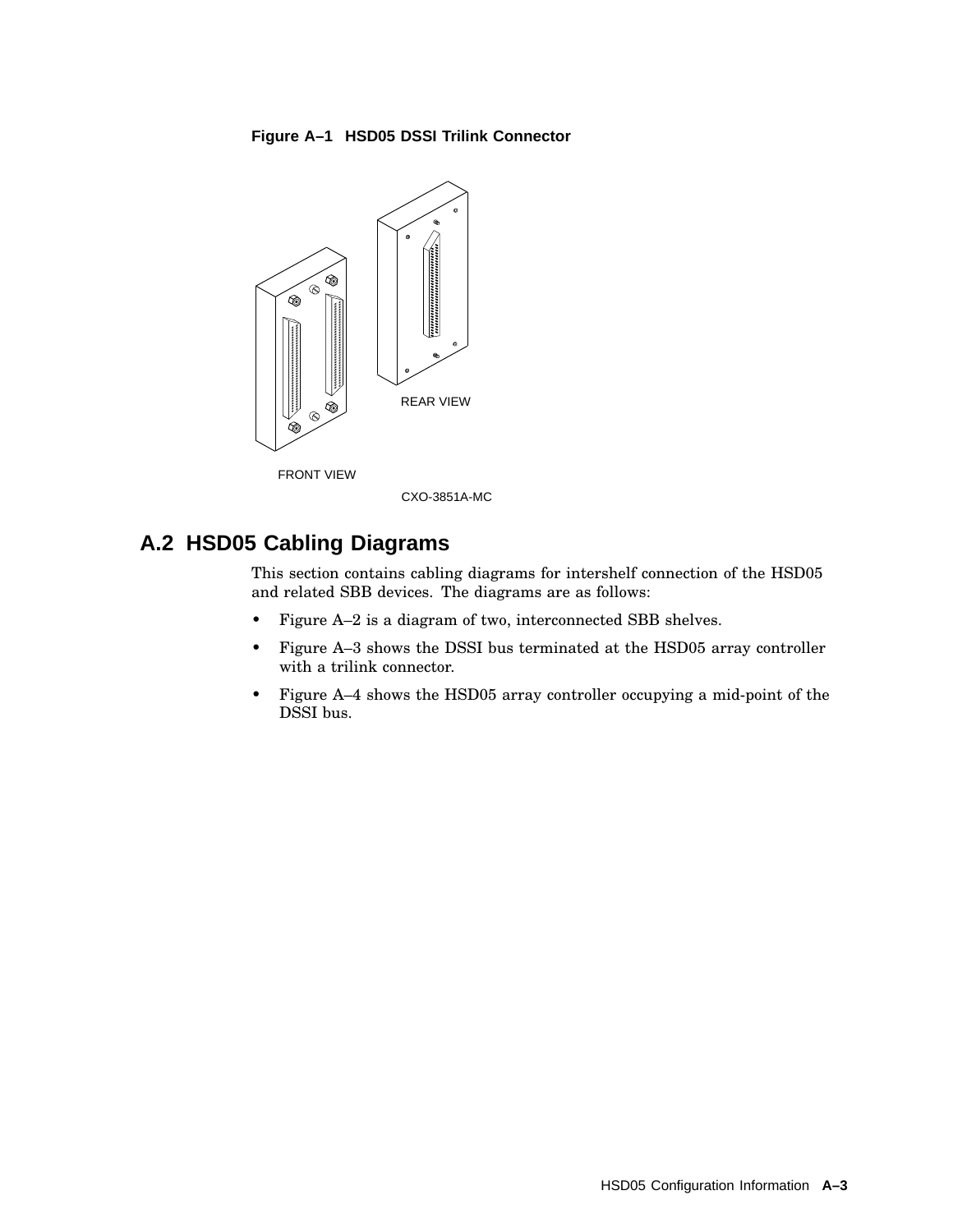#### **Figure A–2 Interconnected SBB Shelves**



**Figure A–3 DSSI Bus Terminated At The HSD05 Array Controller**



CXO-4061A-MC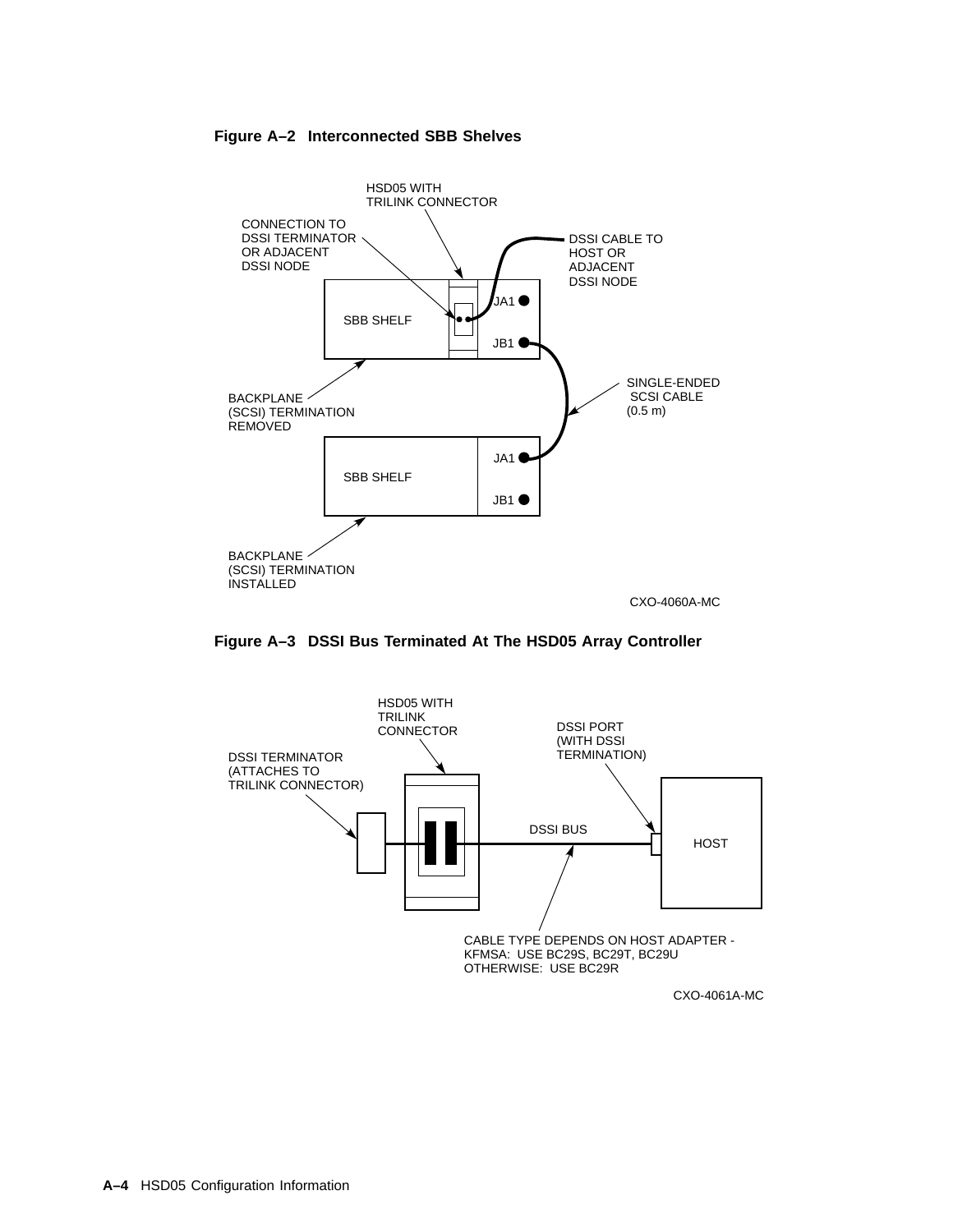



CXO-4055A-MC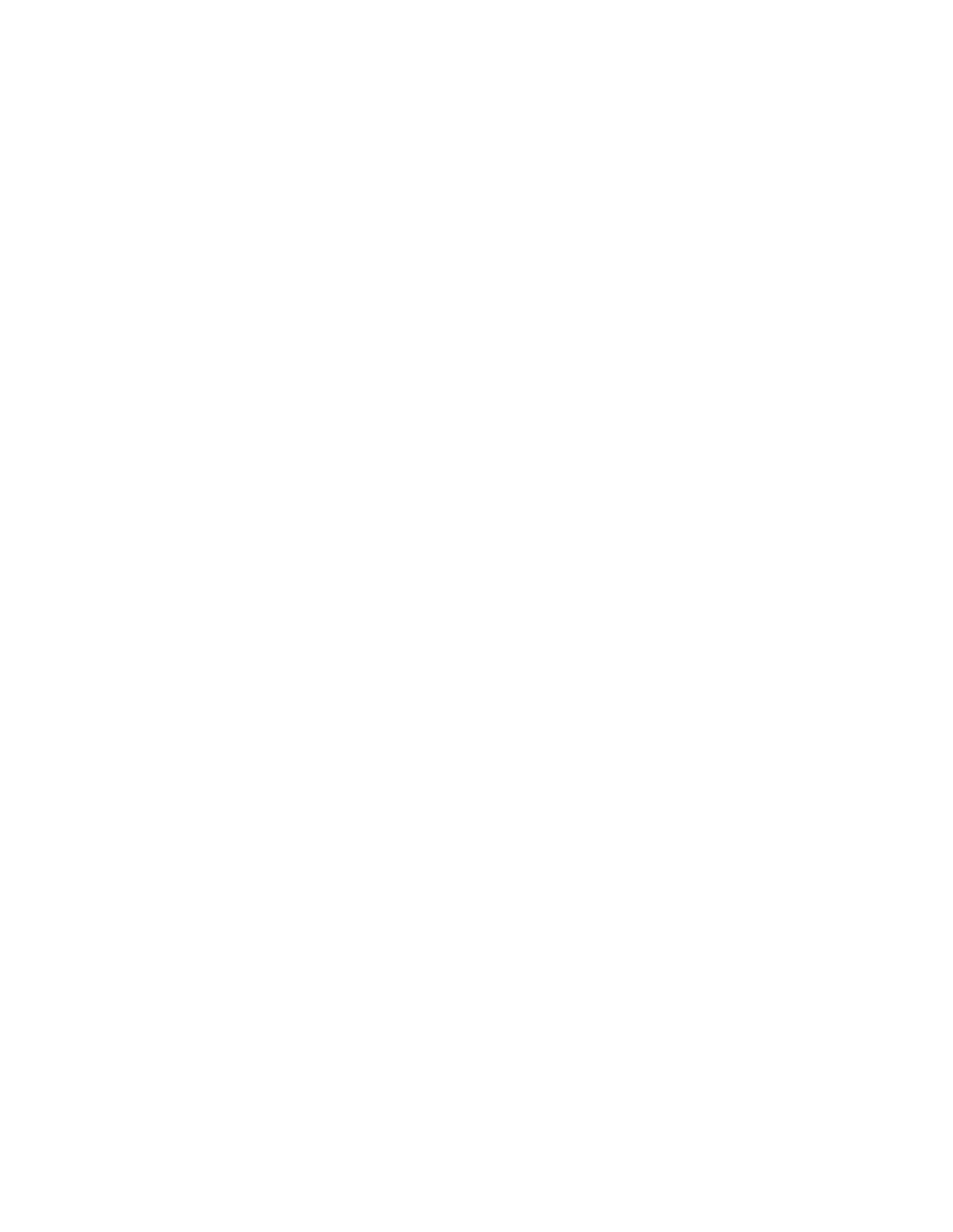## **Index**

## **A**

Analyze/error, 3–18

## **B**

BN29R, A–1 BN29S, A–1 BN29T, A–2 BN29U, A–2 Bus termination, 2–7

## **C**

Cables BC29R, A–1 BC29S, A–1 BC29T, A–2 BC29U, A–2 DSSI, A–1 order numbers, A–1, A–2 Condensation, 2–1 **Configure** from console, 2–10, 2–11, 3–2, 3–3 from OpenVMS, 3–4

## **D**

Device fault, 2–9 Dimensions HSD05, 1–5 SBB shelf, 1–5 DISKTEST description, 3–10 task, 3–13 DSSI bus termination, 2–7 connector, 1–4 ID, 2–5 switches, 1–4, 2–5 DSSI cables, A–1 DUP PARAMS configuration utility, 2–12 to 2–18 starting, 2–10 to 2–12

## **E**

Environmental specifications, 1–5 Environmental stabilization, 2–1 Error log, 3–18

## **H**

HSD05 device fault, 2–9 dimensions, 1–5 DSSI connector, 1–4 environment, 1–5 indicators, 1–4 install procedure, 2–8 physical description, 1–1 purpose, 1–1 remove and replace, 3–23 SCSI connector, 1–4 SCSI ID, 1–1 setting device configuration switches, 2–4 setting parameters, 2–10 shelf status, 2–9 specifications, 1–5 stabilization, 2–1 switches, 1–4

## **I**

Indicators booting, 3–16 device fault, 2–9 fault codes, 3–17 shelf status, 1–4, 2–9

## **O**

Onboard utilities, 3–1 to 3–12

## **P**

PARAMS configuration utility, 2–12 to 2–18 Procedure apply power, 2–9 DSSI ID, 2–5 install HSD05, 2–8 remove and replace, 3–23